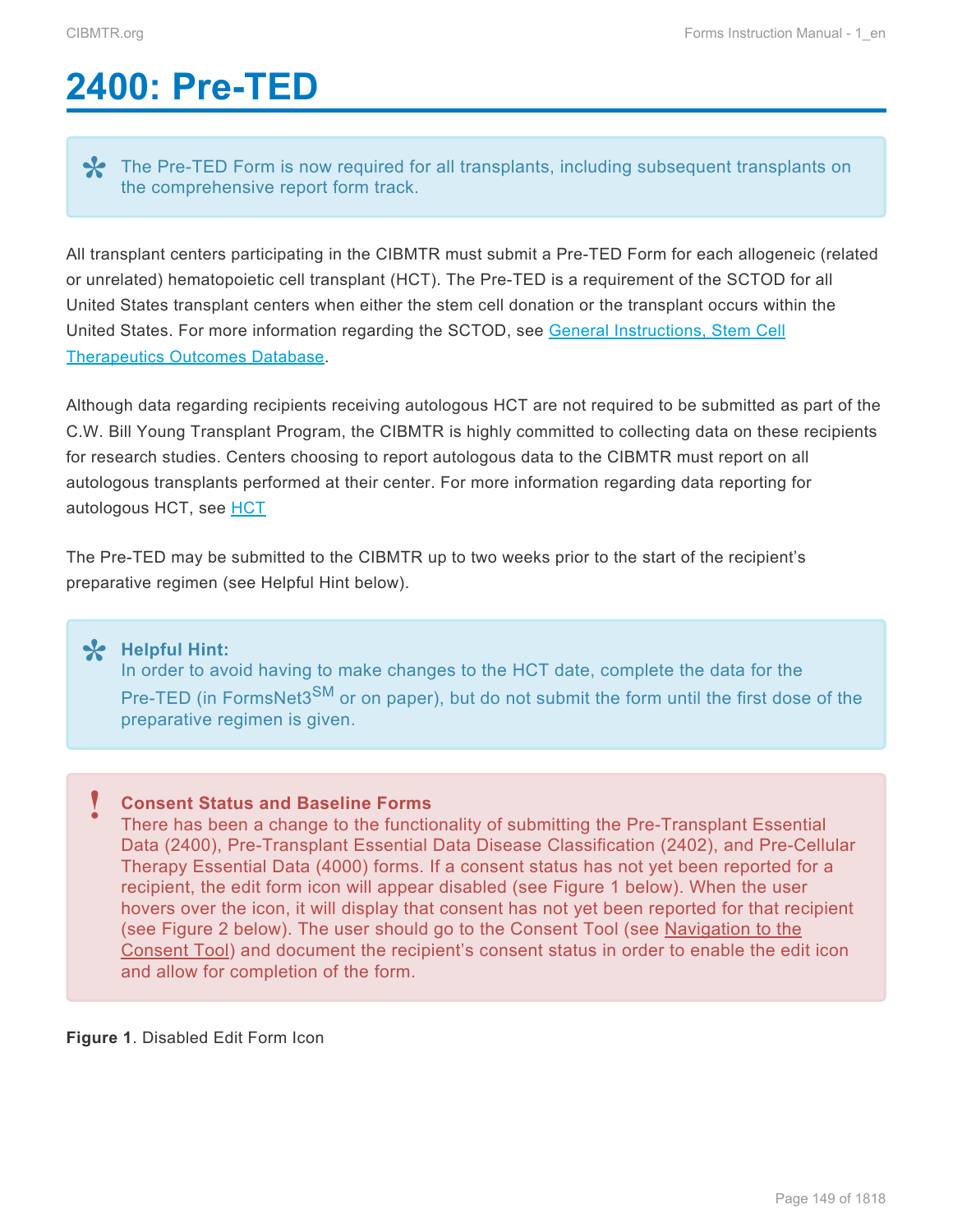Pre-TED

| <b>Forms</b>           |               |        |            |      |              |  |
|------------------------|---------------|--------|------------|------|--------------|--|
| <b>Export to Excel</b> |               |        |            |      |              |  |
|                        | <b>Status</b> | Center | Event      | Form | <b>Visit</b> |  |
|                        | <b>DUE</b>    |        | 2020-12-01 | 2400 | Pre-TED      |  |

2020-12-01

2402

## **Figure 2**. Hovered Text, Consent Not Yet Reported

**DUE** 

|                                | <b>Status</b> | <b>Center</b> | <b>Event</b> | Form | <b>Visit</b> |  |
|--------------------------------|---------------|---------------|--------------|------|--------------|--|
| 三名                             | <b>DUE</b>    |               | 2020-12-01   | 2400 | Pre-TED      |  |
| Consent not yet reported<br>三名 |               |               | 2020-12-01   | 2402 | Pre-TED      |  |

## **For recipients receiving a subsequent HCT:**

Transplant centers must submit a Pre-TED for all subsequent HCTs; this includes recipients assigned to the TED Forms **and** the Comprehensive Report Forms by the form selection algorithm.

For the majority of subsequent HCTs, the recipient will remain on the original follow-up form track assigned by the form selection algorithm. For more information regarding center type and the form selection algorithm, see Section 1 in the [Center Reference Guide.](http://www.cibmtr.org/DataManagement/TrainingReference/Documents/CtrRefGuide.pdf) A recipient may need to change tracks if enrolled on a study that requires comprehensive forms.

For recipients of multiple transplants, transplant centers are not granted access to the new Pre-TED Form in FormsNet3 until the Post-TED (Form 2450) or Post-Infusion Data Form (Form 2100) from the previous transplant has been completed.

Transplant centers can use the FormsNet3 application to determine if a Pre-TED is due by either: 1) accessing the Forms Due Report, or 2) entering the recipient's unique ID (CRID) in the Patient Forms Due field.

Links to Sections of the Form: [Q1-23: Recipient Information](#page-4-0) [Q24-43: Hematopoietic Cellular Transplant \(HCT\) and Cellular Therapy](#page-8-0) [Q44-82: Donor Information](#page-14-0) [Q83-86: Clinical Status of Recipient Prior to the Preparative Regimen](#page-26-0) [Q87-115: Co-morbid Conditions](#page-29-0) Q116-130: Pre-HCT [Preparative Regimen](#page-38-0)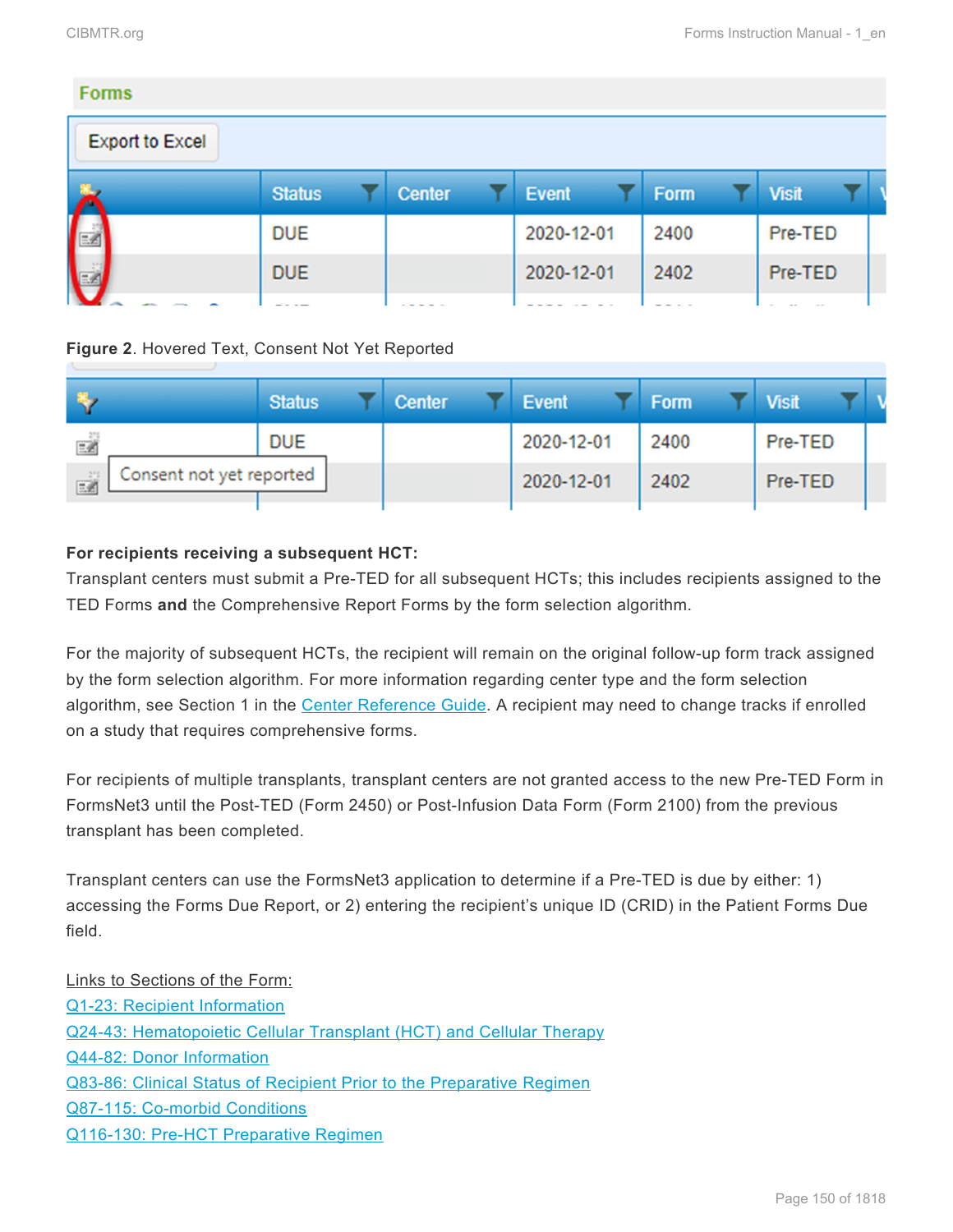[Q131-139: Additional Drugs Given in the Peri-Transplant Period](#page-46-0) Q140-142: GVHD [Prophylaxis](#page-47-0) Q143-145: Post-HCT [Disease Therapy Planned as of Day 0](#page-49-0) [Q146: Prior Exposure: Potential Study Eligibility](#page-50-0)

#### **Manual Updates:**

Sections of the Forms Instruction Manual are frequently updated. The most recent updates to the manual can be found below. For additional information, select the manual section and review the updated text.

If you need to reference the historical Manual Change History for this form, please [click here](http://www.cibmtr.org/DataManagement/TrainingReference/Manuals/Retired%20Forms%20Manuals/Documents/2400.Pre-TED%20Data%20Manual%20Change%20History%20through%203.31.15.pdf) or reference the retired manual section on the [Retired Forms Manuals](http://www.cibmtr.org/DataManagement/TrainingReference/Manuals/Retired%20Forms%20Manuals/pages/index.aspx) webpage.

| <b>Date</b>   | <b>Manual</b><br><b>Section</b> | Add/<br>Remove/<br><b>Modify</b> | <b>Description</b>                                                                                                                                                                                                                                                                                                                                                                                                                                                                                                                                                                                                                        |
|---------------|---------------------------------|----------------------------------|-------------------------------------------------------------------------------------------------------------------------------------------------------------------------------------------------------------------------------------------------------------------------------------------------------------------------------------------------------------------------------------------------------------------------------------------------------------------------------------------------------------------------------------------------------------------------------------------------------------------------------------------|
| 8/6/<br>2021  | 2400:<br>Pre-TED                | Remove                           | Remove the following sentence from the first page of the instructions for the<br>Pre-TED (2400) manual to align with CPI changes: The Pre-TED may be<br>submitted to the CIBMTR up to two weeks prior to the start of the recipient's<br>preparative regimen (see Helpful Hint below). The Pre-TED is due the day of the<br>HCT (day 0), and is past due if not received by that date.                                                                                                                                                                                                                                                    |
| 5/21/<br>2021 | 2400:<br>Pre-TED                | Modify                           | Question 60 was updated with the following changes: If the donor is a NMDP<br>unrelated cord blood unit or a product is NMDP facilitated (PBSC or marrow<br>product), as noted in question 55, indicate the GRID number and continue with<br>question 72. If the donor is a non product is not NMDP facilitated unrelated donor<br>(PBSC or marrow product), as noted in question 55, indicate the GRID number<br>and continue with question 63. If the donor is a non NMDP unrelated cord blood<br>unit, indicate the GRID number and continue with question 61.                                                                         |
| 5/6/<br>2021  | 2400:<br>Pre-TED                | Add                              | Clarification added to question 55 that a 2004 and 2005 form will not come due<br>when the product is facilitated by NMDP                                                                                                                                                                                                                                                                                                                                                                                                                                                                                                                 |
| 4/28/<br>2021 | 2400:<br><b>Pre-TED</b>         | Add                              | Clarification added on how to report a psychiatric comorbidity when treatment is<br>given "as needed": The presence of any mood, anxiety, or other psychiatric<br>disorder requiring continuous treatment during the last four weeks. Examples<br>include, but are not limited to, depression, anxiety, Attention-Deficit Disorder<br>(ADD), Attention-Deficit Hyperactivity Disorder (ADHD), bipolar disorder, and<br>schizophrenia requiring psychiatric consult or treatment in the last 4 weeks. Do not<br>report a psychiatric comorbidity if therapy was given "as needed" for any mood,<br>anxiety, or other psychiatric disorder. |
| 3/8/<br>2021  | 2400:<br>Pre-TED                | Modify                           | Blue note box above questions 102-111 updated: Complete questions $102 - 111$<br>using the results measured within four weeks prior to the closest to the start of the<br>preparative regimen. If the assessment was performed multiple times, report the<br>closest value to the start of the preparative regimen. The following are considered<br>biomarkers according to the augmented HCT comorbidity index.                                                                                                                                                                                                                          |
| 1/25/<br>2021 | 2400:<br>Pre-TED                | Modify                           | Added clarification to the main page of this manual regarding the edit capabilities<br>of the form due to the release of the Consent Tool on 1/25/2021.                                                                                                                                                                                                                                                                                                                                                                                                                                                                                   |
| 1/22/<br>2021 | 2400:<br>Pre-TED                | Modify                           | Version 7 of the 2400: Pre-TED section of the Forms Instruction Manual released.<br>Version 7 corresponds to revision 8 of the Form 2400.                                                                                                                                                                                                                                                                                                                                                                                                                                                                                                 |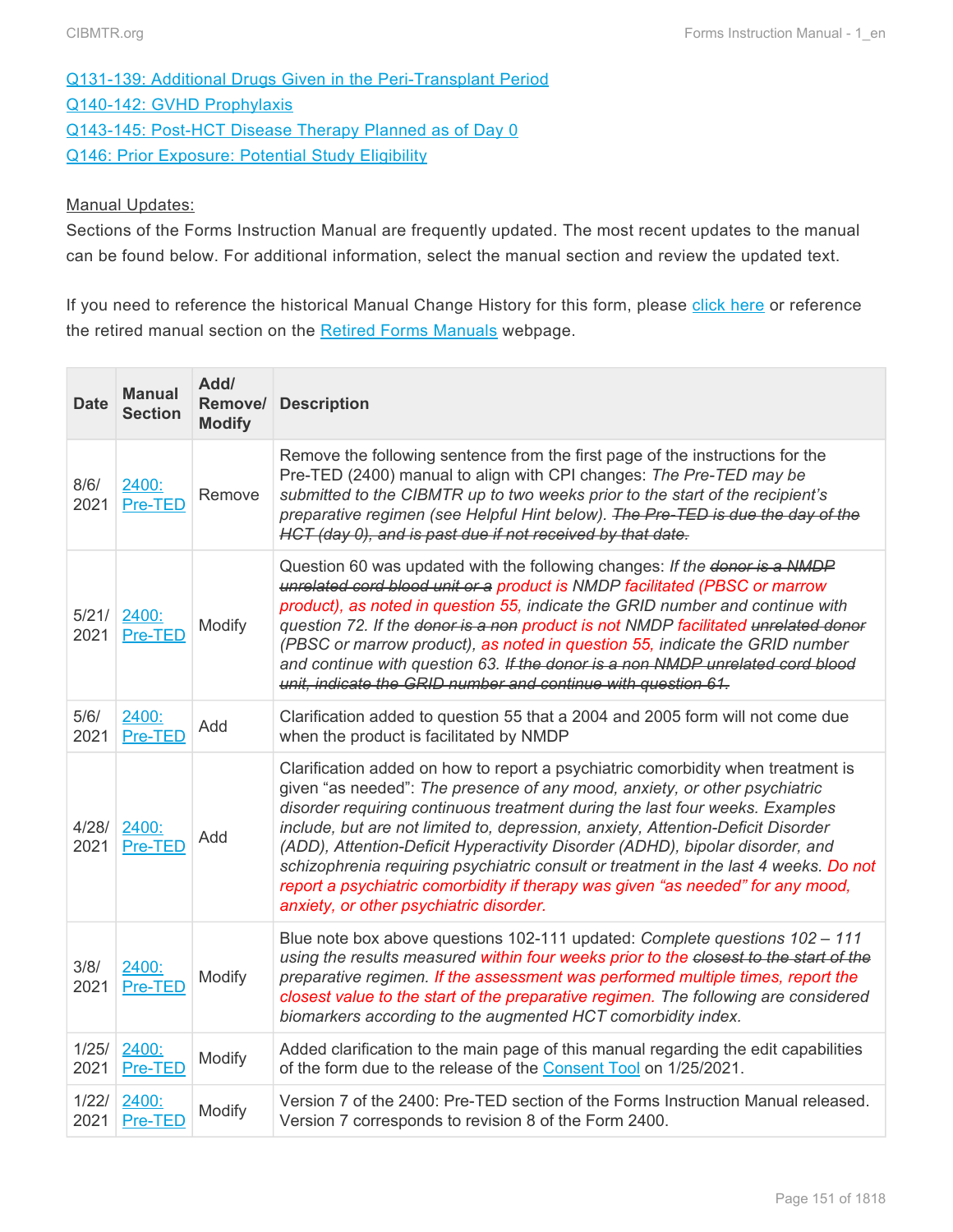*Last modified: Aug 06, 2021*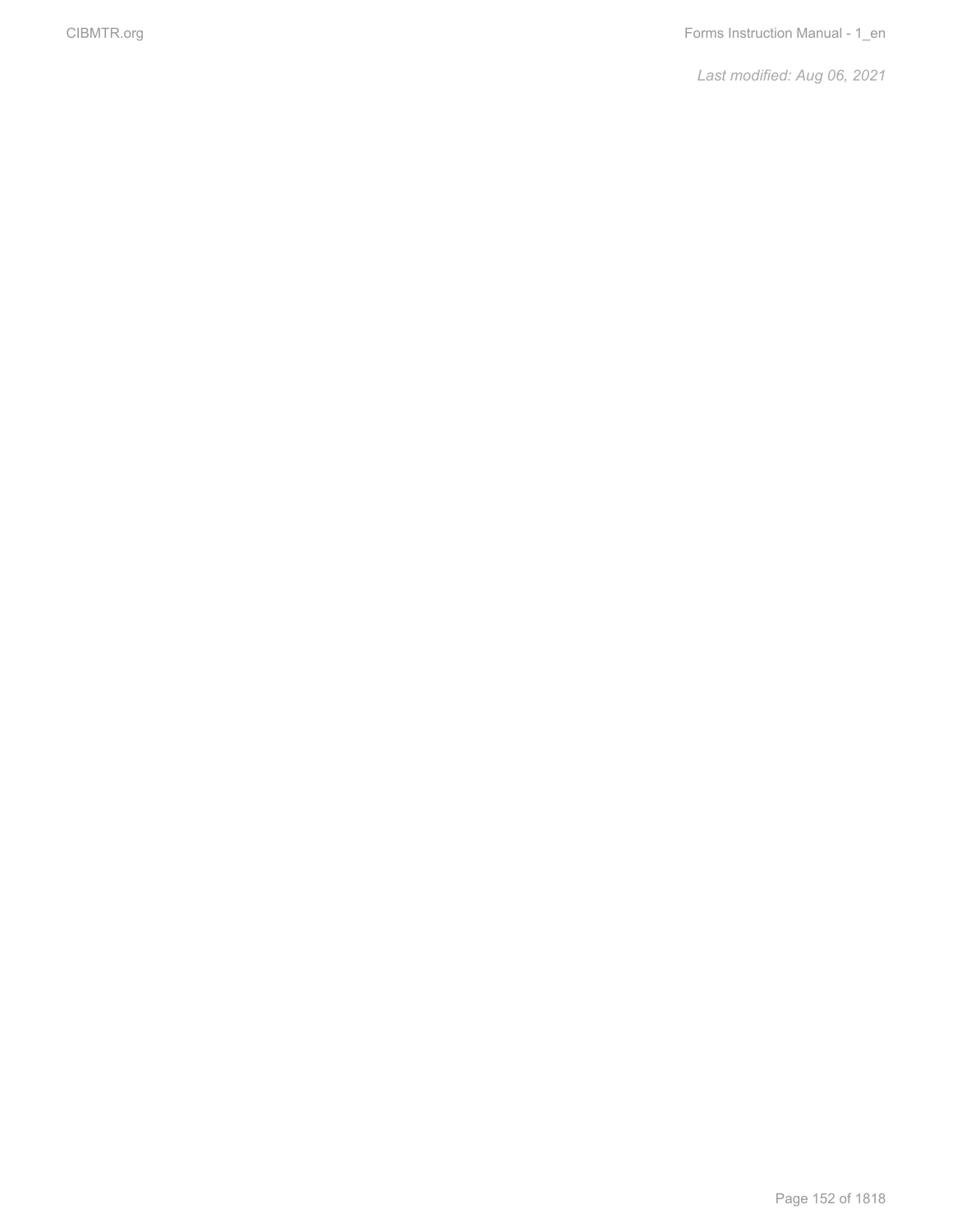# <span id="page-4-0"></span>**Q1-23: Recipient Information**

#### **Question 1: Date of Birth**

The date of birth is automatically populated based on the value reported in the CRID Assignment tool in FormsNet3. Verify that the date of birth is correct. If an error is noted, correct the CRID Assignment tool and verify that the date of birth has been updated on the Pre-TED Form.

#### **Question 2: Sex**

The recipient's sex is automatically populated based on the value reported in the CRID Assignment tool in FormsNet3. Verify that the recipient's sex is correct. If an error is noted, correct the CRID Assignment tool and verify that the recipient's sex has been updated on the Pre-TED Form.

#### **Question 3: Ethnicity**

The recipient's ethnicity is automatically populated based on the value reported in the CRID Assignment tool in FormsNet3. Verify that the recipient's ethnicity is correct. If an error is noted, correct the CRID Assignment tool and verify that the recipient's ethnicity has been updated on the Pre-TED Form.

#### **Question 4: Race**

The recipient's race is automatically populated based on the value reported in the CRID Assignment tool in FormsNet<sup>3</sup>. Verify that the recipient's race is correct. If an error is noted, correct the CRID Assignment tool and verify that the recipient's race has been updated on the Pre-TED Form.

#### **Question 5: Race Detail**

The recipient's race detail is automatically populated based on the value reported in the CRID Assignment tool in FormsNet3. Verify that the recipient's race detail is correct. If an error is noted, correct the CRID Assignment tool and verify that the recipient's race detail has been updated on the Pre-TED Form.

#### **Question 6: Country of primary residence**

Select the recipient's country of residence. If the recipient's country of primary residence is **Brazil**, continue with question 7. If the recipient's country of primary residence is **Canada**, continue with question 8. If the recipient's country of primary residence is the **United States**, continue with question 9. If the recipient's country of primary residence is not Brazil, Canada, or the United States, continue with question 10.

#### **Question 7: State of residence of recipient (for residents of Brazil)**

If Brazil was selected as the recipient's primary country of residence, enter the recipient's state of permanent residence at the time of transplant.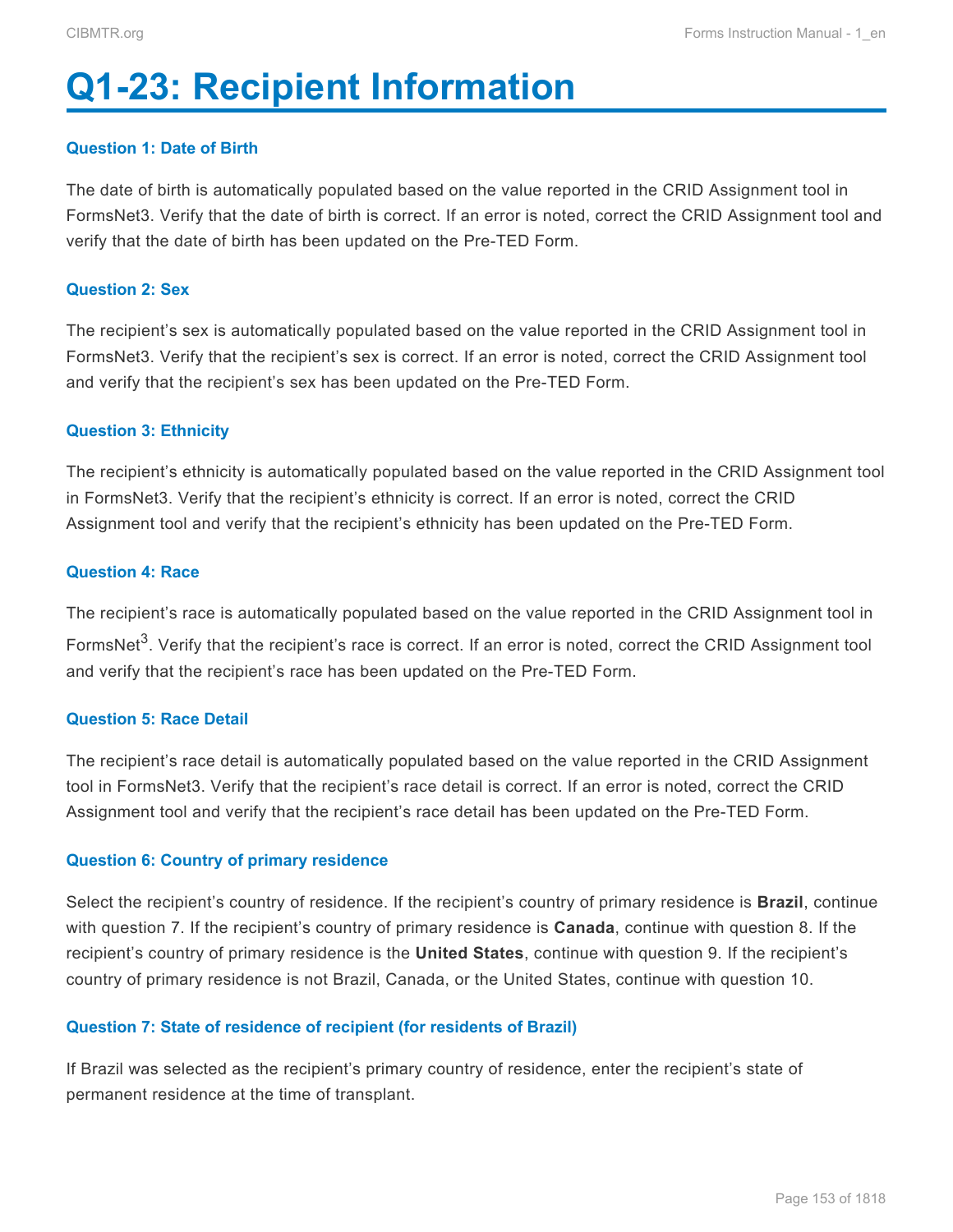#### **Question 8: Providence or territory of residence of recipients (for residents of Canada)**

If Canada was selected as the recipient's primary country of residence, enter the recipient's providence or territory of permanent residence at the time of transplant.

#### **Question 9: State of residence of recipients (for residents of USA)**

If the United States was selected as the recipient's primary country of residence, enter the recipient's state of permanent residence at the time of transplant.

#### **Question 10. NMDP Recipient ID (RID):**

The NMDP RID is automatically populated based on the value reported on the CRID Assignment Form (2804). Verify that the NMDP RID is correct. If an error is noted, correct Form 2804 and verify that the NMDP RID has been updated on the Pre-TED Form.

#### **Question 11: ZIP or postal code for place of recipient's residence (USA recipients only)**

Enter the five-digit ZIP code in which the recipient resides. Only five digits are required; however, if the ZIP+4 (nine digit) code is available, please report it in this field. The zip or postal code is required for USA residents.

The postal code is optional for Canadian residents. The question can be answered or left blank without error for Canadian residents.

#### **Question 12: Specify blood type: (for allogeneic HCTs only)**

Indicate the recipient's blood type as A. B, AB, or O. Blood type is an important characteristic in allogeneic transplant because products may require manipulation to minimize the risk of immune reaction due to incompatibility.

#### **Question 13: Specify Rh factor: (for allogeneic HCTs only)**

Indicate the recipient's Rh (rhesus) factor. The Rh factor is an important characteristic in allogeneic transplant because product may require manipulation to minimize the risk of immune reaction due to incompatibility.

#### **Question 14: Has the recipient signed an IRB / ethics committee (or similar body) – approved consent form to donate research blood samples to the NMDP / CIBMTR? (for allogeneic HCTs only)**

The Research Sample Repository contains blood samples from unrelated recipients and/or their adult volunteer donors or cord blood units. Related allogeneic recipients and/or donors will participate at selected transplant centers.

The primary objective of the Research Repository is to make blood samples available for research studies related to histocompatibility and hematopoietic cellular transplantation.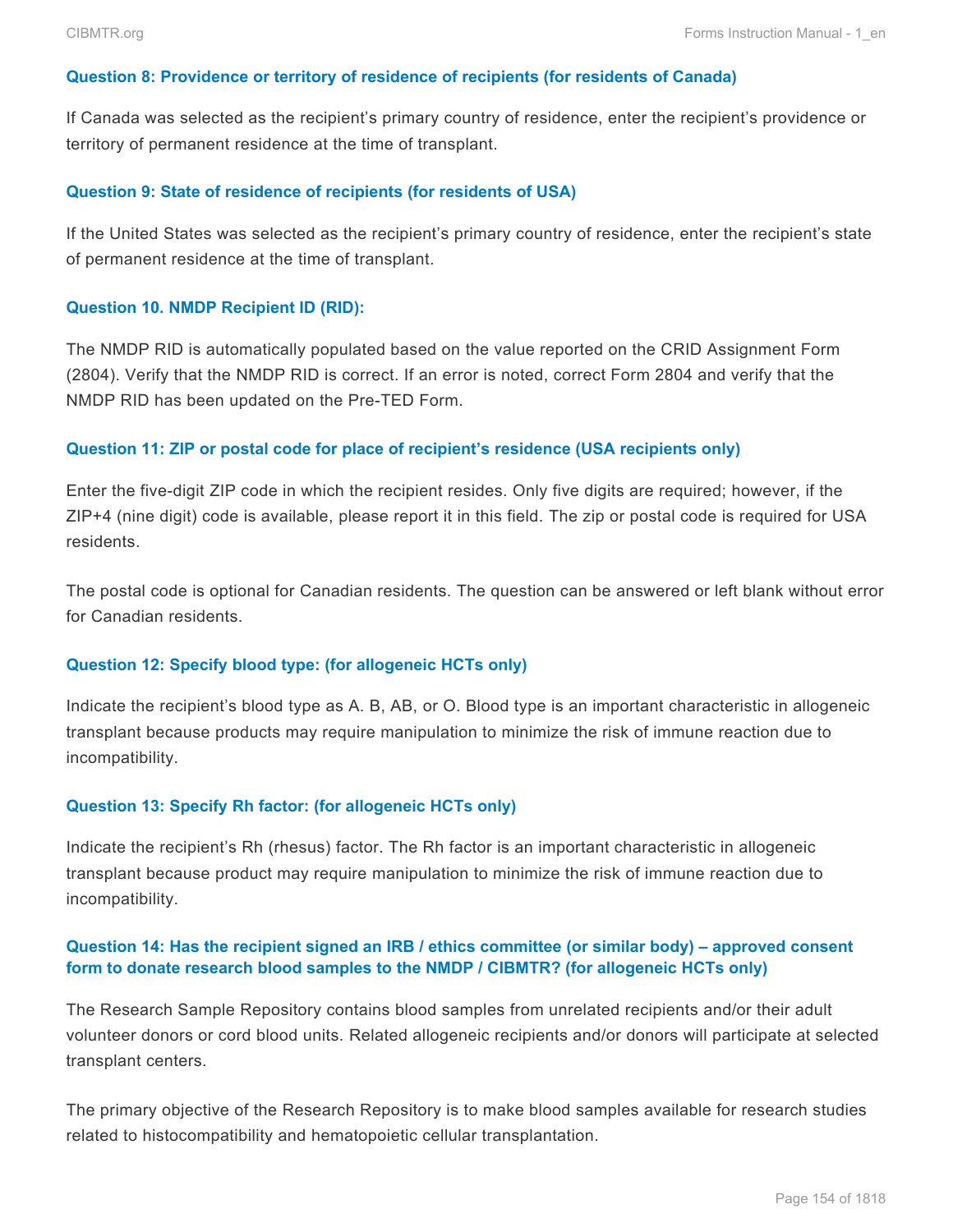Studies in which these data may be used include:

- Improving the understanding of tissue matching for hematopoietic cellular donors and recipients.
- Determining and evaluating the factors that affect transplant outcomes.
- Studying the distribution of HLA tissue types in different populations (e.g., study tissue typing differences between different racial and ethnic populations to help develop methods to improve tissue matching between donors and recipients, including testing of rare HLA types).

Indicate if the recipient signed an IRB-approved consent form to donate research blood samples to the NMDP / CIBMTR. If **Yes (recipient consented)**, continue with question 15. If **No (recipient declined)**, **Not approached**, or **Not applicable (center not participating)**, continue with question 18.

Blood samples are not submitted for subsequent transplants; however, this question is asked for subsequent transplants. If the recipient previously consented to submit research blood samples to NMDP / CIBMTR, select **Yes (recipient consented)**.

#### **Question 15: Date form was signed:**

Report the date the research sample consent form was signed by the recipient. Do not report the date that the witness or health care professional signed the consent form.

## **Questions 16-17: Did the recipient submit a research sample to the NMDP / CIBMTR repository? (Related donors only)**

There are a select number of transplant center participating in the Related Specimen Repository. If your center is one of the participating centers, and the recipient provided a research sample, select **Yes** and provide the recipient ID in question 17. The ID number is located on the bar code that is attached to the sample tube.

If the recipient did not provide a research sample, select **No** and continue with question 18.

### **Question 18: Is the recipient participating in a clinical trial? (Clinical trials sponsors that uses CIBMTR forms to capture outcomes data)**

Indicate if the recipient is a registered participant with BMT-CTN, RCI-BMT, USIDNET, COG, and/or another clinical trial sponsor that uses CIBMTR forms to capture outcomes data. If **Yes**, continue with question 19. If **No**, continue with question 24.

**BMT-CTN:** [Blood and Marrow Transplant Clinical Trials Network](http://web.emmes.com/study/bmt2/) **RCI-BMT:** [Resource for Clinical](http://www.cibmtr.org/Studies/ClinicalTrials/RCI_BMT/Pages/index.aspx) [Investigation in Blood and Marrow Transplant](http://www.cibmtr.org/Studies/ClinicalTrials/RCI_BMT/Pages/index.aspx) **PIDTC:** [Primary Immune Deficiency Treatment Consortium](http://www.rarediseasesnetwork.org/cms/pidtc/) **USIDNET:** [United States Immunodeficiency Network](http://www.usidnet.org/) **COG:** [Children's Oncology Group](http://www.childrensoncologygroup.org/)

**NOTE: Questions 19 – 23 Reporting Participation in More Than One Study \***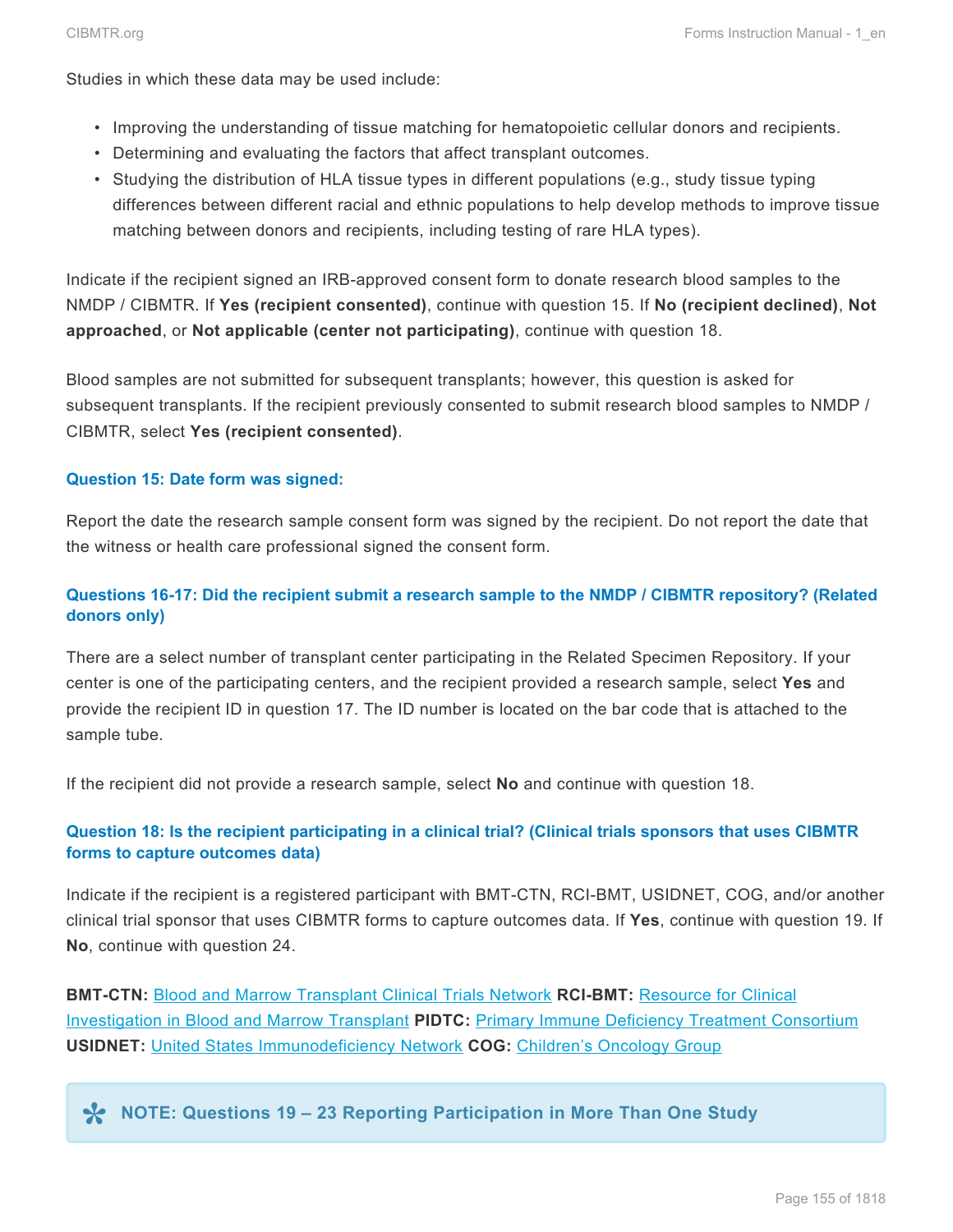**FormsNet3SM application:** Complete questions 19 – 23 for each study the recipient is participating in by adding an additional instance in the FormsNet application. **Paper form submission:** Copy questions 19 – 23 and complete for each study in which the recipient is participating. If the participant is enrolled in multiple studies, even if from the same sponsor, report each study separately.

#### **Questions 19-20: Study Sponsor**

Select the study sponsor of the clinical trial the recipient is participating in. If the participant is enrolled in multiple studies, even if from the same sponsor, report each study separately.

If the study sponsor is reported as **BMT-CTN**, **RCI-BMT**, or **PIDTC**, continue with question 21.

If the study sponsor is reported as **USIDNET** or **COG**, continue with question 22.

If **Other sponsor** is reported, specify the study sponsor in question 20 and continue with question 22.

#### **Question 21: Study ID Number**

Select the recipient's Study ID number.

#### **Question 22: Subject ID**

Enter the recipient's USIDNET, COG, or other sponsor Subject ID.

If the recipient is participating in a BMT-CTN study and the EMMES ID is known, enter it here.

If the recipient is participating in an RCI-BMT study, enter the Subject ID given at the time of successful enrollment.

#### **Question 23: Specify the ClinicalTrials.gov identification number**

All clinical trials are required to be registered on the clinicaltrials.gov website and will have an associated identification number.

Report the identification number – do not include the letters "NCT," preceding the digits.

#### **Section Updates:**

|  |  | Question Number Date of Change Add/Remove/Modify Description Reasoning (If applicable) |
|--|--|----------------------------------------------------------------------------------------|
|  |  |                                                                                        |

*Last modified: Feb 12, 2021*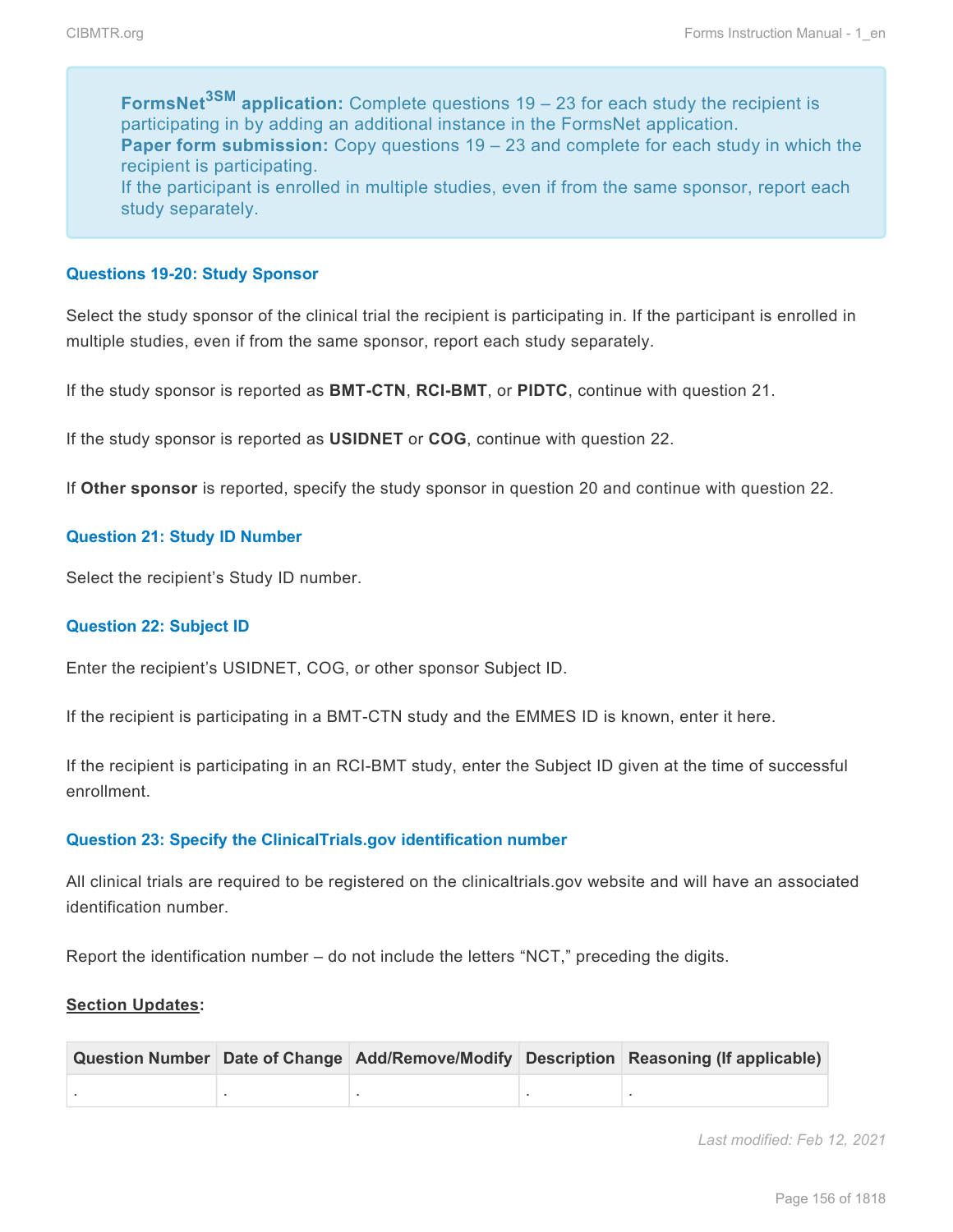# <span id="page-8-0"></span>**Q24-43: Hematopoietic Cellular Transplant (HCT) and Cellular Therapy**

## **Question 24: Is a subsequent HCT planned as part of the overall treatment protocol (not as a reaction to post-HCT disease assessment) (For autologous HCTs only)**

If, at the time of the current HCT, a second (tandem transplant) or subsequent HCT is planned according to the protocol, check **Yes** even if the recipient does not receive the planned subsequent HCT. The word "planned" should not be interpreted as: if the recipient relapses, then the "plan" is to perform a subsequent HCT.

If **Yes**, continue with question 25. If **No**, continue with question 26.

### **Question 25: Specify subsequent HCT planned**

Indicate whether the planned subsequent HCT is **Autologous** or **Allogeneic**.

#### **Question 26: Has the recipient even had a prior HCT?**

Include all HCTs in the recipient's history, even if the transplants were not performed at your center. The intent is to capture the full picture of the recipient's treatment history. If **Yes**, continue question 27. If **No**, continue with question 28.

### **Question 27: Specify the number of prior HCTs**

Enter the number of prior HCTs for the recipient. An HCT event is defined as an infusion of mobilized peripheral blood stem cells (PBSC), bone marrow, or cord blood. For more information on how to distinguish infusion types [example: HCT versus donor cellular infusion (DCI)], see Appendix D.

For recipients who have received a previous HCT (prior to the HCT for which this form is being completed), the following are examples of how to calculate the number of prior HCTs.

**Example 1:** A recipient was previously transplanted under a protocol that included an infusion of cells over multiple days: day 0, day +1 and day +2. This series of infusions is considered one HCT event (as opposed to three HCT events) and should be counted as *HCT Event #1*.

After receiving the infusion, the recipient had relapse of disease. The recipient is scheduled to receive a subsequent HCT including a preparative regimen. This HCT is *HCT Event #2*. One prior HCT should be reported.

**Example 2:** A recipient previously received an allogeneic HCT (*HCT Event #1*). Then, due to delayed neutrophil recovery, the recipient received additional cryopreserved allogeneic mobilized PBSC from the original donor, without a preparative regimen (i.e., "boost" – *HCT Event #2*).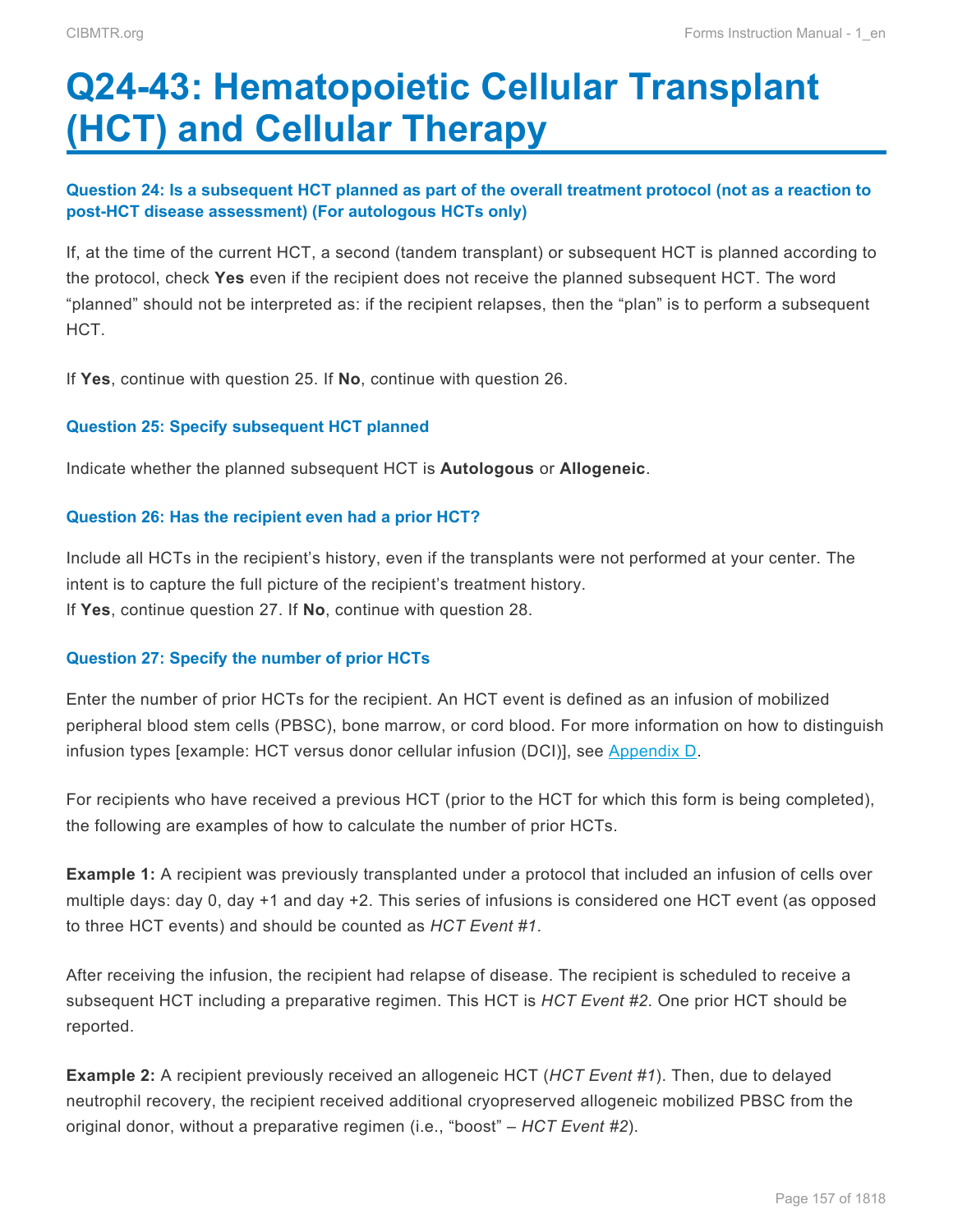After receiving the boost, the recipient had relapse of disease. The recipient is scheduled to receive a subsequent allogeneic HCT with preparative regimen (HCT Event #3). Two prior HCTs should be reported.

**Example 3:** A recipient previously received an autologous HCT (*HCT Event #1*). Then due to delayed neutrophil recovery, the recipient received additional cryopreserved autologous cells without a preparative regimen (i.e., "boost" which is not counted as an HCT event because the intent of the autologous infusion is to treat the graft failure).

The boost is successful, but a few years later the recipient develops a new malignancy. The recipient is scheduled to receive a subsequent autologous HCT with preparative regimen (*HCT Event #2*). One prior HCT should be reported.



**Question 28: Prior HCTs reported to the CIBMTR \*** If **Unknown** is selected for question 28, questions 29 – 32 can be answered to report information regarding prior HCTs; however, these questions are not required to be completed.

### **Question 28: Were all prior HCTs reported to the CIBMTR?**

This should include any/all HCTs not performed at your center. If the recipient is a transfer patient, you will be able to see all past HCT dates in the Recipient Information Grid in FormsNet<sup>3SM</sup>. Contact your CIBMTR CRC if there are questions.

If **Yes** or **Unknown**, continue with question 33. If **No**, continue with question 29.

**Questions 29 – 32 Reporting Prior HCTs \* FormsNet3SM application:** Complete questions 29 – 32 to report all prior HCTs that have not yet been reported to the CIBMTR by adding an additional instance in the FormsNet3SM application.

**Paper form submission:** Copy questions 29 – 32 and complete for the prior HCT that has not yet been reported to the CIBMTR.

### **Question 29: Date of prior HCT**

Report the date (YYYY-MM-DD) of the prior HCT being reported in this instance. If the exact date is unknown and must be estimated, check the "date estimated" box.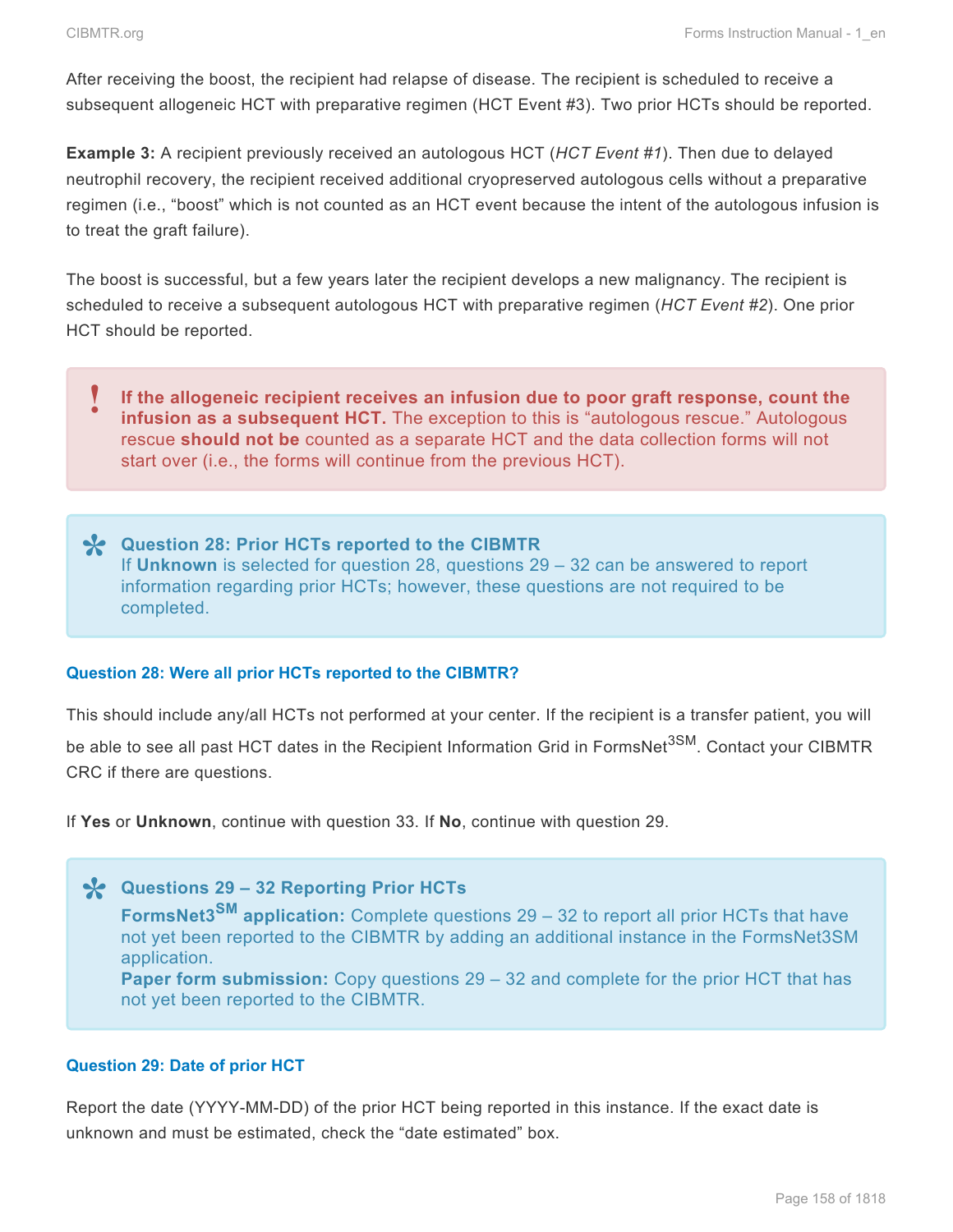For more information regarding reporting partial or unknown dates, see General Instructions, General Guidelines for Completing Forms.

#### **Question 30: Was the prior HCT performed at a different institution?**

Indicate if the prior HCT being reported in this instance was performed at another institution. If **Yes**, report the name and address of the institution in question 31. If **No**, continue with question 32.

#### **Question 31: Specify the institution that performed the HCT**

Report the name, city, state, and country of the institution where the recipient's prior HCT being reported in this instance was performed. These data are used to identify and link the recipient's existence in the database and, if necessary, obtain data from the other institution where the previous infusion was administered

#### **Question 32: What was the HPC source for the prior HCT? (check all that apply)**

Report the cell source(s) for the prior HCT being reported in this instance.

An **Autologous** product has cells collected from the recipient for his / her own use.

An unrelated donor (**Allogeneic, unrelated**) is a donor who shares no known ancestry with the recipients. Include adoptive parents / children or stepparents / children.

A related donor (**Allogeneic, related**) is a blood-related relative. This includes monozygotic (identical twins), non-monozygotic (dizygotic, fraternal, non-identical) twins, siblings, parents, aunts, uncles, children, cousins, half-sibling, etc.

### **Questions 33 – 37: Reason for current HCT**

Indicate the reason for the current HCT (check only one). If this was a subsequent transplant, verify that this answer is consistent with the reason for the subsequent transplant reported on the previous series of report forms.

**Graft failure/insufficient hematopoietic recovery:** Additional stem cells are required because there wasn't any ANC recovery following HCT (primary graft failure), the hematopoietic recovery indefinitely declined after the initial hematopoietic recovery (secondary graft failure), or hematopoietic recovery was deemed insufficient or too slow for survival following previous high-dose therapy and HCT. If autologous cells are infused for this reason, this is considered autologous rescue; in this case, reporting will continue under the prior HCT date and a new Pre-TED form is not required. If the reason is graft failure after initial recovery or insufficient hematopoietic recovery, also complete question 34.

**Persistent primary disease:** Additional stem cells are required because of the persistent presence of disease pre- and post-transplant (i.e., complete remission was never achieved following the previous transplant).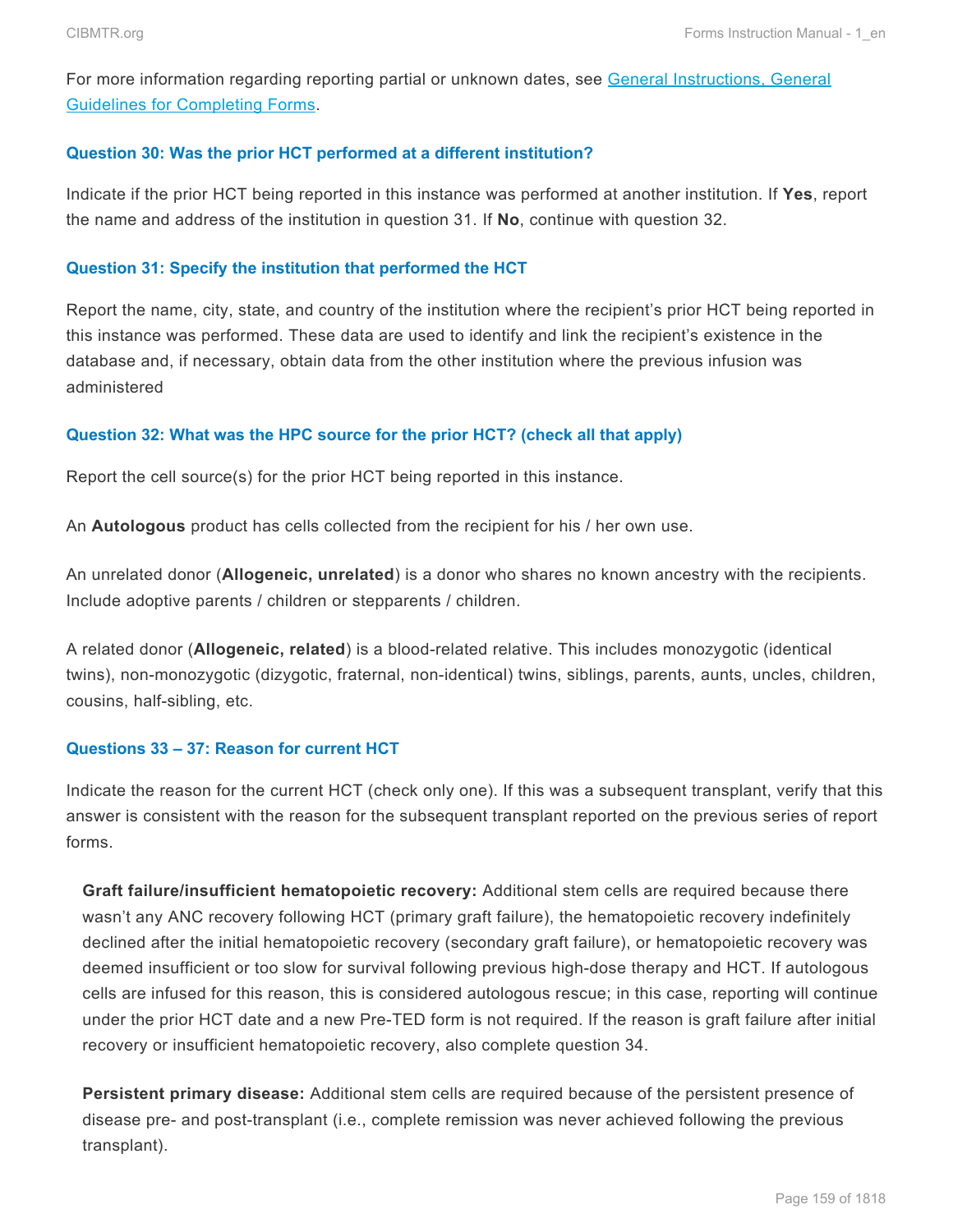**Recurrent primary disease:** Additional stem cells are required because of relapse primary disease (i.e., complete remission was achieved pre- or post-transplant, but the disease relapsed following the previous transplant). If the reason is recurrent primary disease, also complete question 35. Ensure that the date of recurrent primary disease matches the relapse/progression date reported on the previous transplant's appropriate follow-up form.

**Planned subsequent HCT, per protocol:** Additional stem cells are given as defined by the protocol for a subsequent transplant/infusion. This includes all planned subsequent transplants (including triple or quadruple transplants). This transplant is not based upon recovery, disease status, or any other assessment.

**New malignancy (including PTLD and EBV lymphoma):** Additional stem cells are required because the recipient has developed a new malignancy. This does not include a transformation or progression of the original malignancy for which the recipient was transplanted. If the reason is a new malignancy, also complete question 36, and attach a copy of the pathology report using the "Add Attachment" feature in FormsNet3. Ensure that the date of diagnosis for the new malignancy matches the date of diagnosis for the new malignancy reported on the previous transplant's appropriate follow-up form.

**Insufficient chimerism:** In the case of a stable, mixed donor chimerism, the infusion of additional cells (usually lymphocytes and not mobilized stem cells) is typically classified as a DCI. Verify with the transplant physician that the cells given should be reported as a subsequent transplant and that stable, mixed chimerism is the reason for the transplant. However, in the case of declining chimerism – when the percentage of donor cells is sequentially decreasing on several studies, indicating possible impending graft failure – additional stem cells are required. Usually the donor chimerism has fallen below 30-50%.

**Other:** If additional stem cells are given for a reason other than the options listed, select **Other** and complete question 37.

#### **Question 38: Has the recipient ever had a prior cellular therapy? (do not include DLIs)**

Include all cellular therapy infusions, except DLIs, in the recipient's history, even if the infusions were not performed at your center. The intent is to capture the full picture of the recipient's treatment history.

If **Yes**, continue question 39. If No or **Unknown** continue with question 44.

**Question 39: Prior cellular therapy reported to the CIBMTR \*** If **Unknown** is selected for question 39, questions 40 – 43 can be answered to report information regarding prior cellular therapies; however, these questions are not required to be completed.

#### **Question 39: Were all prior cellular therapies reported to the CIBMTR?**

This should include all cellular therapy infusions (except for DLIs) not performed at your center. If the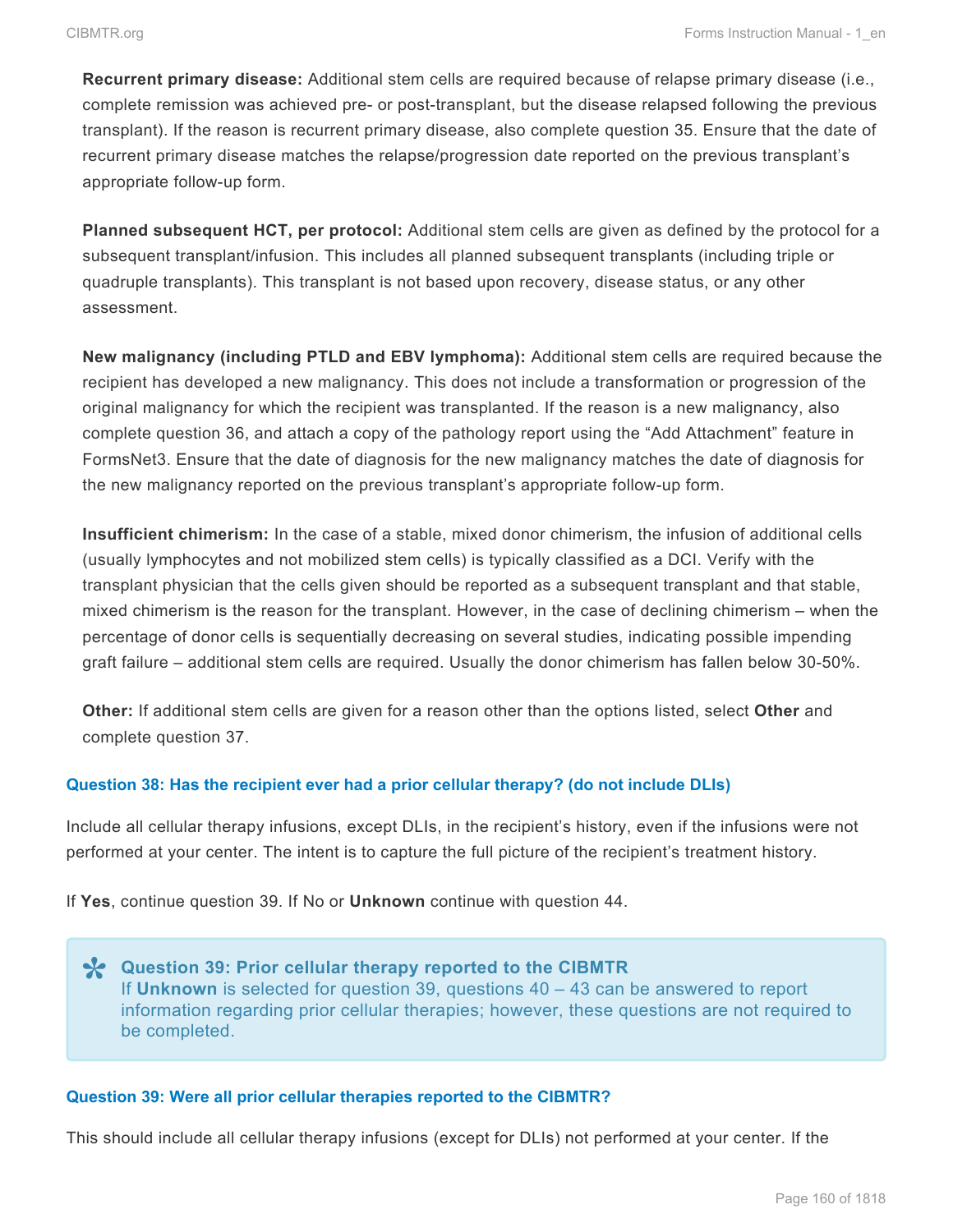recipient is a transfer patient, you will be able to see all past infusion dates in the Recipient Information Grid in FormsNet3SM. Contact the Customer Service Center if there are questions.

If **Yes** or **Unknown**, continue with question 44. If **No**, continue with question 40.

**X** Questions 40 – 43: Reporting Prior Cellular Therapies<br>
\*FormsNet3<sup>SM</sup> application: \*Complete questions 40 – 43 \*FormsNet3<sup>SM</sup> application: \*Complete questions 40 – 43 to report all prior cellular therapies that have not yet been reported to the CIBMTR by adding an additional instance in the FormsNet3SM application. **Paper form submission:** Copy questions 40 – 43 and complete for prior cellular therapy that has not yet been reported to the CIBMTR

#### **Question 40: Date of the prior cellular therapy**

Report the date (YYYY-MM-DD) of the prior cellular therapy being reported in this instance.

For information regarding reporting partial or unknown dates, see General Instructions, General Guidelines for Completing Forms.

#### **Question 41: Was the cellular therapy performed at a different institution?**

Indicate if the prior cellular therapy being reported in this instance was performed at another institution. If **Yes**, report the name and address of the institution in question 42. If **No**, continue with question 43.

#### **Question 42: Specify the institution that performed the cellular therapy**

Report the name, city, state, and country of the institution where the recipient's prior cellular therapy being reported in this instance was performed. These data are used to identify and link the recipient's existence in the database and, if necessary, obtain data from the other institution where the previous treatment was administered.

#### **Question 43: Specify the source(s) for the prior cellular therapy (check all that apply)**

Indicate the cell source(s) for the prior cellular therapy being reported in this instance. If the product is "off the self" or a "third party donor" product obtained from pharmaceutical companies or other corporate entities, donor type should still be identified.

An **Autologous** product has cells collected from the recipient for his / her own use.

An unrelated donor (**Allogeneic, unrelated**) is a donor who shares no known ancestry with the recipient. Include adoptive parents / children or step-parents / children.

A related donor (allogeneic or syngeneic, related) is a blood-related relative. This includes monozygotic (identical twins), non-monozygotic (dizygotic, fraternal, non-identical) twins, siblings, parents, aunts, uncles,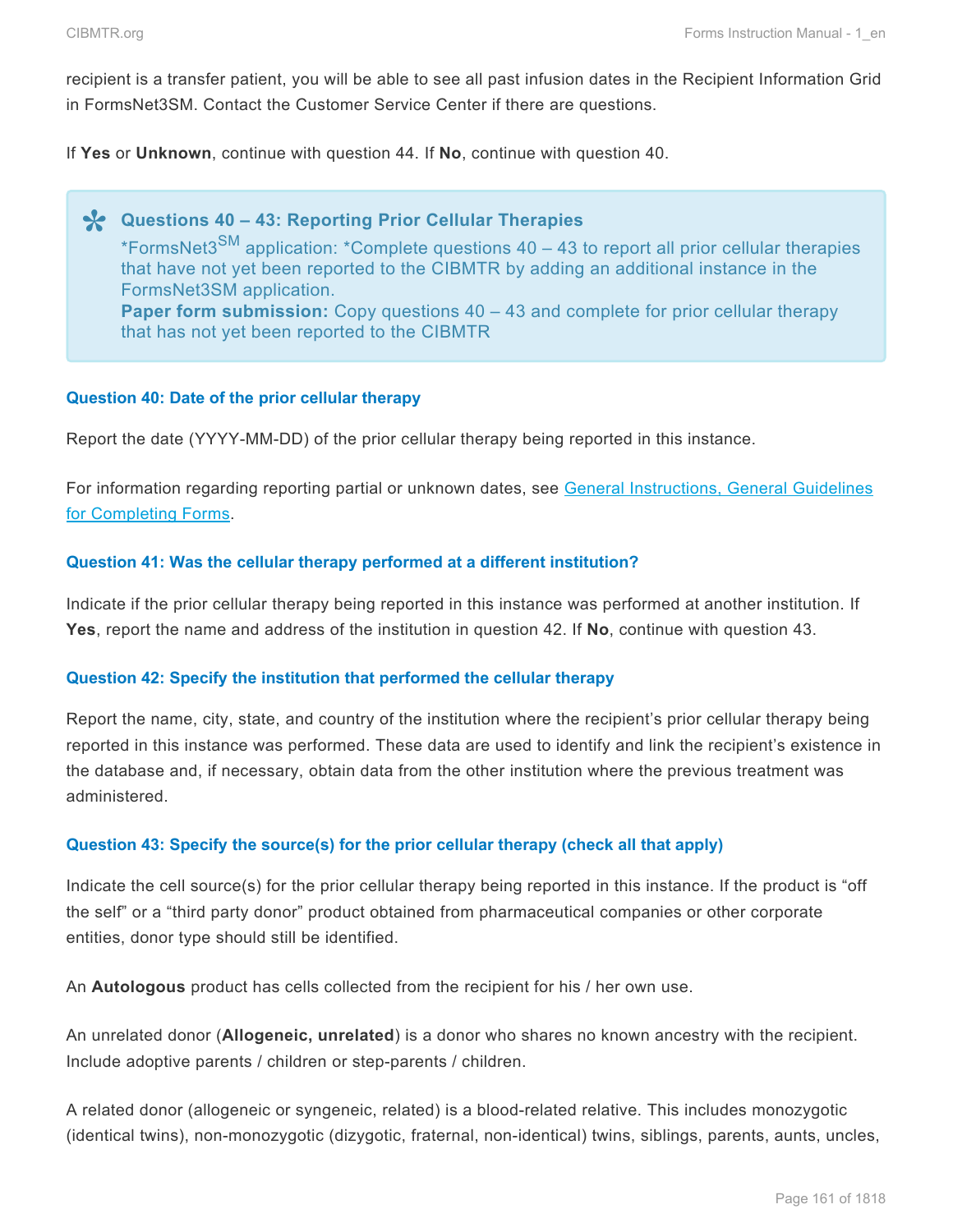children, cousins, half-siblings, etc.

## **Section Updates:**

|  |  | Question Number Date of Change Add/Remove/Modify Description Reasoning (If applicable) |
|--|--|----------------------------------------------------------------------------------------|
|  |  |                                                                                        |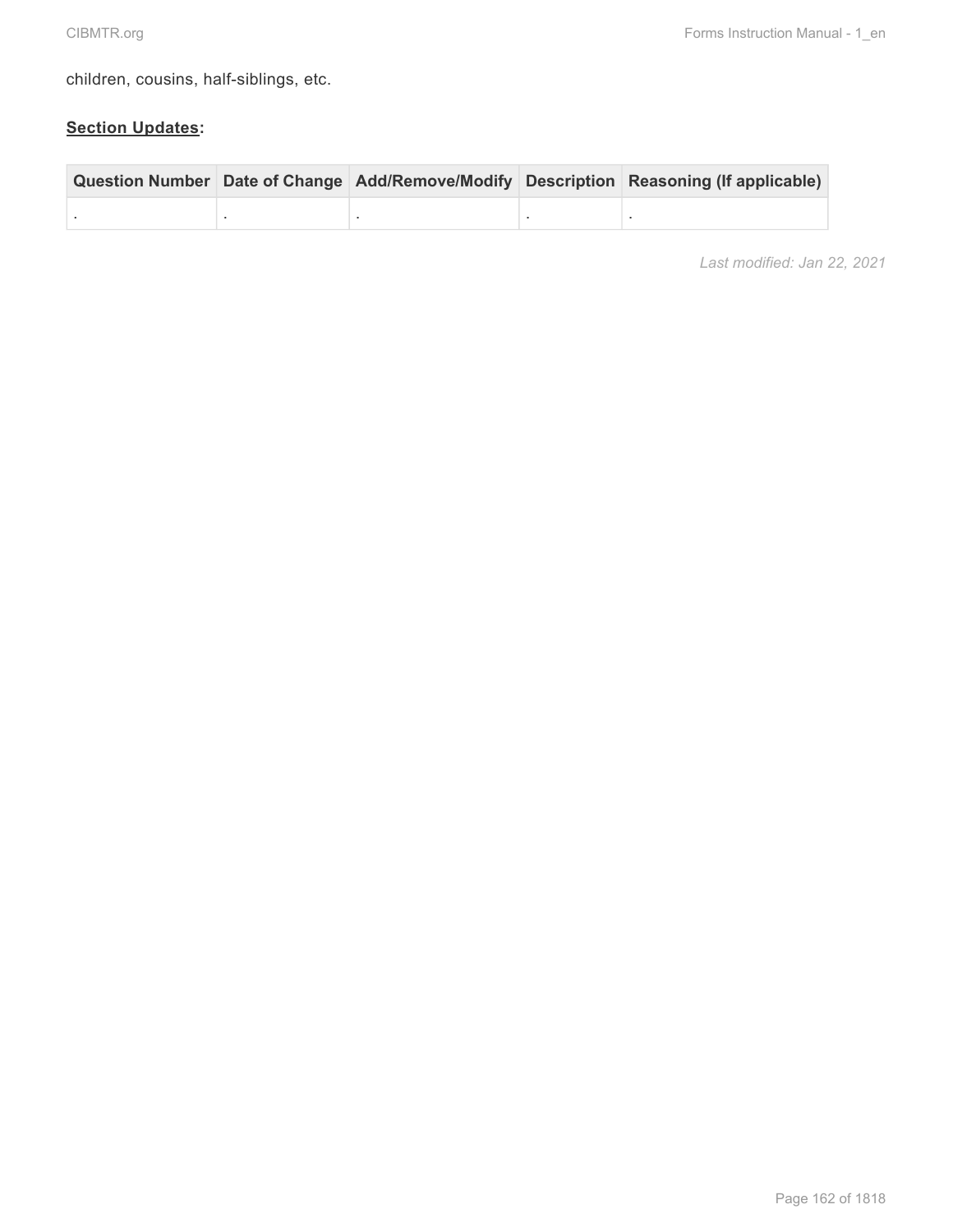# <span id="page-14-0"></span>**Q44-82: Donor Information**

#### **Question 44: Multiple donors?**

Indicate if cells from multiple different donors (multiple CBUs, combinations of other products from different donors) are to be used for this HCT. If **Yes**, continue with question 45. If **No**, continue with question 46.

For example, supplemental infusions should be included when determining if multiple donors were used for this HCT event. An infusion of supplemental cells is often given in conjunction with a preparative regimen for HCT. A supplemental infusion is defined as an infusion of cells given prior to clinical day 0 (of an HCT) for any reason other than to produce engraftment.

For more information on supplemental infusions, see Appendix D.

#### **Question 45: Specify number of donors**

Report the number of donors used for this HCT. Note that this value should never be "1," since multiple donors were reported in question 44.

**\*** Questions 46 – 82: Reporting More Than One Donor<br> **FormsNet3<sup>SM</sup>** application: Complete questions 46 – 8 **FormsNet3SM application:** Complete questions 46 – 82 to report all prior cellular therapies that have not yet been reported to the CIBMTR by adding an additional instance in the FormsNet3SM application. **Paper form submission:** Copy questions 46 – 82 and complete for prior cellular therapy that has not yet been reported to the CIBMTR

#### **Question 46: Specify donor**

Indicate the donor type for this product and continue with question 49.

An autologous product has cells collected from the recipient for his / her own use.

An unrelated donor (allogeneic, unrelated) is a donor who shares no known ancestry with the recipient. Include adoptive parents / children or step-parents / children.

A related donor (allogeneic or syngeneic, related) is a blood-related relative. This includes monozygotic (identical twins), non-monozygotic (dizygotic, fraternal, non-identical) twins, siblings, parents, aunts, uncles, children, cousins, half-siblings, etc.

#### **Questions 47 – 48: Specify product type**

Select from the list of product type(s) for the donor being reported in this instance.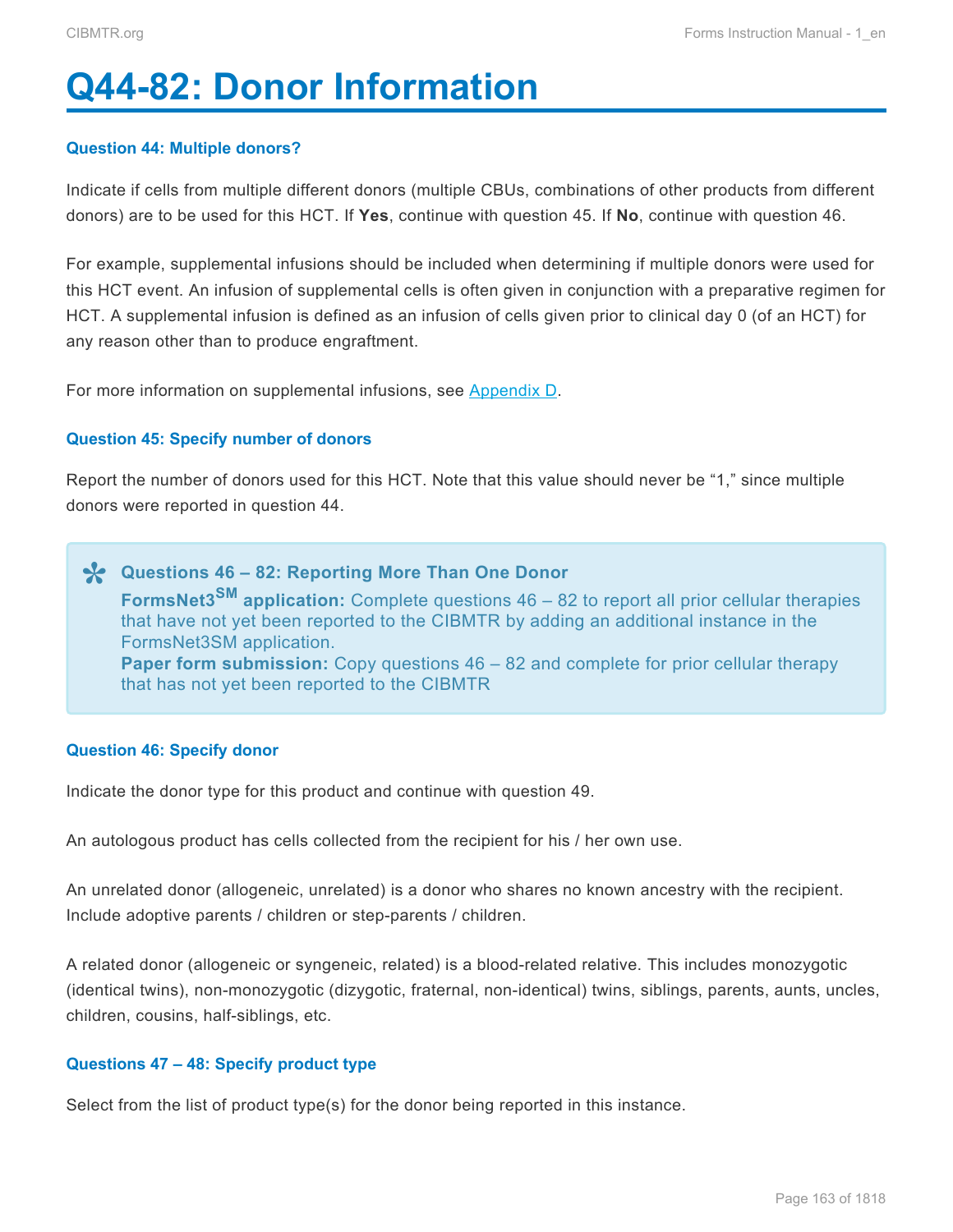**X** Questions 47 – 48: Specify Product Type<br>Previous CIBMTR forms required two instance Previous CIBMTR forms required two instances to be entered in the donor section when a single donor donated multiple products. This is no longer required. Report all product collected from a single donor in the same instance of the donor section.

If "Other product" is indicated, specify the product type in question 50 and continue with question 51. If your center has a protocol where using "other products" is common, you should consistently be reporting the same text in the specify field so that the like products can be grouped together.

#### **Question 49: Is the product genetically modified?**

Genetically modified products include any product where the cells are manipulated via either:

- Gene transfer: a process by which copies of a gene are inserted into living cells in order to induce synthesis of the gene's product; or
- Transduction: a process by which foreign DNA is introduced into a cell by a virus or viral vector

These techniques alter its gene expression through the insertion of different genes or editing of genes. If more than one product is being infused, indicate if any of the products are genetically modified.

If the infusion is a gene therapy, select **Yes**.

Continue with question 50 if the donor type is a related donor (allogeneic, related).

Continue with question 54 if the donor type is an unrelated donor (allogeneic, unrelated).

Continue with question 77 if the donor type is autologous.

#### **Question 50: Specify the related donor type**

Indicate the relationship and match between the recipient and the related donor being reported in this instance. When determining the donor's match/mismatched relationship to the recipient, only consider HLA-A, B, C, and DRB1.

#### **Syngeneic:**

*Includes:* Monozygotic (identical) twins. Occurs when a single egg is fertilized to form one zygote, which then divides into two separate embryos.

*Does not include:* Other types of twins or HLA-identical siblings (see below).

Continue with question 55 if relationship and match is **Syngeneic**.

#### **HLA-identical sibling:**

*Includes:* Non-monozygotic (dizygotic, fraternal, non-identical) twins. Occurs when two eggs are fertilized by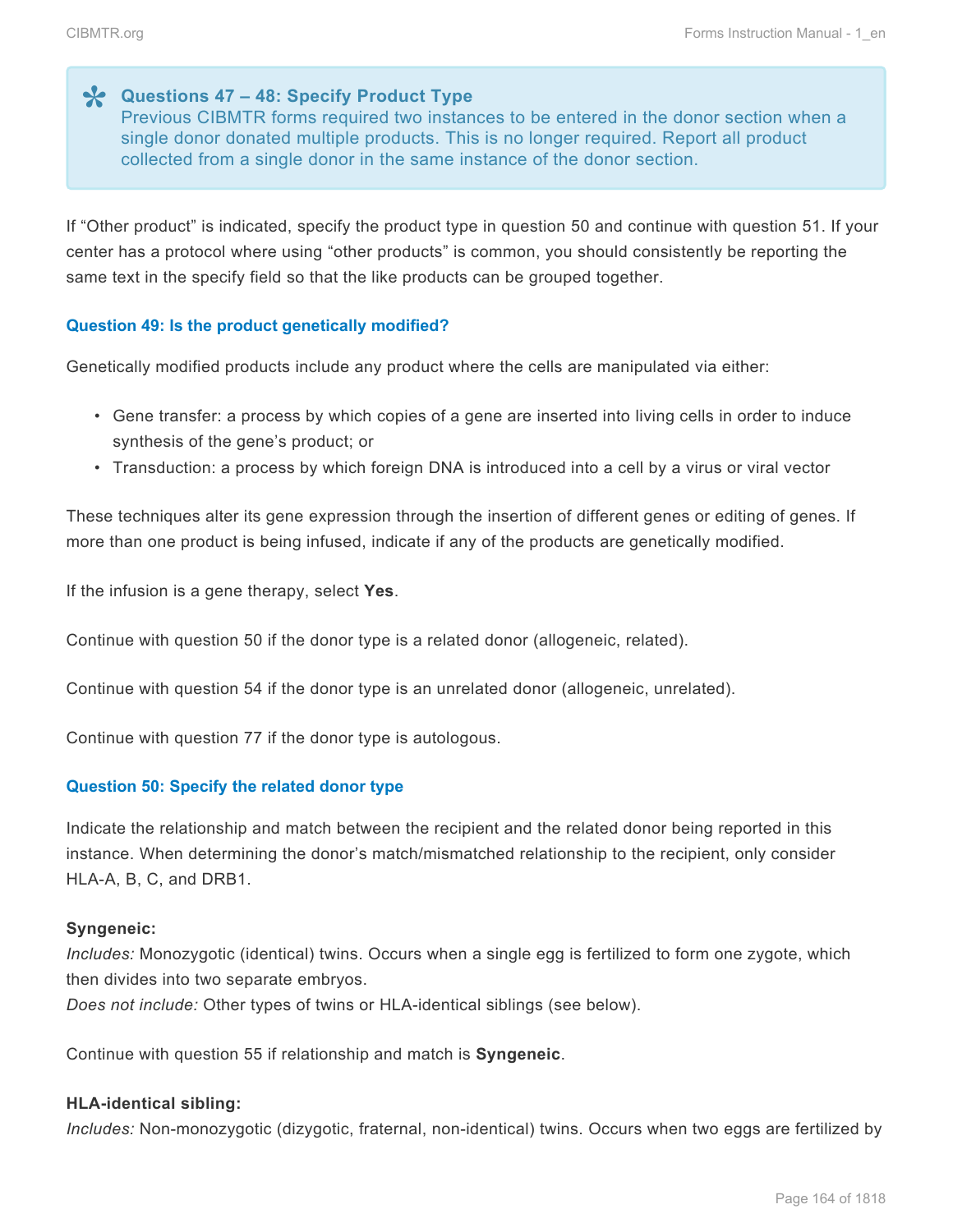two different sperm cells at the same time. This category also includes siblings who aren't twins but have identical HLA types. The recipient and donor with be allele level matched at HLA-A, B, C, and DRB1.

*Does not include:* Half-siblings (report as **HLA-matched other relatives** if their HLA typing is a match, or **HLA-mismatched relative** if it does not match).

Continue with question 55 if the relationship is **HLA-identical sibling**.

### **HLA-matched other relative:**

*Includes:* All blood-related relatives, other than siblings, who are HLA matched (e.g., parents, aunts, uncles, children, cousins, half-siblings). The recipient and donor will be allele level matched HLA-A, B, C, and DRB1.

*Does not include:* Adoptive parents / children or stepparents / children who are HLA matched.

Continue with question 51 if the relationship is **HLA-matched other relative**.

#### **HLA-mismatched relative:**

*Includes:* Siblings who are not HLA-identical and all other blood-related relatives who have at least one HLA mismatch (mismatch can be at the antigen or allele level) (e.g., parents, aunts, uncles, children, cousins, half-siblings). The recipient and donor will be antigen or allele level mismatched at 1 or more loci (HLA-A, B, C, or DRB1).

*Does not include:* Adoptive parents / children or stepparents / children.

## This is the option that should be used for haploidentical transplants.

Continue with question 51 if the relationship is **HLA-mismatched relative**.

#### **Questions 51 – 52: Specify the biological relationship of the donor to the recipient**

Indicate the relationship between the recipient and the related donor being reported in this instance. If the donor is **Other biological relative**, specify in question 52 and continue with question 53.

#### **Question 53: Degree of mismatch (related donors only)**

If the donor being reported in this instance is an HLA-mismatched relative, indicate the degree of mismatch as either **HLA-mismatched 1 allele** or **HLA-mismatched ≥ 2 alleles (does include haploidentical donor)** and continue with question 55.

Haploidentical means that one half of the HLA type matches the recipient. This type of HLA mismatch is common between blood-related parents and children. When determining the donor's matched/mismatched relationship to the recipient, only consider HLA-A, B, C and DRB1.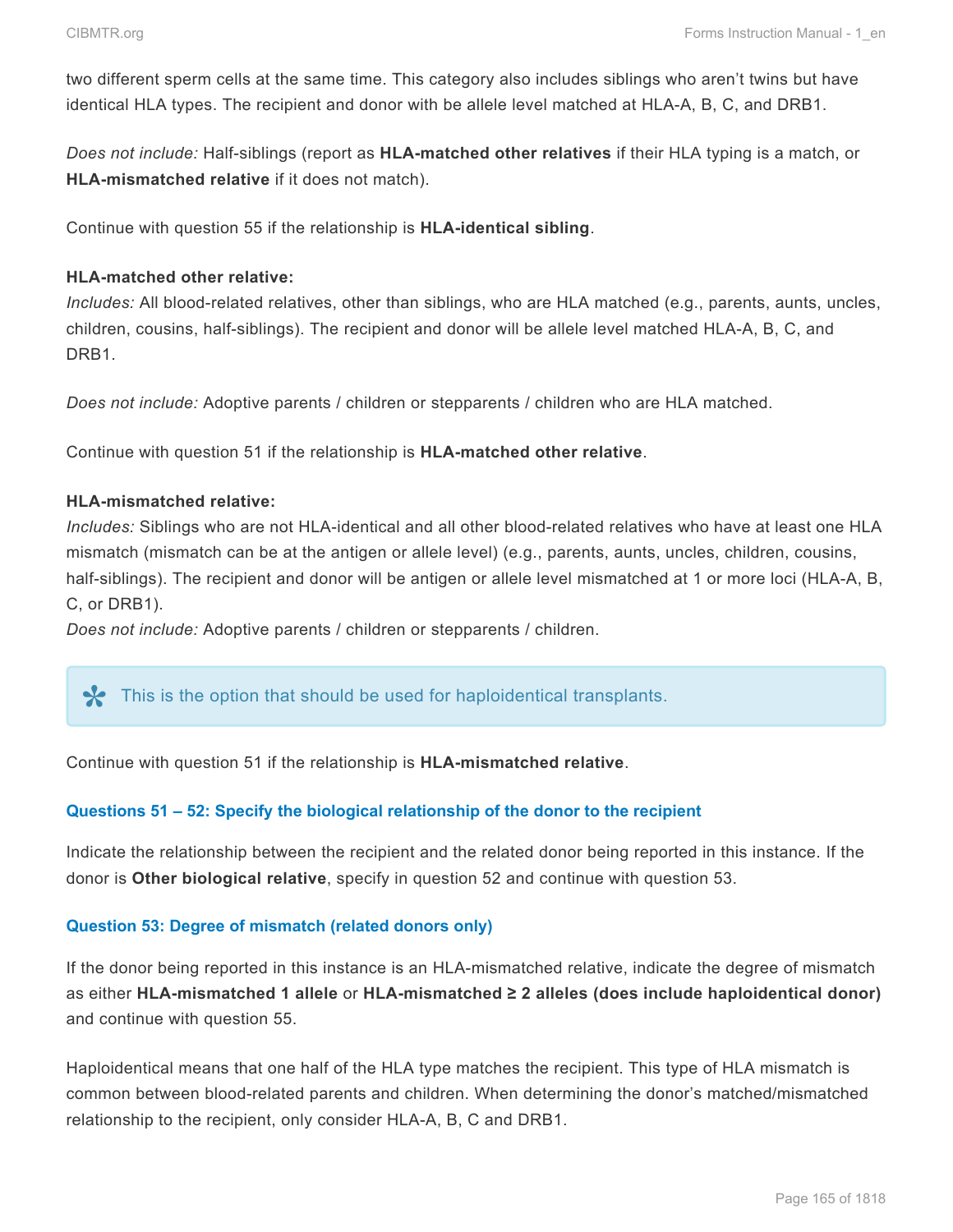#### **Question 54: Specify unrelated donor type**

Indicate the unrelated donor type. When determining the donor's match/mismatched relationship to the recipient, only consider HLA-A, B, C, and DRB1.

## **Question 55: Did NMDP / Be The Match facilitate the procurement, collection, or transportation of the product?**

Distinguish if the product from the donor being reported in this instance is an NMDP product or a non-NMDP product. Examples of non-NMDP donor registries include but are not limited to St. Louis Cord Blood Bank, Anthony Nolan, and StemCyte International Cord Blood Center. This information is included on the product label, the paperwork accompanying the product, and within the NMDP search/product documentation.

If the recipient received a product facilitated by NMDP / Be The Match, select **Yes** and then either report the NMDP cord blood unit ID or the GRID. For products facilitated by NMDP, the Registry or UCB Bank ID question will be disabled and the Infectious Disease Markers (2004) and HLA Typing (2005) forms will not come due.

Below is a list of donor registries who were once "non-NMDP" registries but are now "NMDP-facilitated" registries:

- Matchis Foundation 71 (Netherlands)
- Hadassah Medical Organization 72 (Israel)
- Knochenmarkspenderzentrale Dusseldorf 114 (Germany)
- The Tobias Registry of Swedish Bone Marrow Donors 119 (Sweden)
- The Norwegian Bone Marrow Donor Registry 120 (Norway)
- Welsh Bone Marrow Donor Registry 131 (Wales)
- British Bone Marrow Registry 134 (United Kingdom)
- Anthony Nolan 135 (United Kingdom)
- ZKRD 136 (Germany)

#### **Question 56: Was this donor used for any prior HCTs? (for this recipient)**

Indicate if the donor reported in question 50 was used for prior HCTs for this recipient. If this is the recipient's first HCT, select **No**.

If this is an autologous infusion, select **No**.

If this is an unrelated donor (cord blood unit, PBSC, or marrow product), continue with question 59.

If this is a non-NMDP unrelated donor (cord blood unit, PBSC, or marrow product), continue with question 59.

If this is a related donor (PBSC or marrow product), continue with question 60.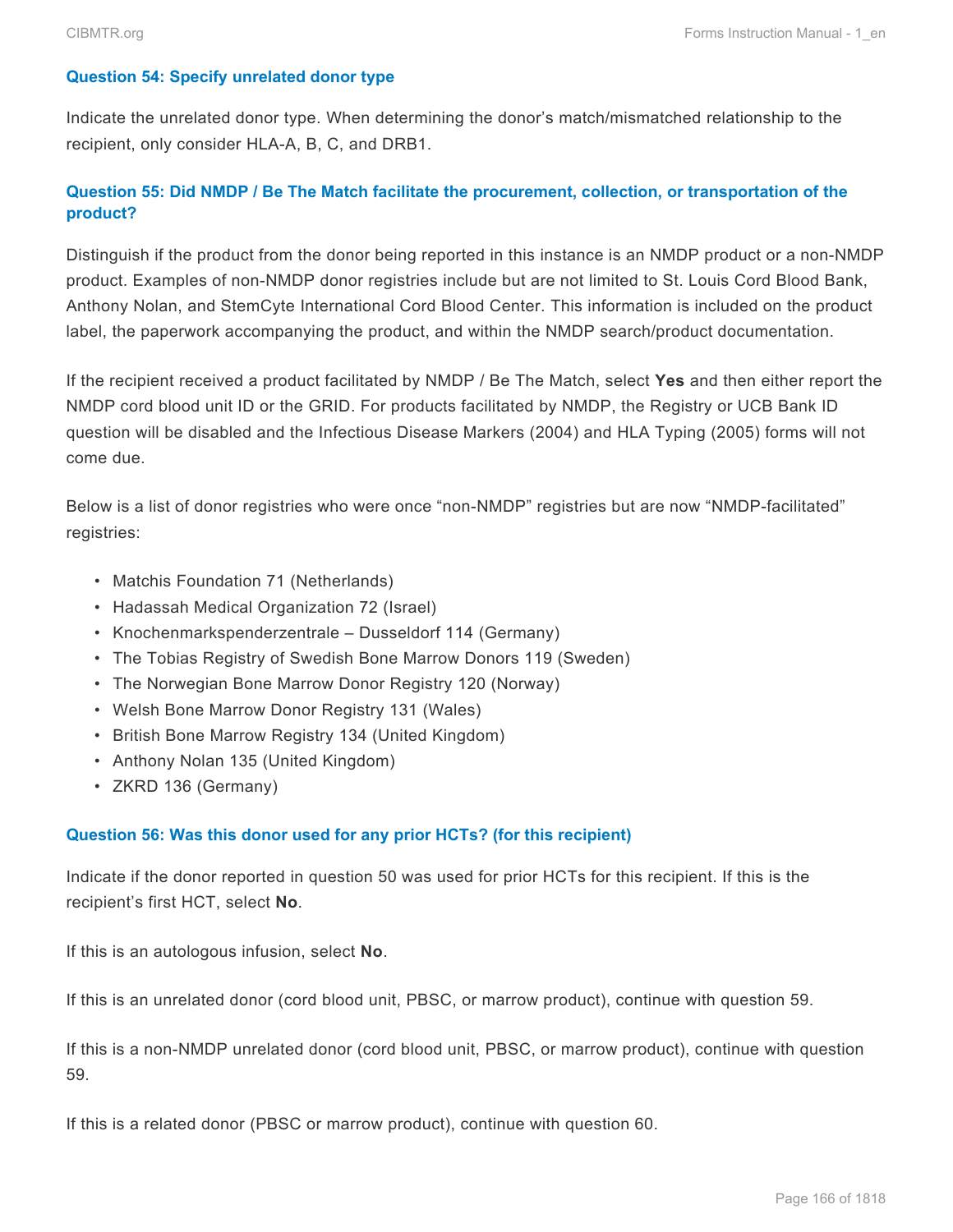#### **Question 57: NMDP cord blood unit ID**

Report the NMDP Donor ID (e.g., 0000-0000-0). This ID is unique for each donor and is assigned by NMDP. This information is included on the product label, the paperwork accompanying the product, and within the NMDP search/product documentation. Enter the NMDP Donor ID (e.g., 0000-0000-0) and continue with question 60.

#### **Question 58: Registry donor ID (not applicable for related donors)**

Report the non-NMDP unrelated donor ID. Examples of non-NMDP donor registries include, but are not limited to Anthony Nolan, Australia Bone Marrow Donor Registry, and REDOME. This ID is often located on the product label, the paperwork accompanying the product, and registry-specific search/product documentation. Enter the non-NMDP unrelated donor ID and continue with question 60.

#### **Question 59: Non-NMDP cord blood unit ID (include related and autologous CBUs)**

Report the non-NMDP cord blood unit ID. Examples of non-NMDP donor registries include but are not limited to: St. Louis Cord Blood Bank and StemCyte International Cord Blood Center. This ID is often located on the product label, the paperwork accompanying the product, and registry-specific search/product documentation. Enter the non-NMDP cord blood ID and continue with question 60.

Note that some cord blood banks can ship their units either through the NMDP or directly to the transplant center. Carefully review the accompanying documentation to determine which is appropriate for your unit. You may wish to consult with your center's Transplant Coordinator, as he or she will have insight as to how the product was acquired.

#### **Question 60: Global Registration Identifier for Donors (GRID)**

The Global Registration Identifier for Donors (GRID) was developed by the WMDA to ensure secure, reliable and unambiguous assignment of donors. The GRID standard is a 19-character donor identifier composed of three elements: Issuing Organization Number (ION), Registration Donor Identifier, and Checksum (shown below). This standard will ensure each donor ID is globally unique and will reduce the risk of misidentification of donors or their donations.

# **\* NOTE:**<br>With the form

With the release of the Pre-TED (2400) Form (Revision 8), the GRID has its own section on the form (question 60). Therefore, only the 19-character donor identifier needs to be reported. This is essential for proper donor linking and, if done incorrectly, will result in queries being placed on the form.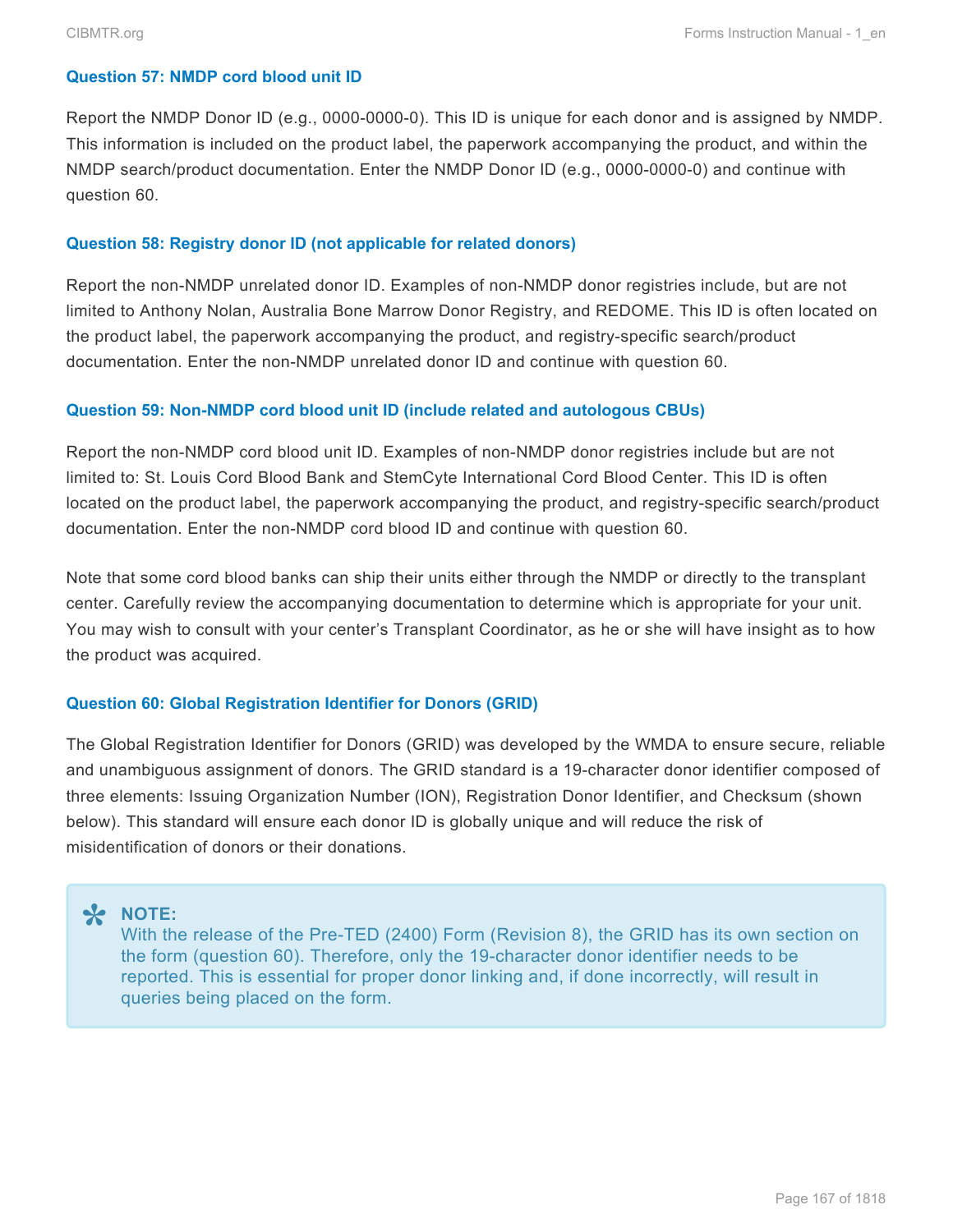

https://www.wmda.info/professionals/optimising-search-match-connect/why-global-identifier/

## **X** NOTE: GRIDs from DKMS<br>
If you are receiving a GRID<br> **co** the latter "O" bourger the If you are receiving a GRID from the DKMS registry, the eighth character is being reported as the letter "O" however, this character should be the number "0". When entering a GRID from the DKMS ensure that the eighth character reported is the number "0".

If the product is NMDP facilitated (PBSC or marrow product), as noted in question 55, indicate the GRID number and continue with question 72.

If the product is not NMDP facilitated (PBSC or marrow product), as noted in question 55, indicate the GRID number and continue with question 63.

### **Question 61: Is the CBU ID also the ISBT DIN number?**

Report **Yes** if the non-NMDP CBU ID is the same as the International Society of Blood Transfusion (ISBT) Donation Identification Number (DIN) and continue with question 63. If the product has an ISBT label on it, the ISBT DIN number is in the upper-left-hand corner and consists of a letter followed by 12 numbers, two sideways numbers, and a letter in a box. Example below:



Please find additional information regarding the ISBT DIN numbers and traceability at [http://www.iccbba.org/](http://www.iccbba.org/uploads/22/82/2282aa443bf8a2187880304636814244/IN-003-ISBT-128-for-Blood-Components-An-Introduction-v4.pdf) [uploads/22/82/2282aa443bf8a2187880304636814244/IN-003-ISBT-128-for-Blood-Components-An-](http://www.iccbba.org/uploads/22/82/2282aa443bf8a2187880304636814244/IN-003-ISBT-128-for-Blood-Components-An-Introduction-v4.pdf)[Introduction-v4.pdf.](http://www.iccbba.org/uploads/22/82/2282aa443bf8a2187880304636814244/IN-003-ISBT-128-for-Blood-Components-An-Introduction-v4.pdf) For example, you may see a barcode with an alphanumeric string below it.

If the CBU ID is not the same as the ISBT DIN number, or it is not known, select **No** and continue with question 62.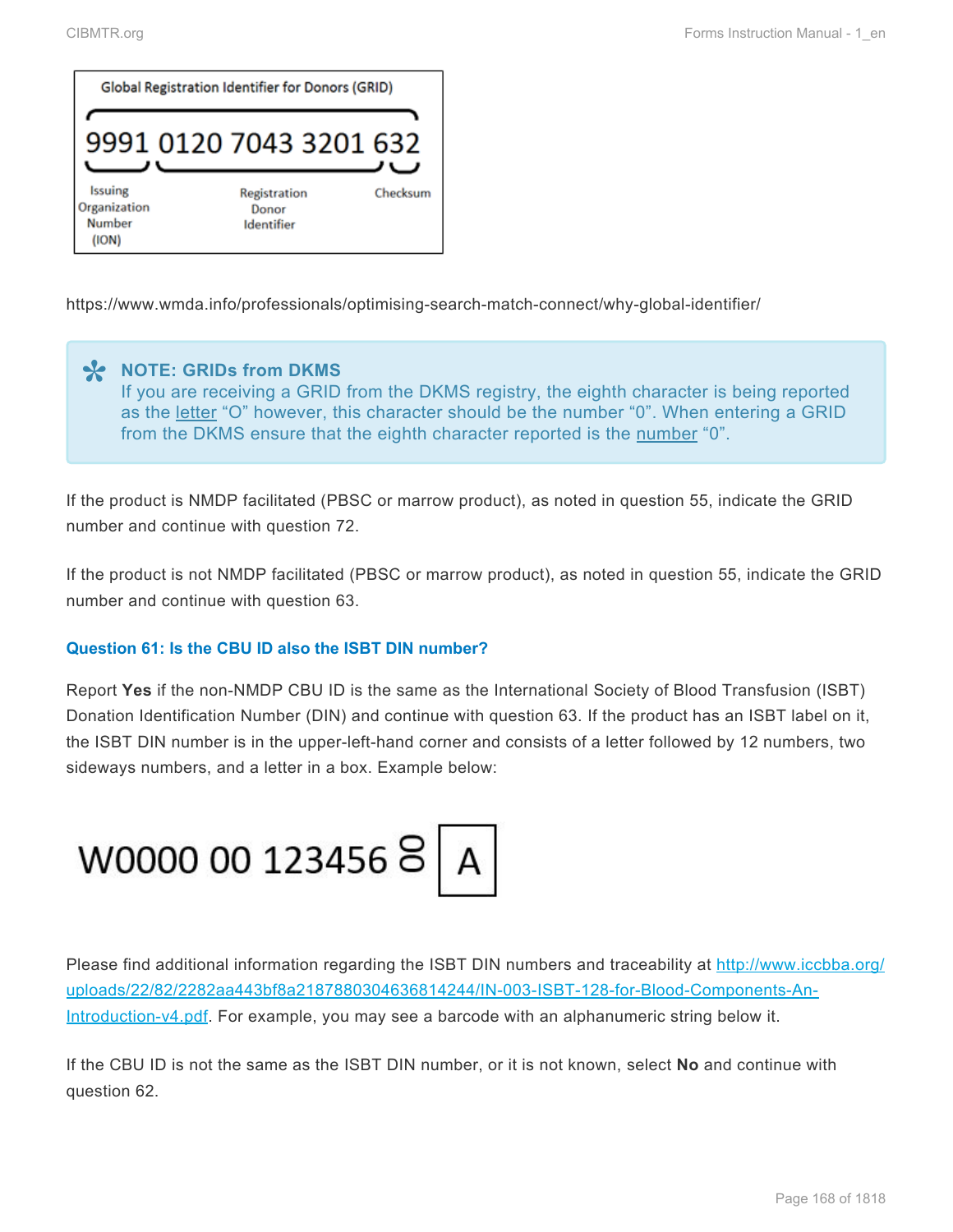#### **Question 62: Specify the ISBT DIN number:**

Report the ISBT DIN number using the letter, 12 digits, 2 sideways numbers, and the letter in the box.

## **NOTE: Registry Code(s) \* FormsNet3 application:** Select the appropriate registry code from the drop down directory. **Paper form submission:** Use the CIBMTR Hematopoietic Stem Cell Transplant (HCT) Infusion (2006) form to determine the registry's appropriate match code. Enter the match code listed in brackets.

#### **Question 63: Registry or UCB Bank ID**

Specify the registry used to obtain the adult donor or umbilical cord blood unit and continue with question 68. The Bone Marrow Donors Worldwide (BMDW) codes have been adopted to avoid submitting the entire name and address of the donor registry. Some common banks that do not list with BMDW have been added to the FormsNet list, including St Louis Cord Blood Bank (SLCBB) and Viacord (VIAC).

The registry code for NMDP donors is USA1 and for NMDP cord units is U1CB.

If the donor was found through DKMS, report the registry that facilitated the HCT. Some registries may be listed more than once with BMDW (one way for marrow/PBSC products and differently for cord blood products). Ensure that the appropriate code for the product was selected because distribution of data depends on the code.

If the registry code cannot be determined using the BMDW website, select **Other registry** and continue to question 65.

#### **Question 64: Specify other Registry or UCB Bank**

If the BMDW website does not list a match code for the adult donor registry or cord blood bank, provide the registry's official name in the "Specify other Registry or UCB Bank" field.

Please ensure that the registry you are entering under "other" is not already listed in the pull-down list for question 63. For example, NMDP adult donors, NMDP cords, and New York Cord Bank each have their own entries above in the registry or UCB Bank ID drop down menu.

#### **Questions 65 – 66: Donor date of birth**

Report if the donor's / infant's date of birth is **Known** or **Unknown**. If the donor's/infant's date of birth is **Known**, report the date of birth (YYYY-MM-DD) in question 66. If the donor's/infant's date of birth is **Unknown**, continue with question 67.

#### **Questions 67 – 68: Donor age**

Report if the donor's / infant's age is **Known** or **Unknown**. If the donor's/infant's age is **Known**, report the donor's/infant's age at the time of product collection in question 68. Report the age in months if the donor is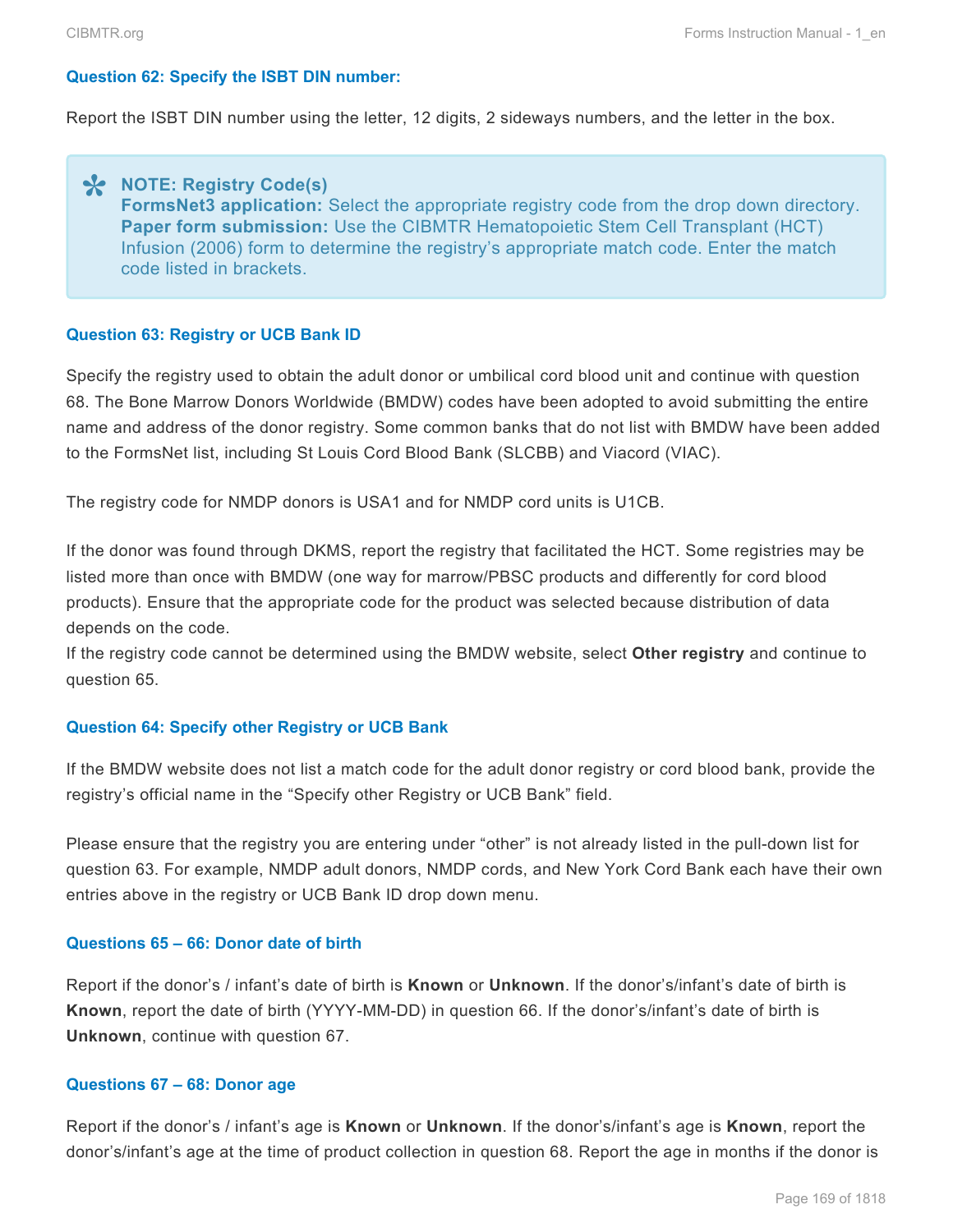less than 1 year old, otherwise report the age in years. If the donor's/infant's age at collection is **Unknown**, continue with question 69.

#### **Question 69: Donor sex**

Indicate the donor's biological sex as Male or Female. For cord blood units, report the infant's sex.

#### **Question 70: Specify blood type (donor) (non-NMDP allogeneic donors only)**

Indicate the donors' blood type as **A**, **B**, **AB**, or **O**. Blood type is an important characteristic in allogeneic transplant because products may require manipulation to minimize the risk of immune reaction due to incompatibility.

#### **Question 71: Specify Rh factor (donor) (non-NMDP allogeneic donors only)**

Indicate the donor's Rh (rhesus) factor. The Rh factor is an important characteristic in allogeneic transplant because product may require manipulation to minimize the risk of immune reaction due to incompatibility.

#### **Question 72: Donor CMV-antibodies (IgG or Total) (Allogeneic HCTs only)**

CMV is a common virus that infects 50-80% of adults worldwide and is transmitted from person to person through bodily fluids. The virus that causes CMV is part of the herpes virus family and, like other herpes viruses, CMV may be dormant for a period of time before the virus is activated in the host. CMV infections are usually harmless in a healthy immune system and typically cause only mild symptoms, if any. However, if a person's immune system is seriously weakened (as in an immunosuppressed stem cell recipient) the virus can have serious consequences such as pneumonia, liver failure, and even death.

Most laboratory reports indicate a positive result as *reactive*, and a negative result as *non-reactive*. Occasionally, laboratory reports show a specific antibody titer. In this case, compare the laboratory result to the reported standards to determine if the result was reactive or non-reactive.

If the laboratory reports the results as "inconclusive" or "equivocal," select **Indeterminant**.

If the laboratory reports a CMV IgM antibody only, not total IgG/IgM or CMV IgG antibody; report the result as **Not done**.

If the laboratory reports CMV testing by PCR (DNA detection), report the result as **Not done**. CMV testing by PCR is used to detect the presence of the CMV virus and does not test for prior exposure.

Indicate the test result documented on the laboratory report as either **Reactive**, **Non-reactive**, **Indeterminant**, **Not done**, or **Not applicable (cord blood unit)**.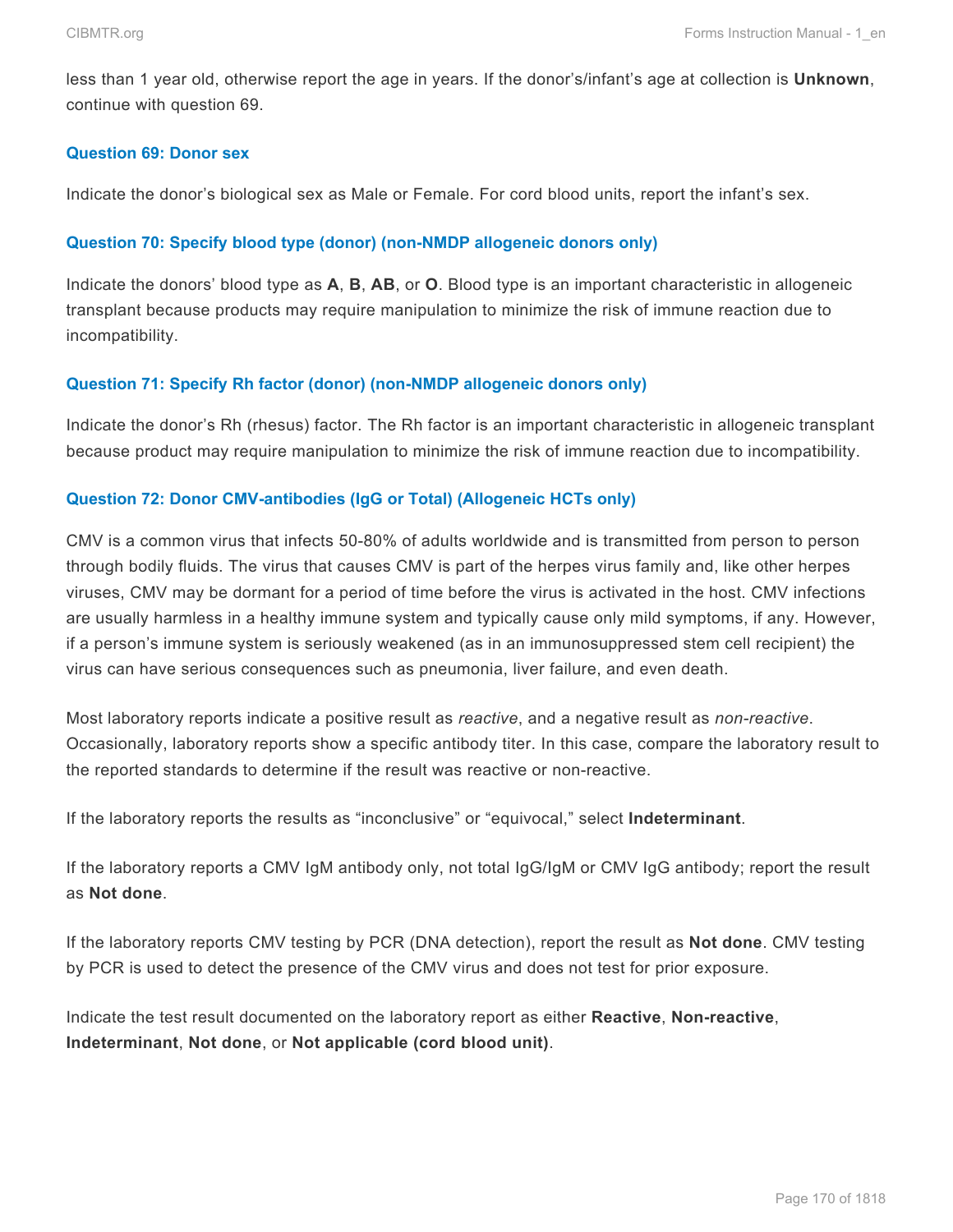#### **Question 73: Has the donor signed and IRB / ethics committee (or similar body) approved consent form to donate research blood samples to the NMDP / CIBMTR? (Related donors only)**

Indicate if the related donor signed an IRB-approved consent form to donate research blood samples to the CIBMTR. If **Yes (donor consented)**, continue with question 74. If **No (donor declined)**, **Not approached**, or **Not applicable (center not participating)**, continue with question 77.

#### **Questions 74: Date form signed**

Report the date the research sample consent form was signed by the related. Do not report the date that the witness or healthcare professional signed the consent form.

## **Questions 75 – 76: Did the donor submit a research sample to the NMDP / CIBMTR repository? (Related donors only)**

There are a select number of transplant centers participating in the Related Specimen Repository. If your center is one of the participating centers, and the recipient provided a research sample, select Yes and provide the recipient ID in question 76. The ID number is located on the bar code that is attached to the sample tube.

If the recipient did not provide a research sample, select **No** and continue with question 77.

#### **Question 77: Specify number of products infused from this donor**

Report the number of products infused from the donor being reported in this instance and selected in question 46.

Single Product: CIBMTR defines a single product (i.e., cellular product) as **cells collected from a single donor using the same mobilization cycle and collection method regardless of the number of collection days.**

**Example 1 (multiple bags):** A G-CSF stimulated donor had two PBSC collections on subsequent days. The products collected over the two days were divided into four bags. Although the product is contained in multiple bags, this collection is considered a single product, as there was no change in mobilization technique or collection method.

**Example 2 (change in mobilization):** A G-CSF stimulated donor had a PBSC collection, but the cell count was poor. Plerixafor (Mozobil) was added as part of the mobilization and the donor was re-collected the following day. As the change in mobilization occurred during the same mobilization cycle, these collections are considered a single product.

Multiple Products: For the purposes of this manual, the CIBMTR defines multiple products as cells collected using more than one mobilization technique and / or collection method.

**Example 3 (multiple collection methods):** A G-CSF-stimulated donor had a PBSC collection and the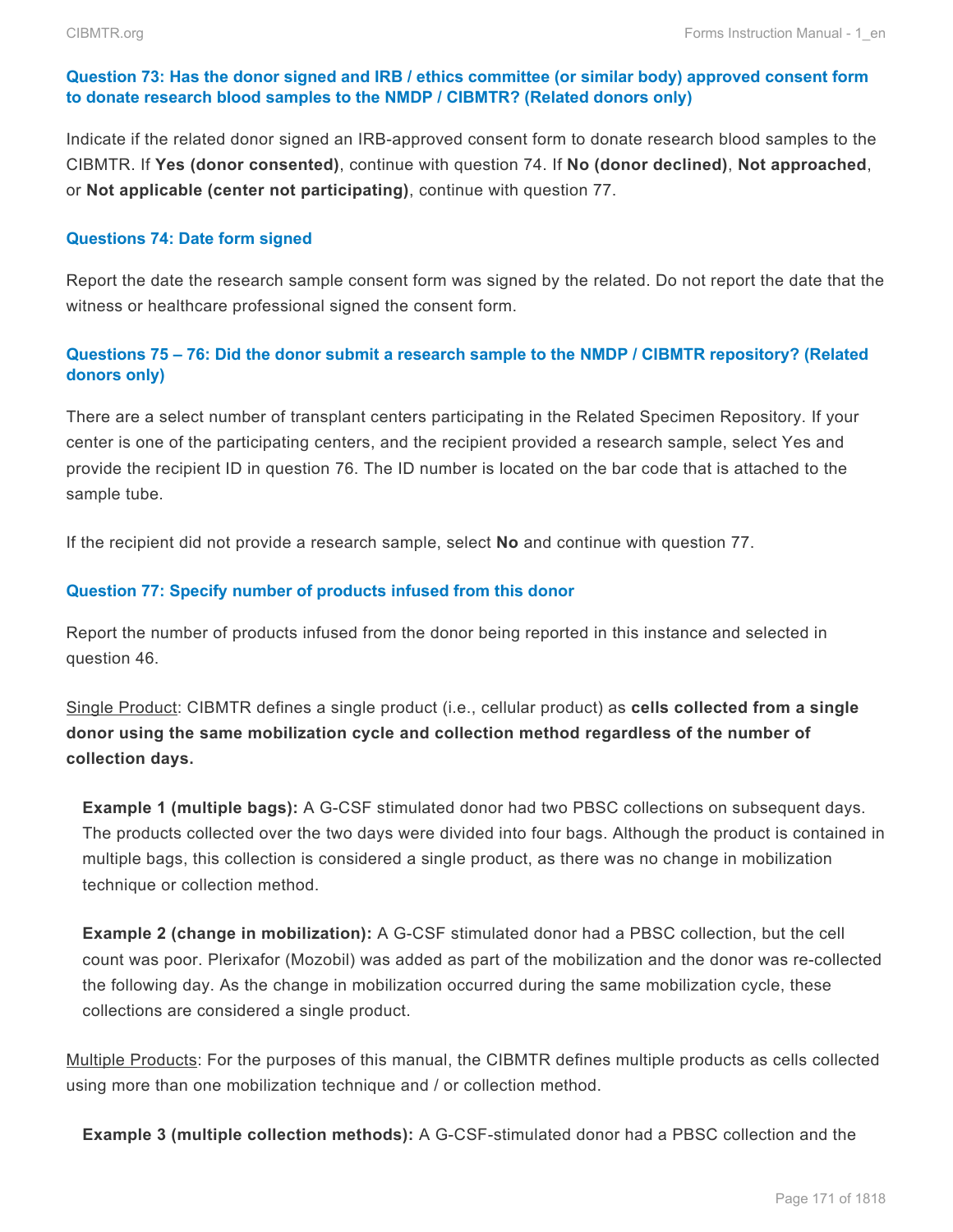product was cryopreserved. One month later the donor had a marrow collection; both products were infused at the time of transplant. Each collection is considered a separate product because different collection methods were used. The number of products infused from this donor is two.

**Example 4 (re-mobilization):** A G-CSF-stimulated donor had a PBSC collection, but the cell count was poor. No further collections were attempted and a week later the donor was re-mobilized with G-CSF and a second PBSC collection was performed. Each collection is considered a separate product due to the remobilization of the donor.

**Example 5 (two different product types):** A cord blood unit is infused at the same time as marrow. Each product type is considered a separate product. The number of products infused is two.

#### **Question 78: Specify the number of these product intended to achieve hematopoietic engraftment**

If infusions of additional cells (not intended to product engraftment) were given as a supplemental infusion either prior to the HCT being reported (i.e., prior to clinical Day 0) or shortly after the HCT being reported, the cells must be reported as a product on the Pre-TED Form (Form 2400, question 80) and on a separate Cellular Therapy Product Form (Form 4003).

If additional cells were infused post-HCT, for any reason other than a subsequent HCT or a supplemental infusion as part of the HCT, they should be reported as cellular therapy on the appropriate follow-up form. Reporting the additional cells (given pre-HCT and not intended to produce engraftment) on the Form 4003 is the only mechanism the CIBMTR has in place to collect this data and ensure that the quality assurance data is reported to the cord blood banks, if applicable.

Report the number of products administered to achieve hematopoietic engraftment.

**Questions 79 – 80:** The following mobilization questions are for autologous HCT recipients only. If other than autologous, continue with question 81. **!**

### **Questions 79 – 80: What agents were used to mobilize the autologous recipient for this HCT? (check all that apply)**

Report if any of the following agents listed were used in the mobilization event(s). If **Other agent** was used, specify the agent in question 80.

**G-CSF:** granulocyte colony-stimulating factor, filgrastim, Neupogen®

**Pegylated G-CSF:** pegfilgrastim, Neulasta®

**Perlixafor:** Mozobil®

**Combined with chemotherapy:** Systemic therapies used to enhance the stem cell product may include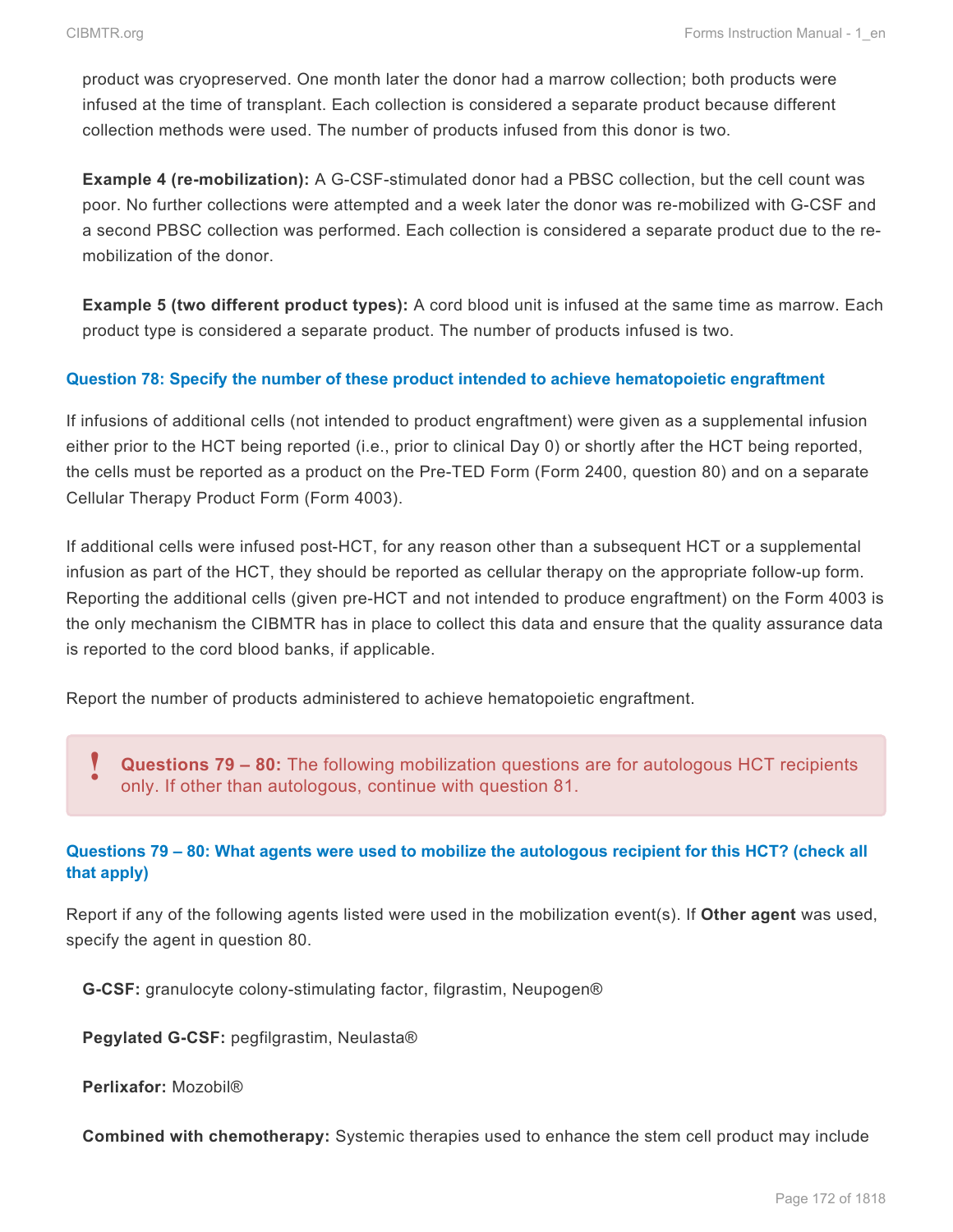cyclophosphamide or ICE chemotherapy (Ifosfamide, carboplatin, and etoposide) with or without rituximab.

**Anti-CD20:** rituximab, Rituxan®

### **Questions 81 – 82: Name of product (gene therapy recipients)**

Select **Other name** and specify the gene therapy product name in question 82.

#### **Section Updates:**

| <b>Question</b> Date of<br><b>Number</b> | Change        | Add/<br>Remove/<br><b>Modify</b> | <b>Description</b>                                                                                                                                                                                                                                                                                                                                                                                                                                                                                                                                                                                                                                                                                                                                                                                                                                                                                                                                                                                                                                                                                                                                                                                                                                                                                                                                                                                                                                     | <b>Reasoning</b><br>(<br>applicable)                                |
|------------------------------------------|---------------|----------------------------------|--------------------------------------------------------------------------------------------------------------------------------------------------------------------------------------------------------------------------------------------------------------------------------------------------------------------------------------------------------------------------------------------------------------------------------------------------------------------------------------------------------------------------------------------------------------------------------------------------------------------------------------------------------------------------------------------------------------------------------------------------------------------------------------------------------------------------------------------------------------------------------------------------------------------------------------------------------------------------------------------------------------------------------------------------------------------------------------------------------------------------------------------------------------------------------------------------------------------------------------------------------------------------------------------------------------------------------------------------------------------------------------------------------------------------------------------------------|---------------------------------------------------------------------|
| Q55                                      | 5/6/<br>2021  | Add                              | The following instructions were added to question 55: Distinguish<br>if the product from the donor being reported in this instance is an<br>NMDP product or a non-NMDP product. Examples of non-NMDP<br>donor registries include but are not limited to St. Louis Cord<br>Blood Bank, Anthony Nolan, and StemCyte International Cord<br>Blood Center. This information is included on the product label,<br>the paperwork accompanying the product, and within the NMDP<br>search/product documentation. If the recipient received a<br>product facilitated by NMDP / Be The Match, select Yes and<br>then either report the NMDP cord blood unit ID or the GRID. For<br>products facilitated by NMDP, the Registry or UCB Bank ID<br>question will be disabled and the Infectious Disease Markers<br>(2004) and HLA Typing (2005) forms will not come due. Below is<br>a list of donor registries who were once "non-NMDP" registries<br>but are now "NMDP-facilitated" registries:<br>• Matchis Foundation 71 (Netherlands)<br>• Hadassah Medical Organization 72 (Israel)<br>• Knochenmarkspenderzentrale - Dusseldorf 114<br>(Germany)<br>• The Tobias Registry of Swedish Bone Marrow Donors<br>119 (Sweden)<br>The Norwegian Bone Marrow Donor Registry 120<br>(Norway)<br>• Welsh Bone Marrow Donor Registry 131 (Wales)<br>• British Bone Marrow Registry 134 (United Kingdom)<br>• Anthony Nolan 135 (United Kingdom)<br>· ZKRD 136 (Germany) | Added for<br>clarification                                          |
| Q60                                      | 5/21/<br>2021 | Modify                           | The following instructions were updated in question 60: If the<br>donor is a NMDP unrelated cord blood unit or a product is NMDP<br>facilitated (PBSC or marrow product), as noted in question 55,<br>indicate the GRID number and continue with question 72. If the<br>donor is a non product is not NMDP facilitated unrelated donor<br>(PBSC or marrow product), as noted in question 55, indicate the                                                                                                                                                                                                                                                                                                                                                                                                                                                                                                                                                                                                                                                                                                                                                                                                                                                                                                                                                                                                                                              | Instruction<br>updated<br>due to<br>change in<br>form<br>validation |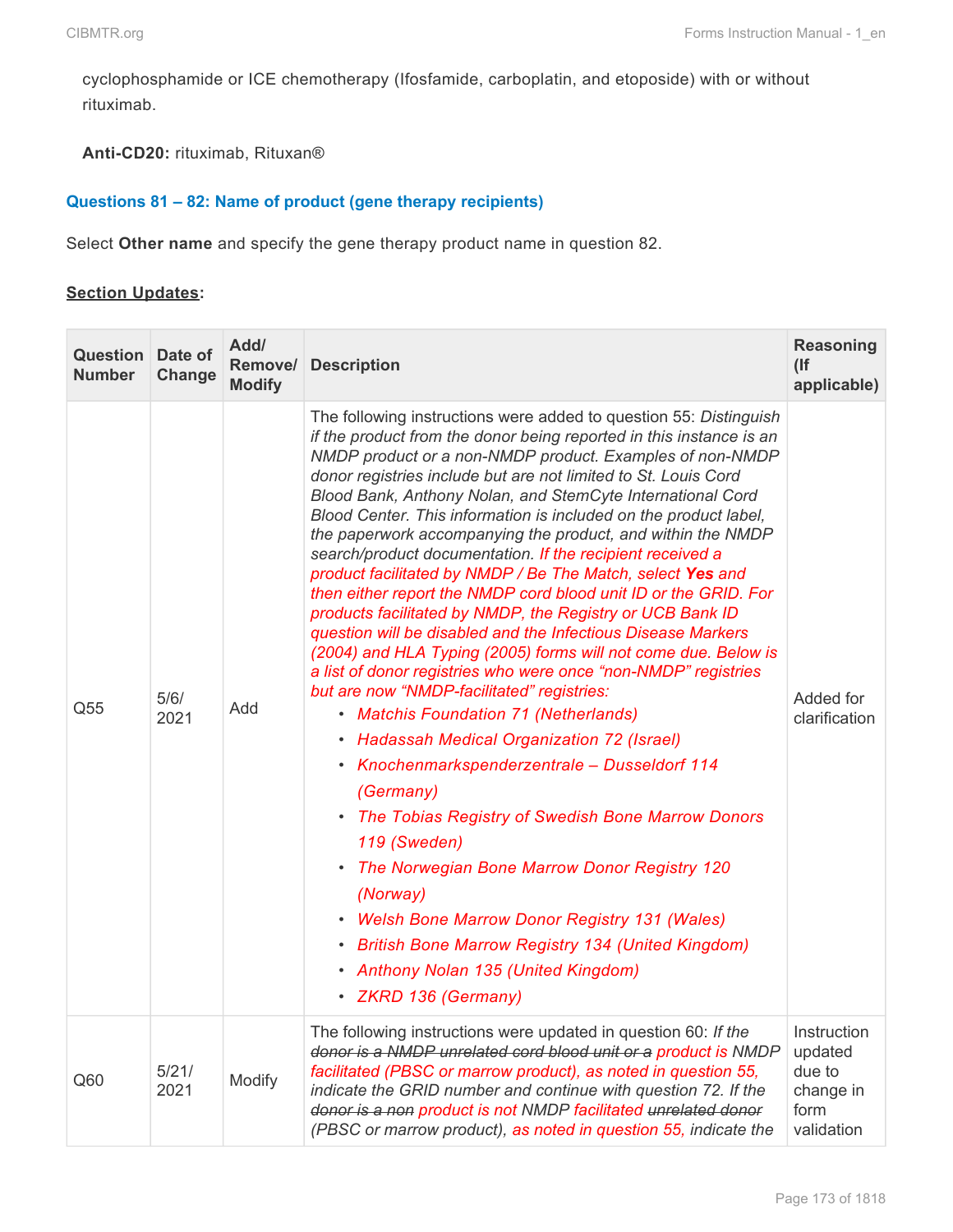|  | GRID number and continue with question 63. If the donor is a<br>non NMDP unrelated cord blood unit, indicate the GRID number |  |
|--|------------------------------------------------------------------------------------------------------------------------------|--|
|  | and continue with question 61.                                                                                               |  |

*Last modified: May 21, 2021*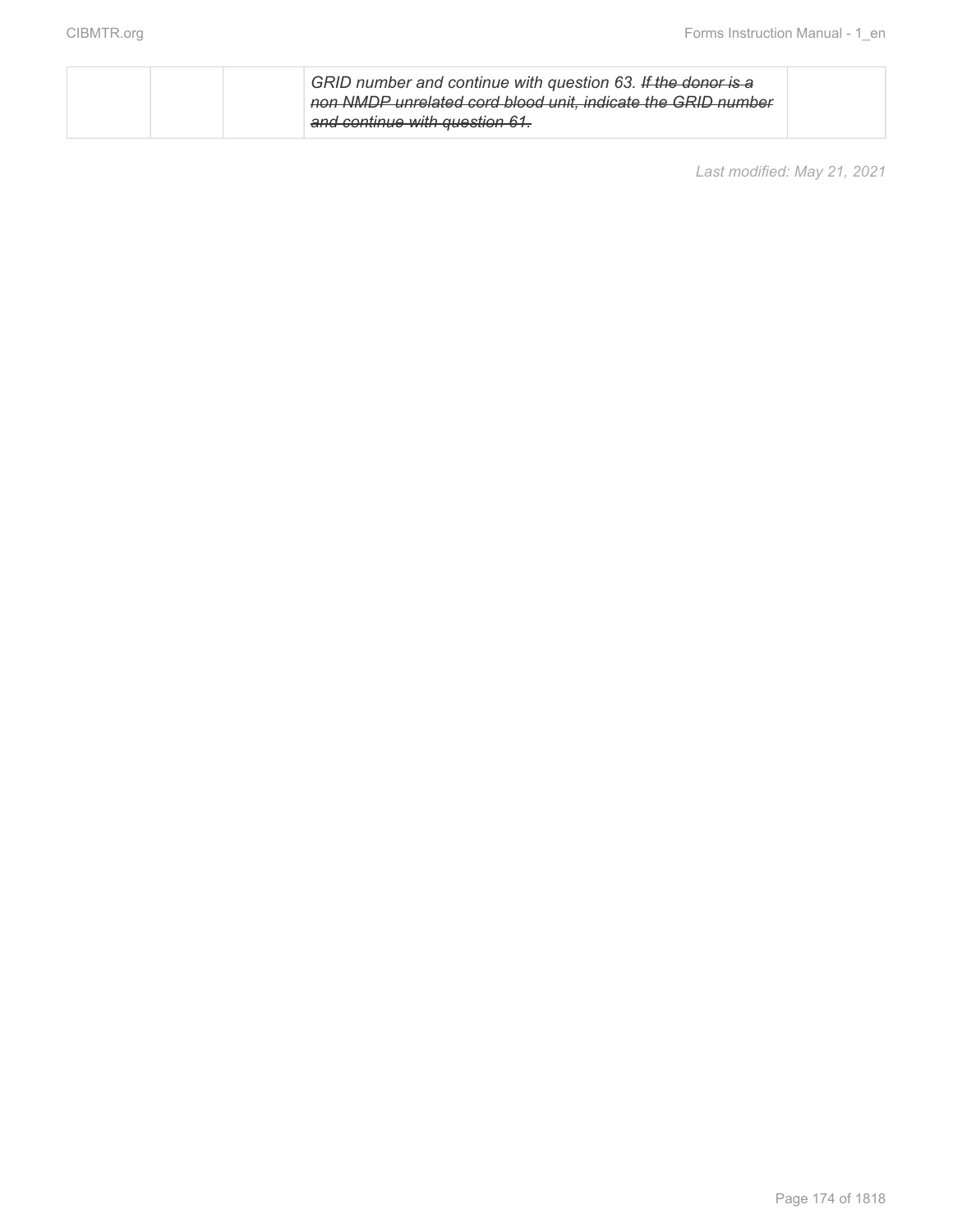# <span id="page-26-0"></span>**Q83-86: Clinical Status of Recipient Prior to the Preparative Regimen (Conditioning)**

#### **Question 83: What scale was used to determine the recipient's functional status?**

The CIBMTR uses the Karnofsky / Lansky scale to determine the functional status of the recipient immediately prior to the start of the preparative regimen. The Karnofsky Scale is designed for recipients aged 16 years and older and is not appropriate for children under the age of 16. The Lansky Scale is designed for recipients one year old to less than 16 years old.

If the recipient is less than one year old, leave questions 84-85 blank.

#### **Questions 84 – 85: Performance score prior to the start of the preparative regimen**

Recipient performance status is a critical data field that has been determined to be essential for all outcomebased studies. The CIBMTR uses the Karnofsky / Lansky scale to determine the functional status of the recipient immediately prior to the start of the preparative regimen. For the purposes of this manual, the term "immediately prior" represents the **pre-HCT work-up phase**, or **approximately one month** prior to the start of the preparative regimen. In cases where the pre-transplant work-up occurs in months prior to transplant (i.e., the pre-transplant workup occurs more than one month prior to transplant), a documented performance score may be submitted *if* the recipient does not have a score closer to the start of the preparative regimen, the recipient receives no additional treatment after the date of assessment, and the recipient's status does not clearly decline.

Select the appropriate performance scale, Karnofsky or Lansky, based on the recipient's age. Using this scale, select the score (10-100) that best represents the recipient's activity status immediately prior to the start of the preparative regimen. For an example of the Karnofsky / Lansky scale, see Appendix L.

If a Karnofsky / Lansky score is not documented in the source documentation (e.g., inpatient progress note, physician's clinic note), data management professionals **should not** assign a performance score based on analysis of available documents. Rather, a physician or mid-level health care provider (NPs and PAs) should provide documentation of the performance score. Documentation from an RN who has been trained and authorized to determine performance scores may also be used.

The CIBMTR recognizes that some transplant centers prefer to collect and use the ECOG performance score as opposed to the Karnofsky / Lansky score. Although the ECOG and Karnofsky / Lansky performance score systems are based on similar principles, the scales are not the same. For example, the Karnofsky / Lansky scale is described in 11 categories, whereas the ECOG performance status is reported in six categories. Due to the overlap between the two systems, an ECOG score of "one" can represent either "80" or "90" on the Karnofsky/Lansky scale. For centers that collect only an ECOG performance score, CIBMTR will make the following accommodations when auditing the source data: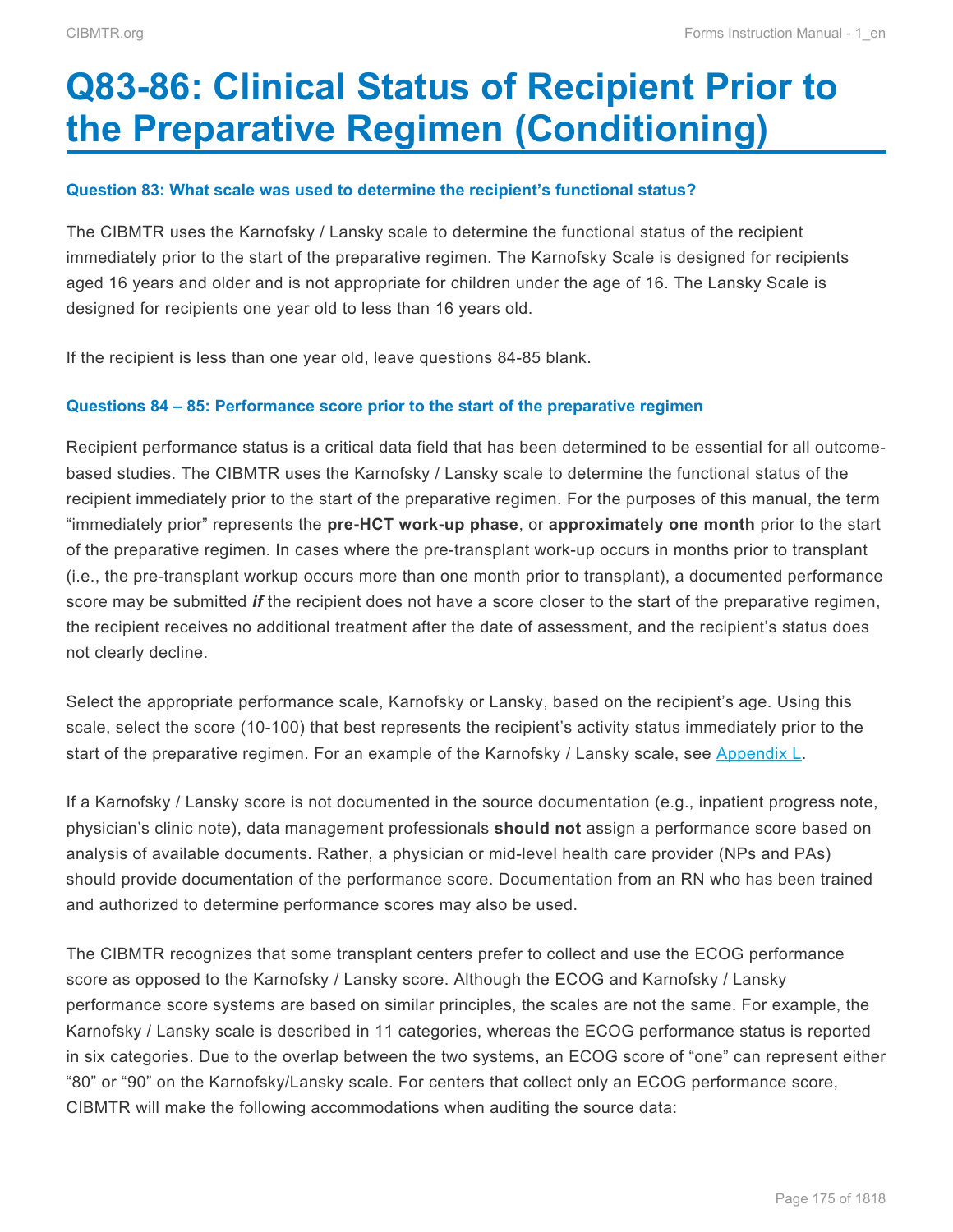- Centers collecting ECOG scores should do so using standard practices to ensure accuracy.
- For the purposes of CIBMTR reporting, conversion of ECOG to Karnofsky/Lansky should follow a standard and consistent practice. This practice should be clear and reproducible.

For more information regarding converting an EGOG score to a Karnofsky / Lansky score, see Appendix L.

#### **Question 86: Recipient CMV-antibodies (IgG or Total)**

Report the cytomegalovirus (CMV) status of the recipient immediately prior to the start of the preparative regimen. For the purposes of this manual, the term "immediately prior" represents the **pre-HCT work-up phase**, or **approximately one month** prior to the start of the preparative regimen. An exception to this definition would apply to a recipient with a documented history of a "reactive" CMV test result. In this case, the CMV test may not be repeated during the pre-HCT work-up phase. Therefore, a timeframe of greater than one month prior to the start of the preparative regimen is acceptable. In cases where the pre-transplant work-up occurs in months prior to transplant (i.e., the pre-transplant workup occurs more than one month prior to transplant), a CMV assessment may be submitted if the recipient does not have an assessment closer to the start of the preparative regimen.

CMV is a common virus that infects 50-80% of adults worldwide and is transmitted from person to person through bodily fluids. The virus that causes CMV is part of the herpes virus family and, like other herpes viruses, CMV may be dormant for a period of time before the virus is activated in the host. CMV infections are usually harmless in a healthy immune system and typically cause only mild symptoms, if any. However, if a person's immune system is seriously weakened (as in an immunosuppressed stem cell recipient) the virus can have serious consequences such as pneumonia, liver failure, and even death.

Most laboratory reports indicate a positive result as *reactive*, and a negative result as *non-reactive*. Occasionally, laboratory reports show a specific antibody titer. In this case, compare the laboratory result to the reported standards to determine if the result was reactive or non-reactive.

If the laboratory reports a CMV IgM antibody only, not total IgG/IgM or CMV IgG antibody, report the result as **Not done**.

If the laboratory reports the results as "inconclusive" or "equivocal," select **Indeterminant**.

Indicate the test result documented on the laboratory report as either **Reactive**, **Non-reactive**, **Indeterminant**, or **Not done**.

### **Additional Considerations:**

- **Recipients < 6 months:** If the recipient is less than 6 months old, report any positive CMV antibody results as "not done" due to the presence of maternal antibodies. However, in infants greater than 6 months old, positive CMV PCR results indicate a CMV infection and the results may be reported as "reactive."
- **Exposure to IVIG:** Exposure to IVIG may result in a false positive CMV antibody result. If the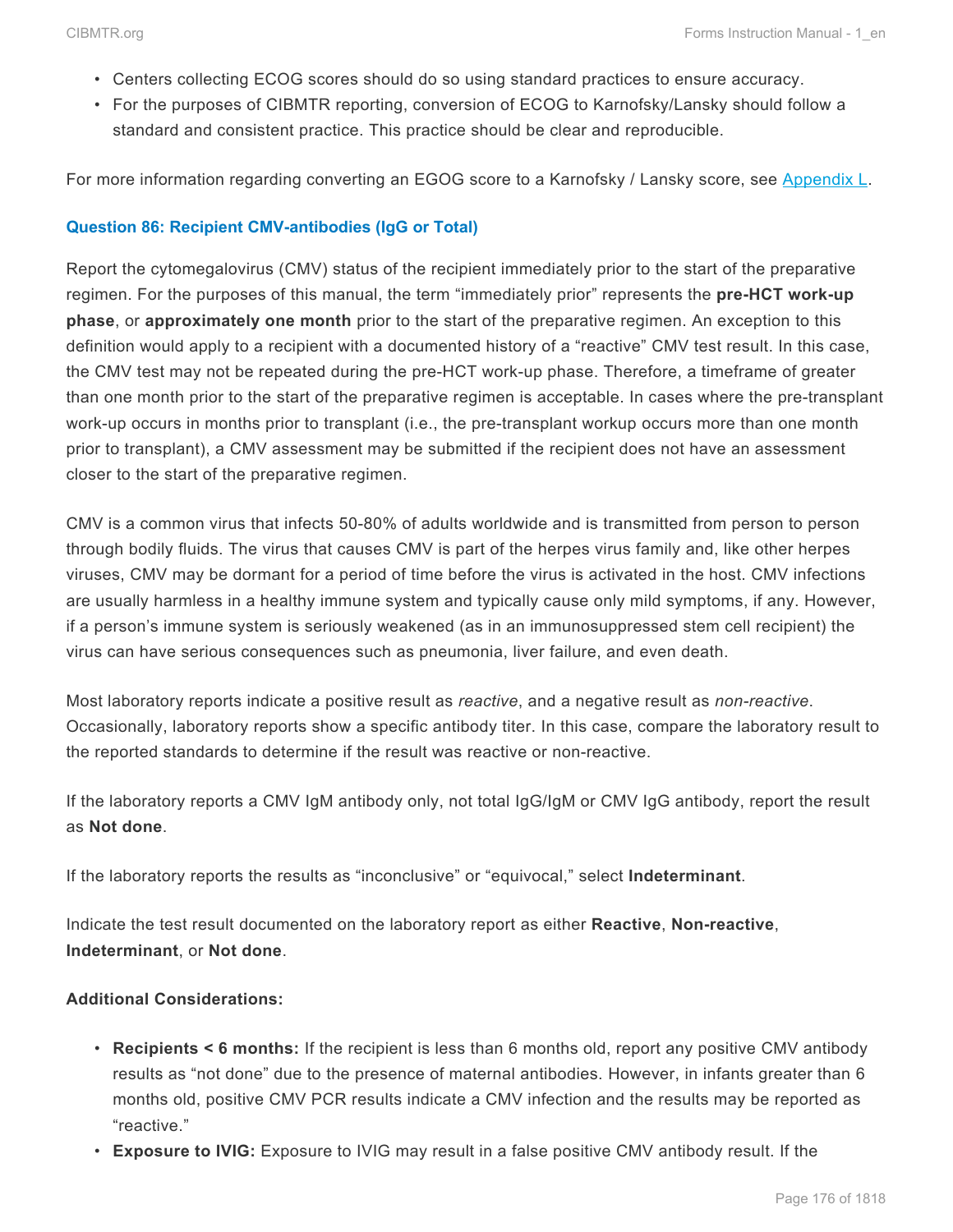recipient has been exposed to IVIG leading up to HCT (within 3-6 months), indicate the CMV antibody results using the following guidelines:

- If the recipient had a non-reactive CMV antibody result prior to IVIG therapy and then routine CMV PCR results showed no copies of CMV, the CMV antibody may be reported as "nonreactive," even if the CMV antibody became reactive during IVIG treatment.
- If CMV PCR results quantified copies of CMV DNA (i.e., was positive) during IVIG treatment, the results may be reported as "reactive."
- If the recipient did not have a CMV antibody test prior to the initiation of IVIG, but had a positive antibody test during the IVIG therapy, report "not done."
- "Not done" should be reported if no CMV antibody tests were done prior to the initiation of IVIG therapy, even if CMV PCR testing was negative during IVIG treatment (because CMV PCR only detects active infection, not prior exposure).
- **Documented history of "reactive" CMV:** In cases where a recipient has a documented history of a "reactive" CMV test and does not have a history of IVIG or blood transfusions from a CMV positive donor, "reactive" should be reported for the CMV status even if the CMV test is repeated during the pre-HCT work-up phase and is "non-reactive".
- **CMV testing by PCR:** If the laboratory reports CMV testing by PCR (DNA detection) but no CMV antibody testing is done during the pre-transplant work-up or within one month prior to transplant, report the result as "not done." CMV testing by PCR is used to detect the presence of the CMV virus and does not test for prior exposure.

## **Section Updates:**

|  |  | Question Number Date of Change Add/Remove/Modify Description Reasoning (If applicable) |
|--|--|----------------------------------------------------------------------------------------|
|  |  |                                                                                        |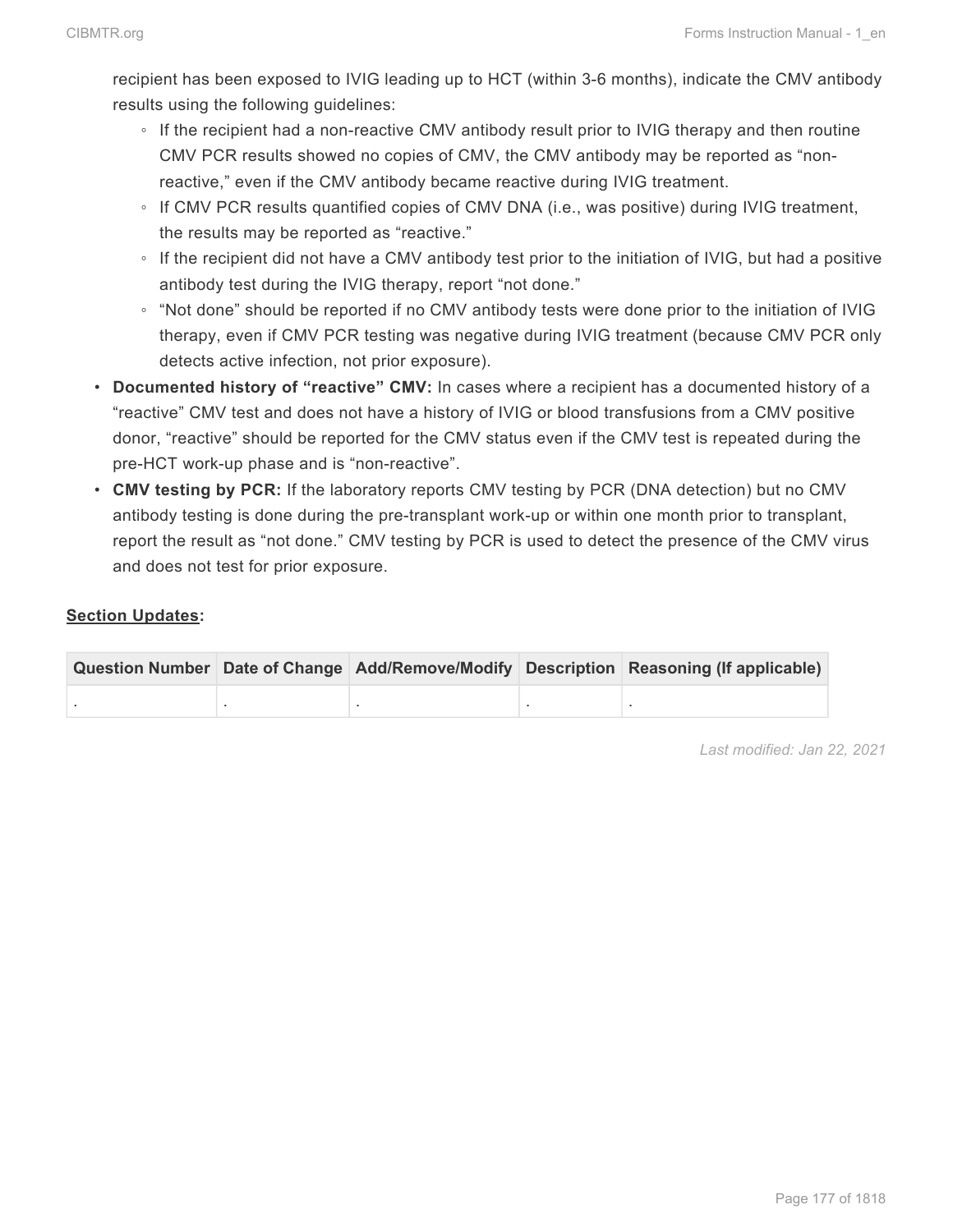# <span id="page-29-0"></span>**Q87-115: Comorbid Conditions**

**Pliagnosis of COVID-19 after the start of the preparative regimen:** Questions 87 – 89<br>are intended to capture COVID-19 (SARS-CoV-2) infections diagnosed prior to the start of are intended to capture COVID-19 (SARS-CoV-2) infections diagnosed prior to the start of the preparative regimen / infusion. If a COVID-19 infection is diagnosed after the start of the preparative regimen, report the COVID-19 diagnosis on the post-infusion follow-up form (2450, 2100, and / or 4100).

## **Question 87: Has the patient been infected with COVID-19 (SARS-CoV-2) based on a positive test result at any time prior to the start of the preparative regimen / infusion?**

SARS-CoV-2 is a novel virus belonging to the coronavirus (CoV) family that emerged in December 2019. The disease caused by this new CoV is known as COVID-19 (coronavirus disease 2019). The new virus is highly contagious and was officially declared a pandemic in March 2020. Transmission is believed to be from person to person through respiratory droplets from coughing and sneezing. Testing for COVID-19 is generally performed on specimens collected from a nasal swab or sputum sample.

Indicate whether or not the patient has ever had a known COVID-19 (SARS-CoV-2) infection, based on a positive test result, at any time prior to the start of the preparative regimen or infusion (if no preparative regimen was given).

If the patient has had a documented COVID-19 (SARS-CoV-2) infection, report **Yes** and continue with question 88.

If the patient has not had a documented COVID-19 (SARS-CoV-2) infection, report **No** and continue with question 90.

## **Question 88: Did the patient require hospitalization for management for COVID-19 (SARS-CoV-2) infection?**

Report **Yes** if the recipient was admitted to the hospital for management of their COVID-19 (SARS-CoV-2) infection. This includes any regular hospital or intensive care unit (ICU) admissions. Otherwise, report **No** and continue with question 90.

### **Question 89: Was mechanical ventilation used for COVID-19 (SARS-CoV-2) infection?**

The clinical spectrum of COVID-19 varies from asymptomatic or paucisymptomatic forms to clinical conditions characterized by respiratory failure that necessitates mechanical ventilation and support in an intensive care unit (ICU)1. Mechanical ventilation may impact the recipient's pulmonary function postinfusion. Report **Yes** if the recipient was placed on mechanical ventilation for COVID-19 and continue with question 90.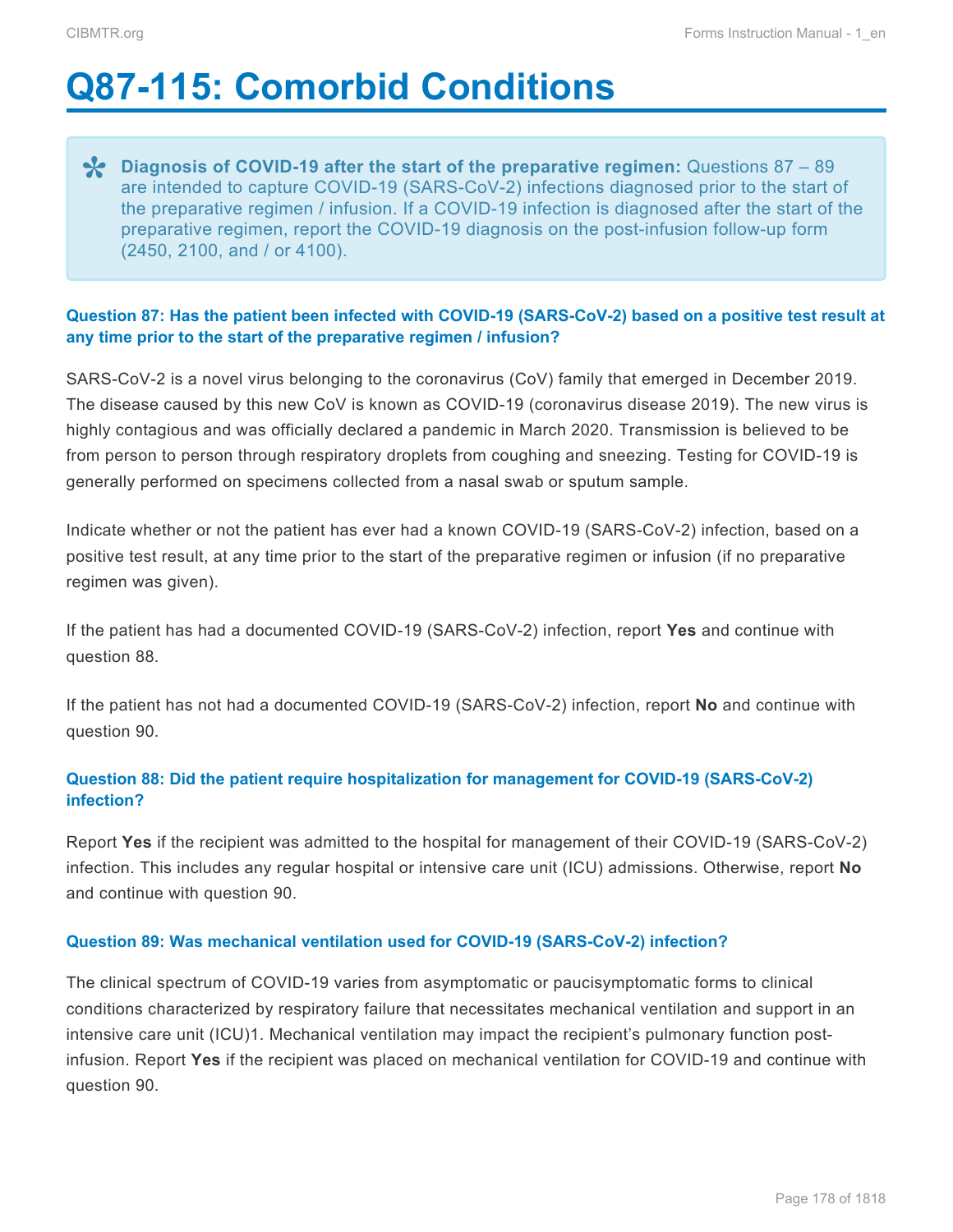#### **Question 90: Is there a history of mechanical ventilation (excluding COVID-19 (SARS-CoV-2)?**

A history of mechanical ventilation may impact the recipient's pulmonary function post-HCT. Mechanical ventilation is any assisted ventilation on behalf of the recipient. Mechanical ventilation can occur as both an endotracheal tube and ventilator, or as a BIPAP machine with a tight fitting mask in continuous use. The one exception to BIPAP is CPAP used for sleep apnea, which generally involves overnight use only for patients with documented sleep apnea. Therefore, **do not** report a CPAP used for sleep apnea, as it does not have the same implications as other forms of mechanical ventilation.

Indications for mechanical ventilation include, but are not limited to:

- Apnea with respiratory arrest (excludes sleep apnea)
- Acute lung injury
- Vital capacity < 15 mL/kg
- Chronic obstructive pulmonary disease (COPD)
- Clinical deterioration
- Respiratory muscle fatigue
- Obtundation or coma
- Hypotension
- Tachypnea or bradypnea

If the recipient was placed on mechanical ventilation at any time prior to this HCT event (excluding mechanical ventilation during surgery) check **Yes**. If the recipient does not have a history of mechanical ventilation, check **No**.

#### **Question 91: Is there a history of invasive fungal infection?**

Fungal infections play a major role in the clinical outcome of transplant recipients. If the recipient has a history of proven, suspected, or documented invasive fungal infection at any time prior to this HCT, check **Yes**. If the recipient has not had a history of a proven, suspected, or documented invasive fungal infection, check **No**. For a subsequent HCT, report any documented significant fungal infections in the recipient's medical history, starting with the preparative regimen of the previous HCT to the time prior to the preparative regimen for the current HCT.

Examples of invasive fungal infections include, but are not limited to invasive aspergillosis, zygomycosis and other molds, invasive candidiasis, cryptococcosis, endemic mycosis, other yeasts, and pneumocystosis.

Non-invasive fungal infections such as thrush and nail fungus should not be reported.

For assistance with reporting fungal infections, consult a transplant physician.

## **Questions 92 – 93: Glomerular filtration rate (GFR) before start of the preparative regiment (pediatric only)**

The glomerular filtration rate (GFR) estimates how much blood passes through the glomeruli each minute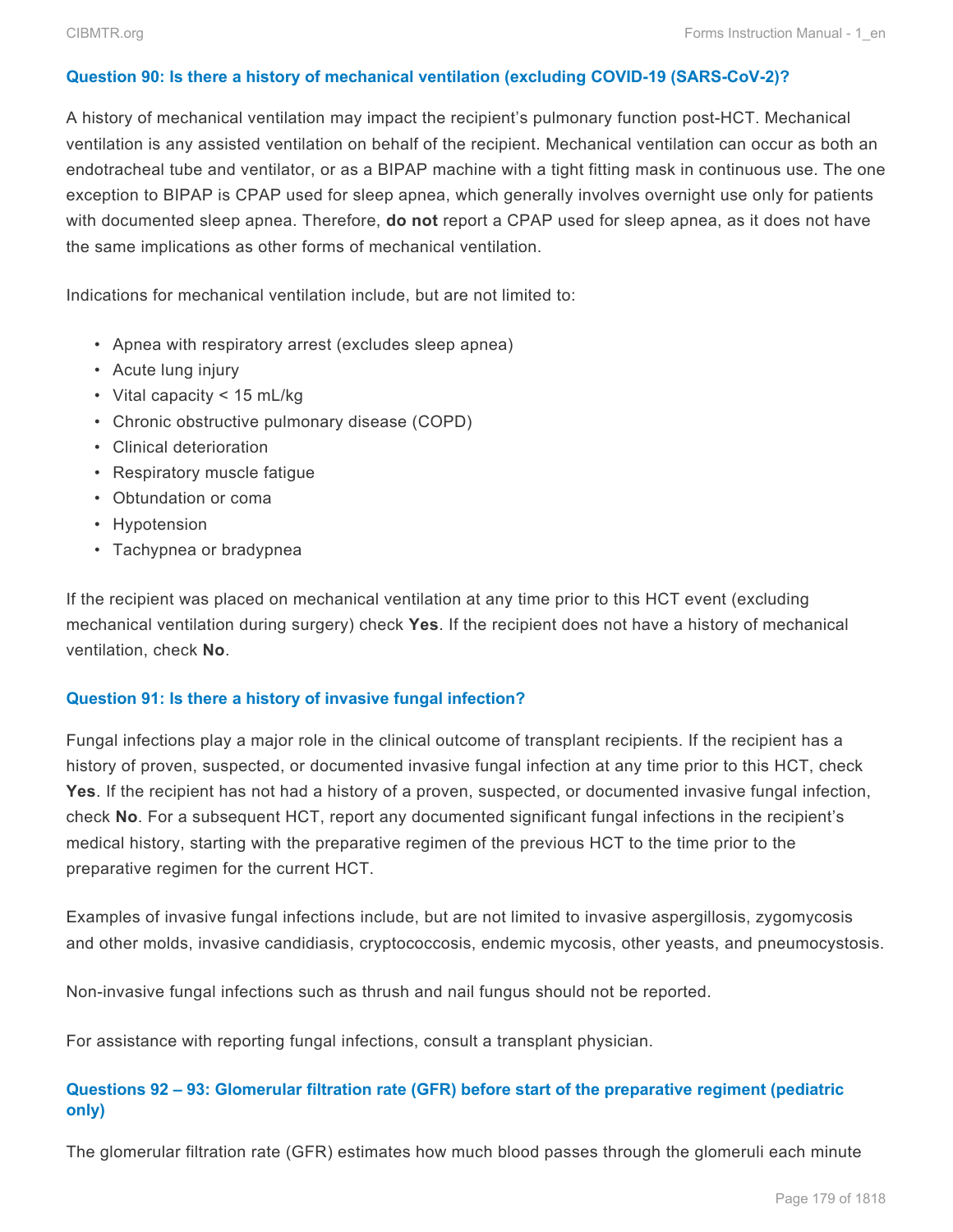and is used to check how well the kidneys are working. Please indicate if the GFR is **Known** or **Unknown** in question 92. If the GFR is **Known**, indicate the value for this test in question 93.

Testing may be performed multiple times within the pre-transplant work-up period; report the most recent laboratory value obtained. Laboratory values obtained on the first day of the preparative regimen may be reported as long as the blood was drawn **before** any radiation or systemic therapy was administered.

If the GFR is reported as a range, report the *average* of the range.

If the GFR is reported as either "< X" or "> X," report the value as  $X - 1$  or  $X + 1$ , respectively.

If the actual GFR result is not available, an estimated GFR may be reported, using the GFR calculator.

#### **Question 94: Does the recipient have a known complex congenital heart disease? (corrected or uncorrected (excluding simple ASD, VSD, or PDA repair) (pediatric only)**

The intent of this question is to determine the pediatric recipient's history of any known complex congenital heart disease (corrected or uncorrected). Exceptions for reporting would be any simple ASD, VSD, or PDA repair. Indicate **Yes** if the recipient has known complex congenital heart disease, or **No** if they do not.

## **Questions 95 – 101 \*** Prior to answering question 95, review the list of co-existing disease(s) and/or organ impairments listed under questions 96-101.

**Question 95: Were there any co-existing diseases or organ impairment present according to the HCT comorbidity index (HCT-CI)? (Source: Sorror, M. L. (2013). How I assess comorbidities before hematopoietic cell transplantation. Blood, 121(15), 2854-2863.)**

# **Hepatic and Renal Comorbidities<sup>1</sup> \***

In addition to the guidelines listed on the Pre-TED form, include the following time-specific guidelines when reporting hepatic and renal comorbidities.

**Hepatic Comorbidity:** The assessment of liver function tests (ALT, AST and/or Total Bilirubin) has to include at least 2 values per test on two different days within a period extending between day -24 and the start of the preparative regimen. If only a single value was reported in this time period, use the most recent test performed between days -40 & -25 as the second value. When determining the severity of the hepatic comorbidity, the value closest to the start of the preparative regimen should be used. If the liver function test values closest to the start of the preparative regimen do not meet the criteria specified above, a hepatic comorbidity should not be reported.

**Renal (Moderate/Severe) Comorbidity:** Serum creatinine > 2 mg/dL or > 177 μmol/L, as detected in at least two lab values on two different days within a period extending between day -24 and the start of the preparative regimen. If only a single value was reported in this time period, use the most recent test performed between days -40 & -25 as the second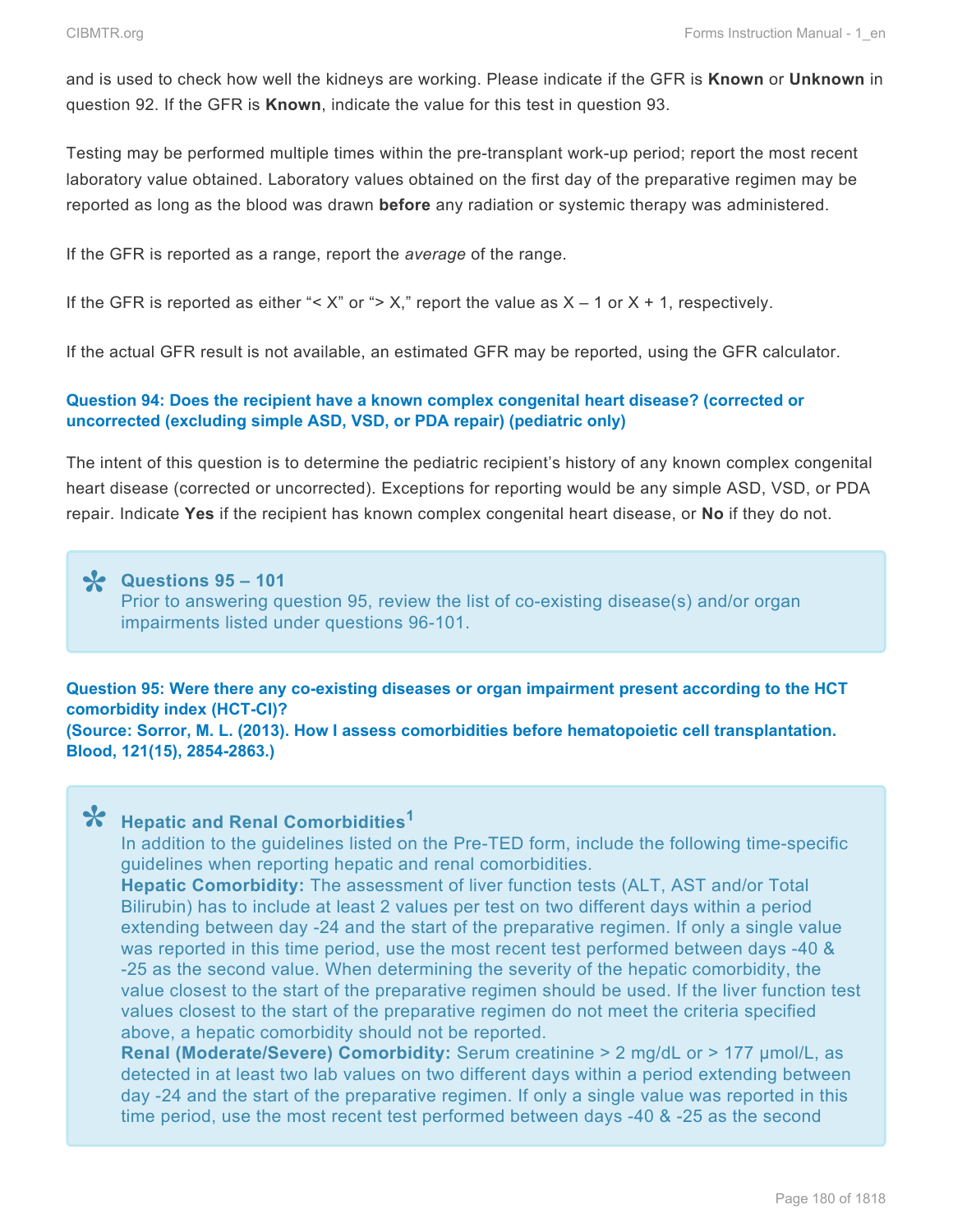value. If the serum creatinine value closest to the start of the preparative regimen did not meet the criteria specified above, a renal (moderate/severe) comorbidity should not be reported.

<sup>1</sup>Sorror, M. L. (2013). How I assess comorbidities before hematopoietic cell transplantation. *Blood*, 121(15), 2854-2863.

Report **Yes** to question 95 if the recipient has a documented history and/or current diagnosis of any of the following:

Documented Medical History

- Arrhythmia
- Cardiac $^2$
- Cerebrovascular disease
- Inflammatory bowel disease
- Peptic ulcer
- Rheumatologic
- Prior malignancy

Current Diagnosis at the Time of Pre-HCT Evaluation

- Diabetes
- Heart valve disease $3$
- Hepatic, mild $4$
- Hepatic, moderate/severe
- Infection
- Obesity
- Psychiatric disturbance
- Pulmonary, moderate $5$
- Pulmonary, severe<sup>5</sup>
- Renal, moderate/severe<sup>6</sup>

<sup>2</sup>Ejection fraction (EF)  $\leq$  50% should be reported only if present on most recent test

<sup>3</sup>Excluding asymptomatic mitral valve prolapse

<sup>4</sup>Including any history of hepatitis B or hepatitis C infection

<sup>5</sup>If the PFT lists both a "control" FEV1 and a "post-dilator" FEV1, the "control" FEV1 should be used to determine if a pulmonary comorbidity is present.

 $6$ Including renal transplantation at any time in the patient's history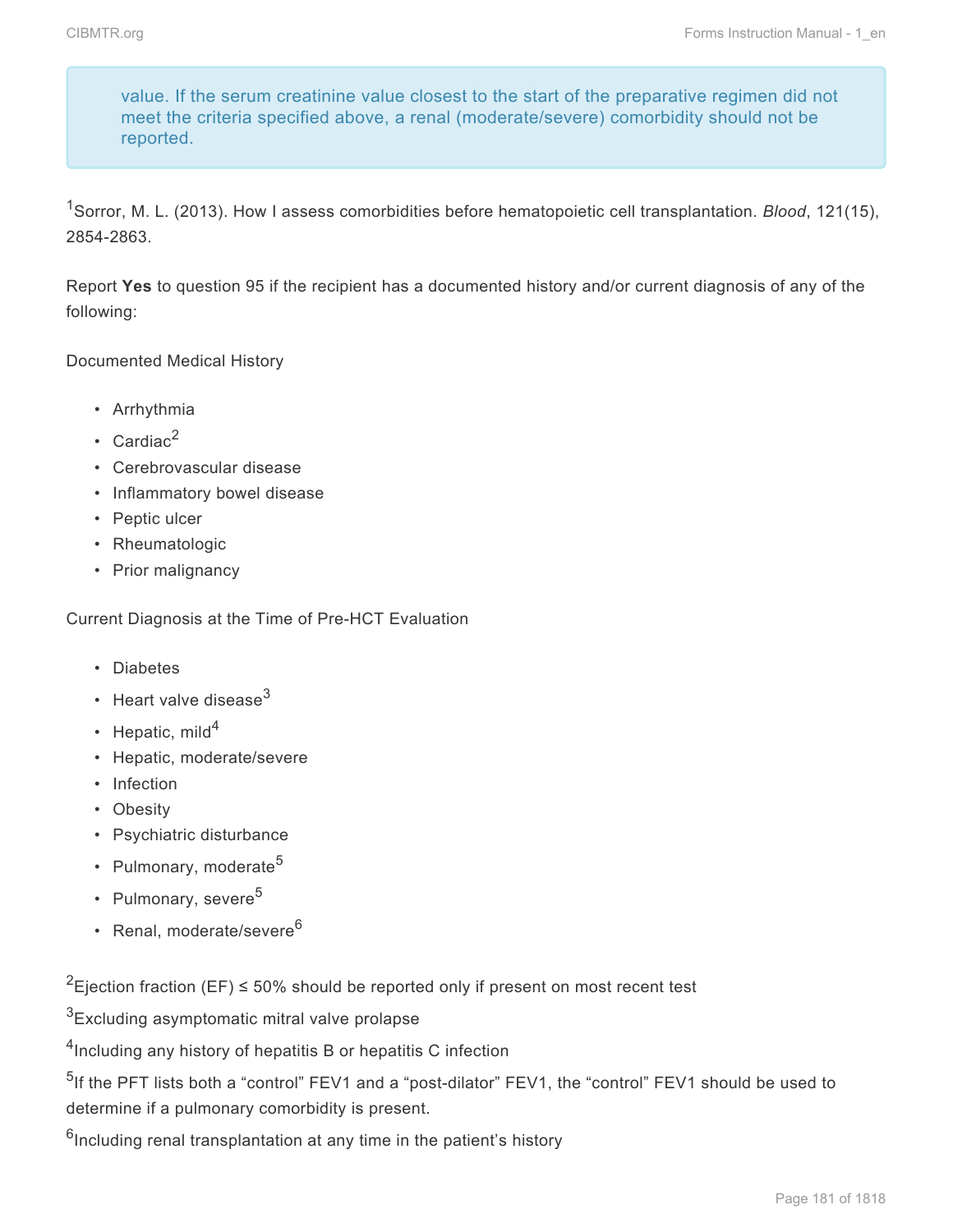Report all comorbidities including those that are considered complications of the primary disease for transplant. See examples below.

Examples of complications of the primary disease for transplant that should be reported as comorbidities:

- A patient with sickle cell had a stroke prior to HCT, the comorbidity to report would be "cerebrovascular disease".
- A toddler with Hurler Syndrome has cardiomyopathy, cardiac valvular disease and an ejection fraction of 45%, the comorbidities to report would be "cardiac" & "heart valve disease".

The intent of this question is to identify serious pre-existing conditions that may have an effect on the outcome of the HCT. For the purposes of this manual, the term "clinically significant" refers to conditions that are being treated at the time of pre-HCT evaluation or are in the recipient's medical history and could cause complications post-HCT. Conditions listed in the recipient's medical history that have been resolved (e.g., appendectomy), and/or that would not pose a concern during or after the HCT should not be reported.

Additionally, for the purposes of this manual, the term "at the time of patient assessment" is defined as the pre-HCT evaluation period prior to the start of the preparative regimen. If the recipient does not have a documented history of clinically significant disease(s) or organ impairment(s), check **No** and continue with question 102.

For information regarding reporting clinically significant co-existing disease or organ impairment, see Appendix J.

### **Question 96: Specify co-existing disease or organ impairments (check all that apply)**

From the list in question 96, select each clinically significant co-existing disease or organ impairment for this recipient. The definitions for each of the categories below are taken from [Sorror, M. L. \(2013\). How I assess](http://www.bloodjournal.org/content/bloodjournal/121/15/2854.full.pdf) [comorbidities before hematopoietic cell transplantation. Blood, 121\(15\), 2854-2863](http://www.bloodjournal.org/content/bloodjournal/121/15/2854.full.pdf).

**Arrhythmia:** Any history of any type of arrhythmia that has necessitated the delivery of a specific antiarrhythmic agent. Examples include, but are not limited to, atrial fibrillation or flutter, sick sinus syndrome, and ventricular arrhythmias.

**Cardiac:** Any history of coronary artery disease (one or more vessel coronary artery stenosis requiring medical treatment, stent, or bypass graft), congestive heart failure (regardless of an LVEF >50% at the start of the preparative regimen), myocardial infarction, and / or ejection fraction  $\leq 50\%$  (shortening fraction < 26% for pediatric recipients) on the most recent test.

**Cerebrovascular disease:** Any history of transient ischemic attack, subarachnoid hemorrhage, and / or cerebral thrombosis embolism, or hemorrhage.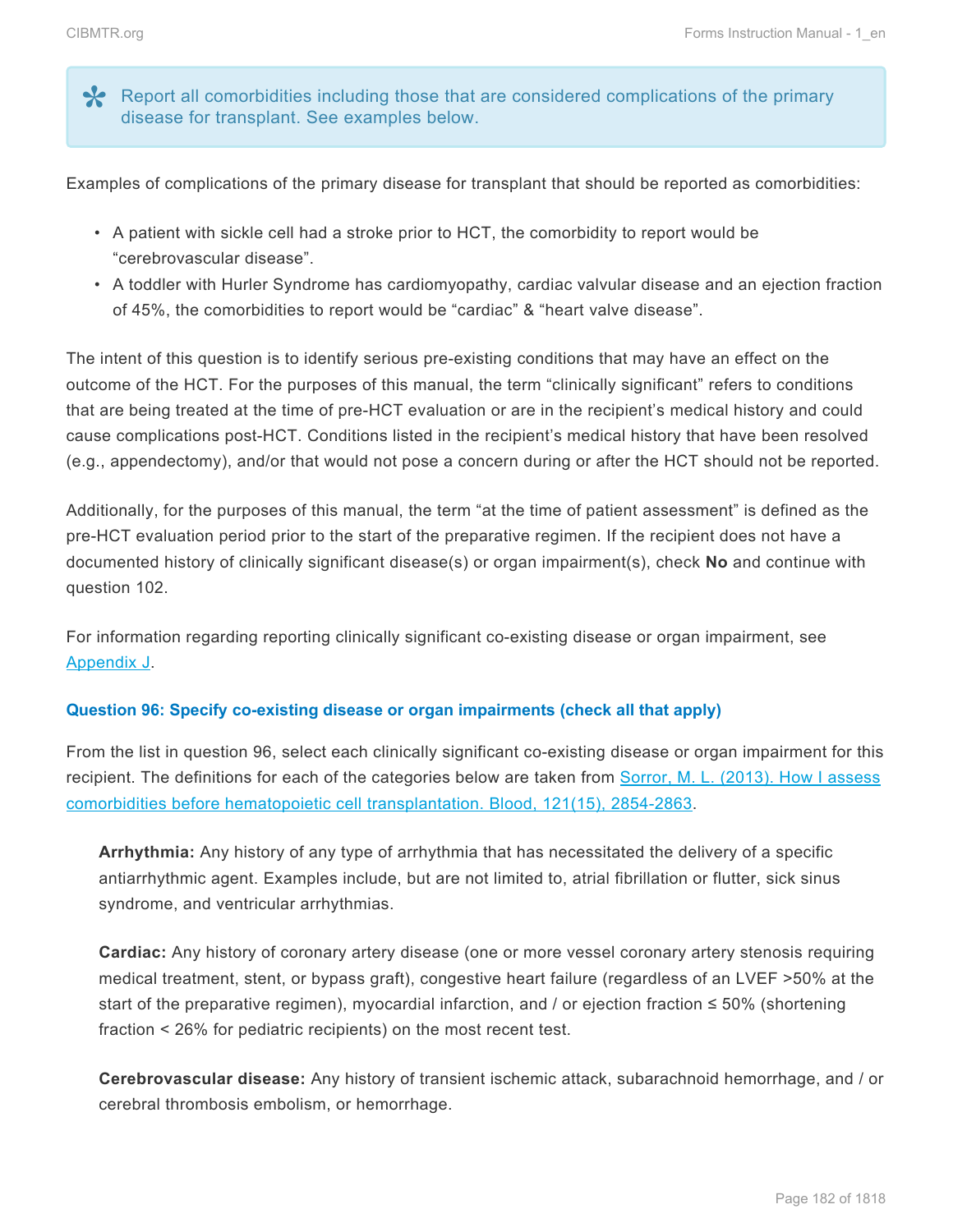**Diabetes:** Diabetes or steroid-induced hyperglycemia requiring continuous treatment with insulin or oral hypoglycemics in the last 4 weeks.

**Heart valve disease:** Moderate or severe valve stenosis or insufficiency (mitral, aortic, tricuspid, or pulmonary) as determined by the most recent heart evaluation by an echocardiogram, prosthetic mitral or aortic valve, and / or symptomatic mitral valve prolapse. This does not include a documented medical history of heart valve disease.

**Hepatic (mild):** Chronic hepatitis, bilirubin > upper limit of normal to 1.5x upper limit of normal, or AST/ALT > upper limit of normal to 2.5x upper limit of normal, or any history of hepatitis B or hepatitis C infection. *See note in question 96*.

**Hepatic (moderate/severe):** Liver cirrhosis, bilirubin > 1.5x upper limit of normal, or AST/ALT > 2.5x upper limit of normal. *See note in question 96*.

**Infection:** Documented infection, fever of unknown origin, or pulmonary nodules requiring continuation of antimicrobial / antifungal / antiviral treatment after day 0.

**Inflammatory bowel disease:** Any history of Crohn's disease or ulcerative colitis requiring treatment.

**Obesity:** Patients with a body mass index > 35.00 kg/m2 or BMI-for-age ≥ 95% (pediatric recipients only) during pre-transplant work-up period. For pediatric recipients, if only the BMI is known, refer to the following link to determine the BMI-for-age: [https://www.cdc.gov/growthcharts/.](http://www.cdc.gov/growthcharts/)

**Peptic ulcer:** Any history of peptic ulcer confirmed by endoscopy and requiring treatment.

**Psychiatric disturbance:** The presence of any mood, anxiety, or other psychiatric disorder requiring continuous treatment during the last four weeks. Examples include, but are not limited to, depression, anxiety, Attention-Deficit Disorder (ADD), Attention-Deficit Hyperactivity Disorder (ADHD), bipolar disorder, and schizophrenia requiring psychiatric consult or treatment in the last 4 weeks. Do not report a psychiatric comorbidity if therapy was given "as needed" for any mood, anxiety, or other psychiatric disorder.

**Pulmonary (moderate):** Corrected diffusion capacity of carbon monoxide (e.g., DLCOc, DLCOcorr, DLCO) and/or FEV1 66-80% or dyspnea on slight activity at transplant. Use the Dinakara equation below to determine the DLCOc if only an uncorrected value is provided. For recipients assessed by a postbronchodilator test, only the prebronchodilator FEV1 values are considered for evaluation of pulmonary comorbidity.

## Dinakara Equation: DLCOc = {uncorrected DLCO} / [0.06965 x {hemoglobin g/dL}] **\***

**Pulmonary (severe):** Corrected diffusion capacity of carbon monoxide (e.g., DLCOc, DLCOcorr,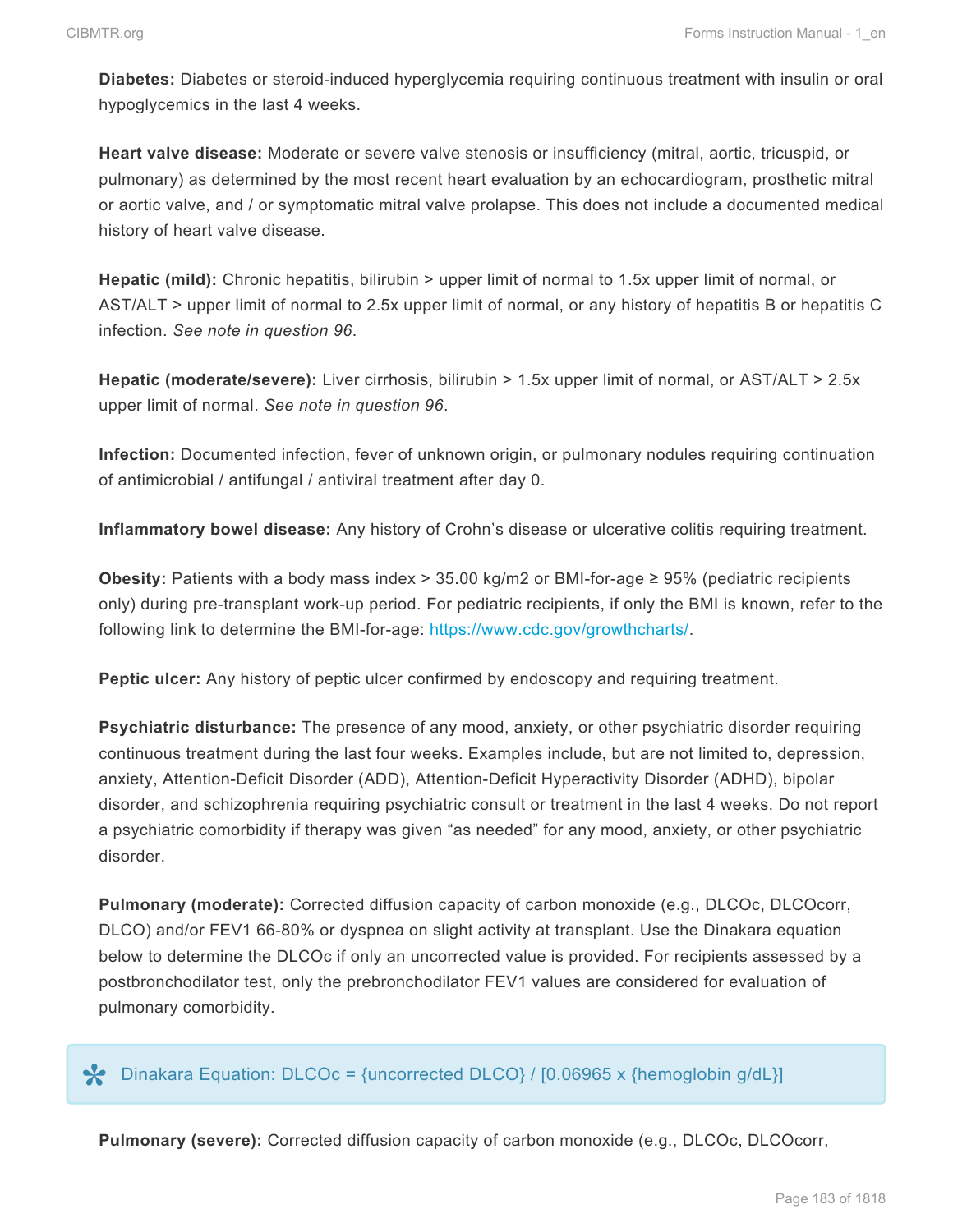DLCO) and/or FEV1 ≤ 65% or dyspnea at rest or requiring oxygen at transplant. Use the Dinakara equation above to determine the DLCOc if only an uncorrected value is provided. or recipients assessed by a postbronchodilator test, only the prebronchodilator FEV1 values are considered for evaluation of pulmonary comorbidity.

**Renal (moderate/severe):** Serum creatinine > 2 mg/dL or > 176.8 μmol/L, or on dialysis at transplant, or prior renal transplantation. *See note in question 95*. If renal (moderate / severe) comorbidity is selected, complete question 97.

**Rheumatologic:** Any history of systemic lupus erythematosus, rheumatoid arthritis, polymyositis, mixed connective tissue disease, or polymyalgia rheumatica requiring treatment (do NOT include degenerative joint disease, osteoarthritis)

**Prior Malignancy, specify:** Any solid tumor(s) and / or hematologic malignancy(ies) that have been treated at any time point in the patient's past history. A history of any benign tumor(s) should not be reported.

If the recipient is transplanted for a disease that has transformed from one disease to another, the original malignancy should not be reported in this section. Details regarding disease transformation will be captured on the Pre-TED Disease Classifiation form (Form 2402). For more information regarding disease combinations and transformations, refer to the Common Disease Combinations and Common Disease Transformations tables in the **[Primary Disease for](http://www.cibmtr.org/manuals/fim/1/en/topic/q1-2-primary-disease-for-hct) HCT** section of the Pre-TED Disease Classification Form (Form 2402).

If prior malignancy, specify is selected, complete question 98.

The physician performing the recipient's pre-HCT evaluation may use the HCT Co-Morbidity Index (HCT-CI) to document co-morbid conditions (see Appendix J).

### **Question 97: Was the recipient on dialysis immediately prior to start of preparative regimen?**

Indicate if the recipient was dialysis, hemodialysis, or peritoneal dialysis dependent within approximately one month prior to the start of the preparative regimen.

#### **Questions 98 – 101: Specify prior malignancy (check all that apply)**

Specify the recipient's prior solid tumor(s) and / or hematologic malignancy(ies).

If **Other skin malignancy** is selected, specify the skin malignancy in question 99.

If **Other prior hematologic malignancy** is selected, specify the hematologic malignancy in question 100.

If **Other prior solid tumor** is selected, specify the solid tumor in question 101.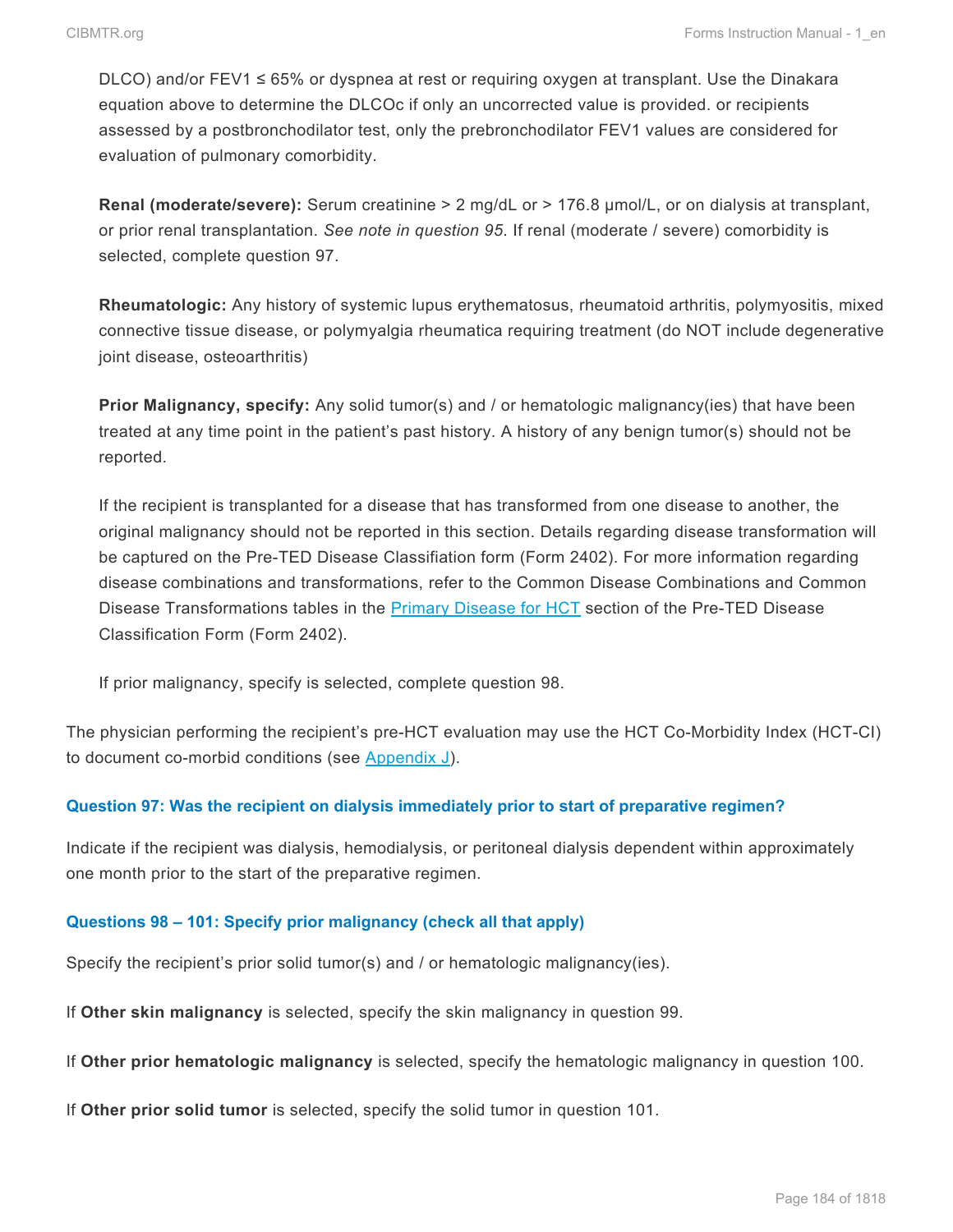$\text{Questions } 102 - 111$ <br>Complete questions 1 Complete questions 102 – 111 using the results measured within four weeks prior to the start of the preparative regimen. If the assessment was performed multiple times, report the closest value to the start of the preparative regimen. The following are considered biomarkers according to the augmented HCT comorbidity index.

## **Questions 102 – 111: Provide last laboratory values recorded within four weeks prior to the start of the preparative regimen**

These questions are intended to determine the clinical status of the recipient prior to the start of the preparative regimen for stem cell transplantation. Testing may be performed multiple times prior to the start of the preparative regimen; report the most recent laboratory value obtained for each specific test. Laboratory values obtained on the first day of the preparative regimen may be reported as long as the blood was drawn **before** any radiation or systemic therapy was administered.

For each assessment below, indicate if the result was **Known** or **Unknown** prior to the start of the preparative regimen. Indicate the value for each test. If necessary, convert values so they can be reported in the units of measurement available on the form.

Serum ferritin: Ferritin is a protein that stores, transports, and release iron. Iron is toxic to cells, so it is stored within the ferritin protein for use. Ferritin that is too low might be indicative of iron deficiency related anemia. Ferritin that is too high might be indicative of iron overload. It is tracked for some diseases, such as hemaophagocytic lymphohistiocytosis.

Date Sample Collected: Report the date the sample was collected. This date should be before the date of the start of the preparative regimen; however, laboratory values obtained on the first day of the preparative regimen may be reported as long as the blood was drawn before any radiation or systemic therapy was administered.

Upper Limit of Normal for your Institution: Report the upper limit of normal. Normal values may vary by laboratory, so it is important to report the upper limit of normal for each assessment.

Serum albumin: Serum albumin is a protein found in the blood. Levels are most often reported on a chemistry panel but may occasionally be found in a separate liver function test report.

Date Sample Collected: Report the date the sample was collected. This date should be before the date of the start of the preparative regimen; however, laboratory values obtained on the first day of the preparative regimen may be reported as long as the blood was drawn before any radiation or systemic therapy was administered.

Platelets: Platelet are formed elements within the blood that help with coagulation. A low platelet count, call thrombocytopenia, may lead to easy bleed or bruising. Thrombocytopenia may require platelet transfusions. Indicate if the recipient received a platelet transfusion within 7 days prior to testing.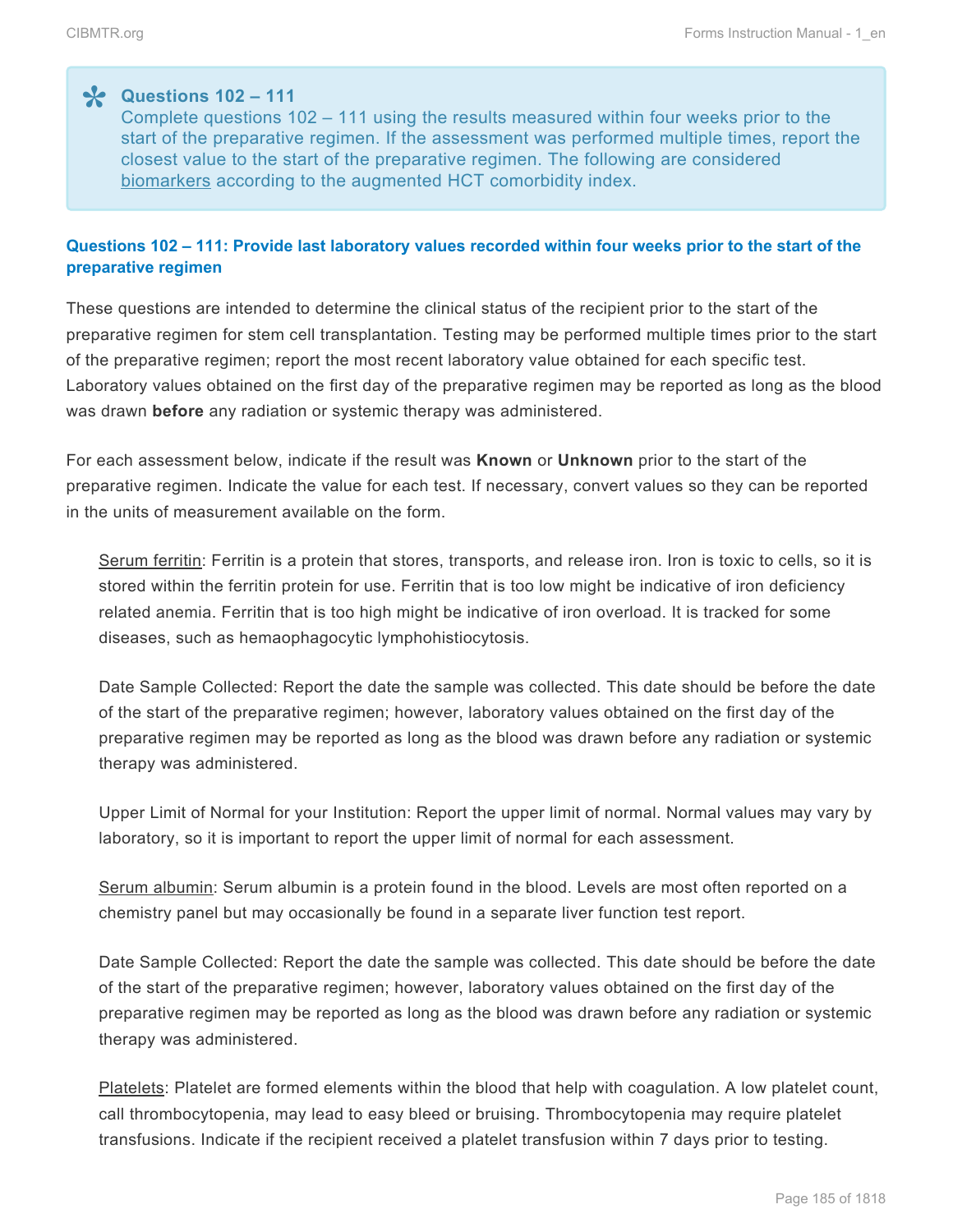**Cuestions 113 – 114: Reporting More Than One Prior Solid Organ Transplant<br>
<b>FormsNet3<sup>SM</sup>** application: Complete questions 113 – 114 for each solid organ tra **FormsNet3SM application:** Complete questions 113 – 114 for each solid organ transplant by adding an additional instance in the FormsNet3SM application. **Paper form submission:** Copy questions 113 – 114 and complete for each solid organ transplant.

#### **Questions 112 – 114: Did the recipient have a prior solid organ transplant?**

Indicate if it is **Known** or **Unknown** if the recipient had a prior solid organ transplant. If **Known**, specify the organ transplant in question 113. If **Other organ** is reported, specify the organ in question 114. If the recipient did not receive a prior solid organ transplant or it is not known, report **No** and continue with question 116.

#### **Question 115: Year of prior solid organ transplant**

If a recipient received a solid organ transplant during the reporting period, report the date of the solid organ transplant.

For more information regarding partial or unknown dates, see General Instructions, General Guidelines for Completing Forms.

#### **Section Updates:**

| <b>Question Date of</b><br><b>Number</b> | Change        | Add/<br>Remove/<br><b>Modify</b> | <b>Description</b>                                                                                                                                                                                                                                                                                                                                                                                                                                                                                                                                                                                                                            | <b>Reasoning</b><br>(<br>applicable) |
|------------------------------------------|---------------|----------------------------------|-----------------------------------------------------------------------------------------------------------------------------------------------------------------------------------------------------------------------------------------------------------------------------------------------------------------------------------------------------------------------------------------------------------------------------------------------------------------------------------------------------------------------------------------------------------------------------------------------------------------------------------------------|--------------------------------------|
| Q96                                      | 4/28/<br>2021 | Add                              | Clarification added on how to report a psychiatric comorbidity<br>when therapy is given "as needed": The presence of any mood,<br>anxiety, or other psychiatric disorder requiring continuous<br>treatment during the last four weeks. Examples include, but are<br>not limited to, depression, anxiety, Attention-Deficit Disorder<br>(ADD), Attention-Deficit Hyperactivity Disorder (ADHD), bipolar<br>disorder, and schizophrenia requiring psychiatric consult or<br>treatment in the last 4 weeks. Do not report a psychiatric<br>comorbidity if therapy was given "as needed" for any mood,<br>anxiety, or other psychiatric disorder. | Added for<br>clarification           |
| $Q102 -$<br>111                          | 3/8/<br>2021  | Modify                           | Clarification added to the blue note box above questions 102 -<br>111 to report lab values within four weeks prior to the start of<br>prep: Complete questions 102 - 111 using the results measured<br>within four weeks prior to closest to the start of the preparative<br>regimen. If the assessment was performed multiple times, report<br>the closest value to the start of the preparative regimen. The<br>following are considered biomarkers according to the augmented<br><b>HCT</b> comorbidity index                                                                                                                              | Added for<br>clarification           |

*Last modified: Jun 16, 2021*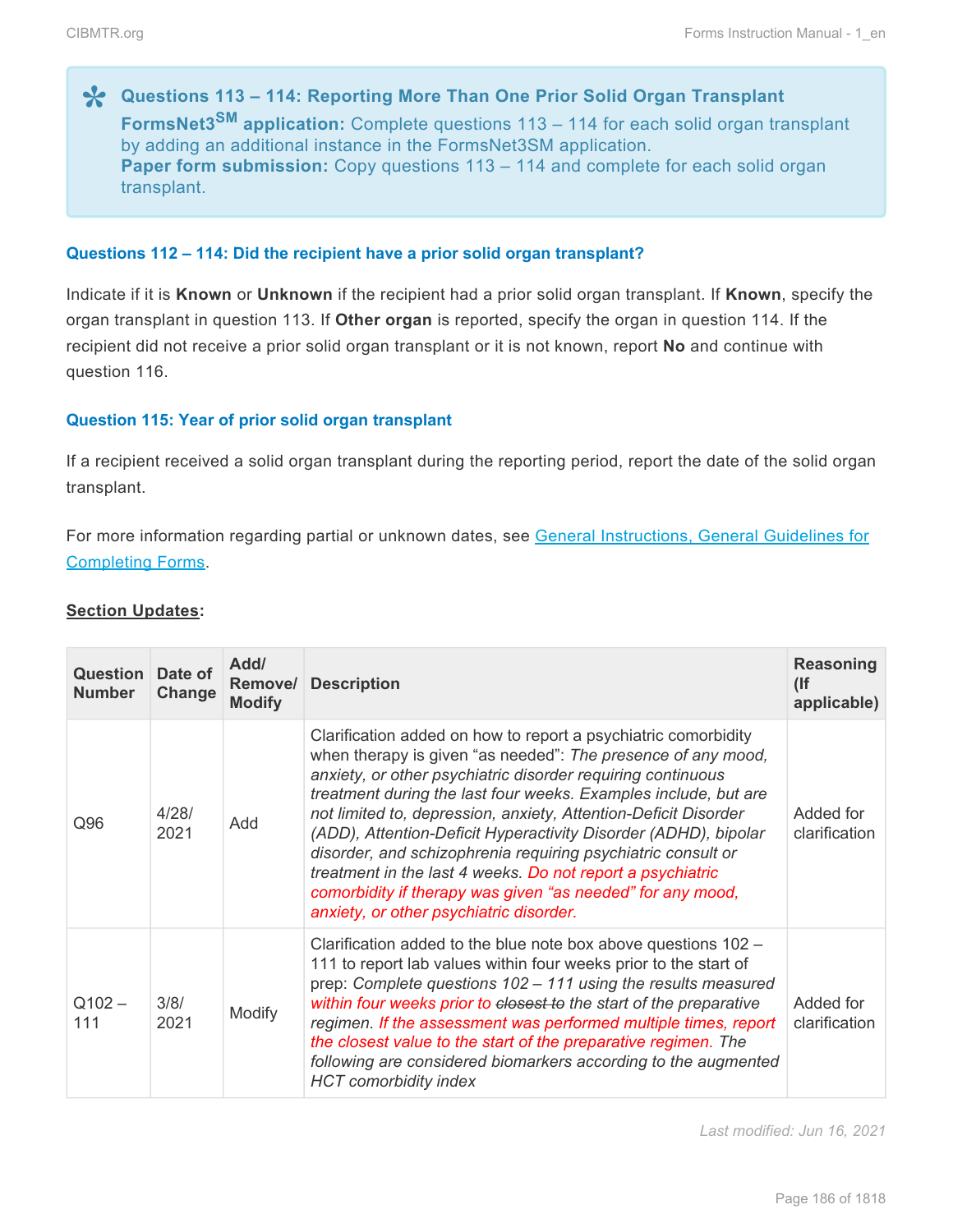# <span id="page-38-0"></span>**Q116-130: Pre-HCT Preparative Regimen (Conditioning)**

#### **Question 116: Height at initiation of pre-HCT preparative regimen:**

Report the recipient's height just prior to the start of the preparative regimen. The intent of this question is to determine the height used when calculating preparative regimen drug doses. This height is usually documented on the transplant orders (for radiation and/or systemic therapy) or admitting orders. Report height to the nearest whole centimeter or inch (round up if 0.5 or greater).

Even if the recipient does not receive a preparative regimen, the height is still required.

#### **Question 117: Actual weight at initiation of pre-HCT preparative regimen:**

Report the recipient's actual body weight just prior to the start of the preparative regimen. The intent of this question is to report the actual weight at the time the preparative regimen starts (which may be different than the weight used to determine preparative regimen doses). This weight is usually documented on the transplant orders (for radiation and/or systemic therapy) or admitting orders. Report weight to the nearest tenth of a kilogram or pound. Do not report adjusted body weight, lean body weight, or ideal body weight.

Even if the recipient does not receive a preparative regimen, the weight is still required.

**MIBG Therapy:** MIBG therapy given for recipients with neuroblastoma is no longer considered preparative regimen and should not be reported.

#### **Question 118: Was a pre-HCT preparative regimen prescribed?**

Recipients are generally transplanted under a specific protocol that defines the radiation and/or systemic therapy the recipient is intended to receive as a preparative regimen. This protocol, which may be either a research protocol or standard of care protocol, should be referred to when completing this section.

However, there are instances when a preparative regimen is not given. Examples may include, but are not limited to:

- Primary diagnosis of an immune deficiency.
- Subsequent allogeneic HCT due to loss of, or poor, neutrophil engraftment.

If a preparative regimen is prescribed per protocol, check **Yes**. If a preparative regimen is not prescribed, check **No** and continue with question 132.

For more information regarding the recipient's preparative regimen, consult a transplant physician or contact the CIBMTR through the Customer Service Center.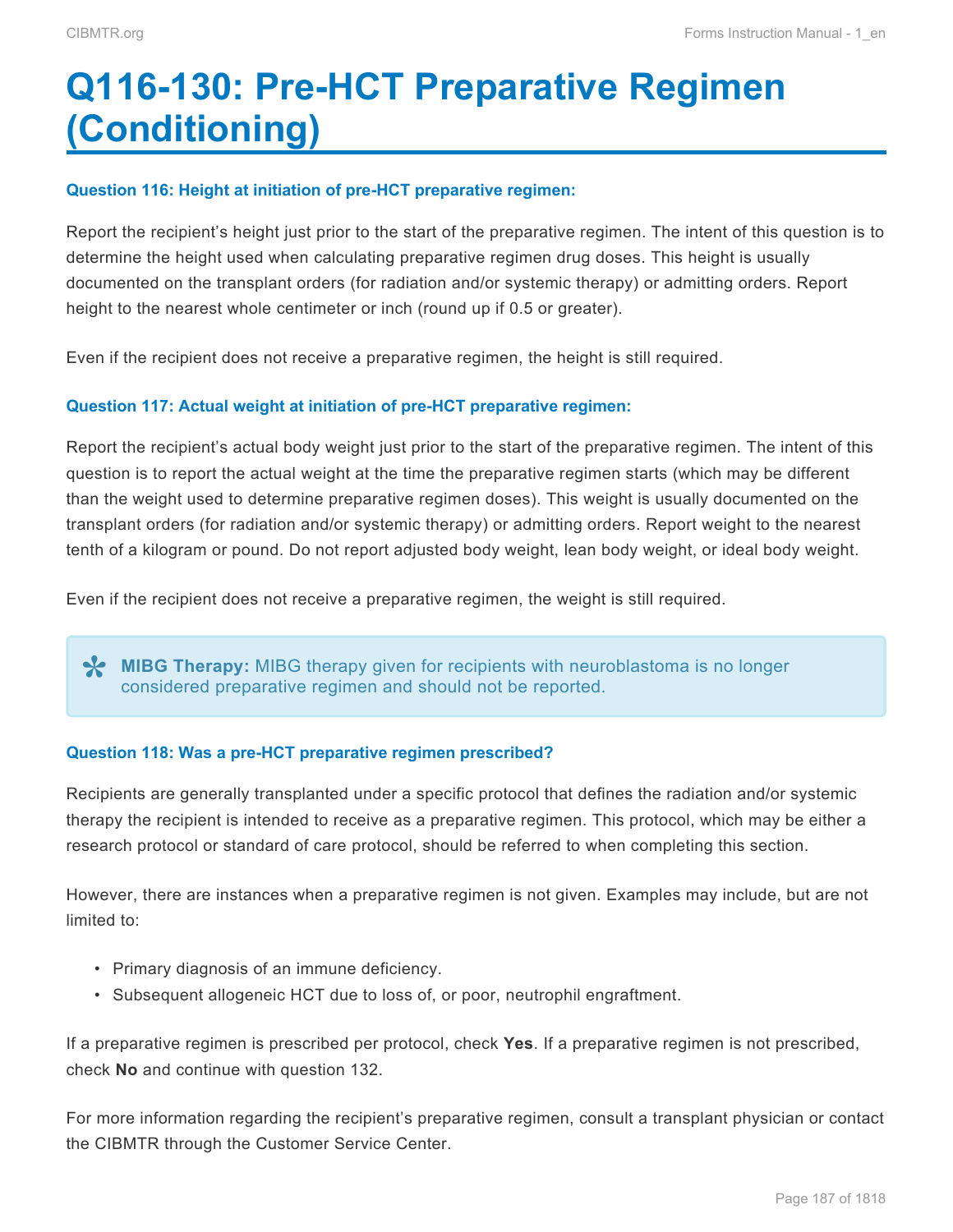#### **Question 119: Classify the recipient's prescribed preparative regimen:**

Myeloablative pre-transplant conditioning destroys bone marrow cells using high-dose radiation and/or systemic therapy. It is used to eliminate the recipient's immune system and to leave space in the bone marrow niche for the donated cells. A myeloablative regimen is sometimes used for recipients with nonmalignant diseases who require HCT for marrow reconstitution (i.e., immunodeficiencies) or to produce a complete donor chimerism.

Non-myeloablative stem cell transplant (**NMA** or **NST**) and reduced-intensity conditioning (**RIC**) preparative regimens generally use lower doses of radiation and/or systemic therapy to prevent graft rejection and to suppress the recipient's hematopoietic immune system, but not eliminate it completely. Non-myeloablative protocols rely on the immune cells of the donor to destroy the disease (called graft versus tumor or GVT effect), and typically produces mixed chimerism. NST is a common treatment option for recipients who are older or who have other health problems, as the lower radiation and/or systemic therapy doses are easier for the recipient to tolerate.

In general, RIC includes any regimen that does not meet the criteria for either myeloablative or nonmyeloablative regimens.

The determination of the intent of the regimen should be based on the center's protocol or the opinion of the physician overseeing the care of the recipient. However, if the intent is not specified, the regimen intensity may be reported based on the CIBMTR operational guidelines below.

| Table 1. Examples of Myeloablative, Reduced Intensity, and Non-Myeloablative Regimens |
|---------------------------------------------------------------------------------------|
|---------------------------------------------------------------------------------------|

| <b>Myeloablative Regimens</b>                                                                                                                                                                                                                                                                                                                                                                                                                                                                                                                                                                                                                              | <b>Reduced Intensity and Non-Myeloablative</b><br><b>Regimens</b>                                                                                                                                                                                                                                                                                                                                                                                                                                                                                                                                                                                               |
|------------------------------------------------------------------------------------------------------------------------------------------------------------------------------------------------------------------------------------------------------------------------------------------------------------------------------------------------------------------------------------------------------------------------------------------------------------------------------------------------------------------------------------------------------------------------------------------------------------------------------------------------------------|-----------------------------------------------------------------------------------------------------------------------------------------------------------------------------------------------------------------------------------------------------------------------------------------------------------------------------------------------------------------------------------------------------------------------------------------------------------------------------------------------------------------------------------------------------------------------------------------------------------------------------------------------------------------|
| • TBI > 500 cGy (single) or > 800 cGy (fractionated)<br>• Cyclophosphamide + TBI (> 500 cGy (single) or > 800<br>cGy (fractionated))<br>• Cyclophosphamide + Etoposide + TBI (> 500 cGy (single)<br>or $> 800$ cGy (fractionated))<br>. Busulfan > 7.2 mg/kg IV or >9.0mg/kg orally<br>• Busulfan >300 mg/m2 IV or >375 mg/m <sup>2</sup> orally<br>• Busulfan (> 7.2 mg/kg IV or >9.0mg/kg orally) +<br>Cyclophosphamide<br>. Busulfan (>7.2 mg/kg IV or >9.0 mg/kg orally) + Melphalan<br>$>150 \text{ mg/m}^2$<br>$\cdot$ Melphalan >150 mg/m <sup>2</sup><br>• Thiotepa ≥ 10 mg/kg<br>• Treosulfan > 30,000 mg/m <sup>2</sup> or > 30 g/m <sup>2</sup> | $\cdot$ TBI $\leq$ 500 cGy (single) or $\leq$ 800 cGy<br>(fractionated)<br>· ATG + Cyclophosphamide<br>• BEAM (Carmustine [BCNU], Etoposide,<br>Cytarabine [Ara-C], Melphalan)<br>• Busulfan ≤ 7.2 mg/kg IV or ≤ 9.0mg/kg orally<br>• Busulfan $\leq$ 300 mg/m <sup>2</sup> IV or $\leq$ 375 mg/m <sup>2</sup> orally<br>• Melphalan $\leq 150$ mg/m <sup>2</sup><br>· Fludarabine + Cytarabine<br>• Fludarabine + Cyclophosphamide<br>• Fludarabine + TBI $\leq$ 500 cGy (single) or $\leq$ 800<br>cGy (fractionated)<br>· Thiotepa < 10 mg/kg<br>• Treosulfan $\leq$ 30,000 mg/m <sup>2</sup> or $\leq$ 30 g/m <sup>2</sup><br>· Etoposide + Cyclophosphamide |

## **Preparative Regimen – Intensity**

These values represent the total prescribed doses. For example, if a recipient is scheduled **!**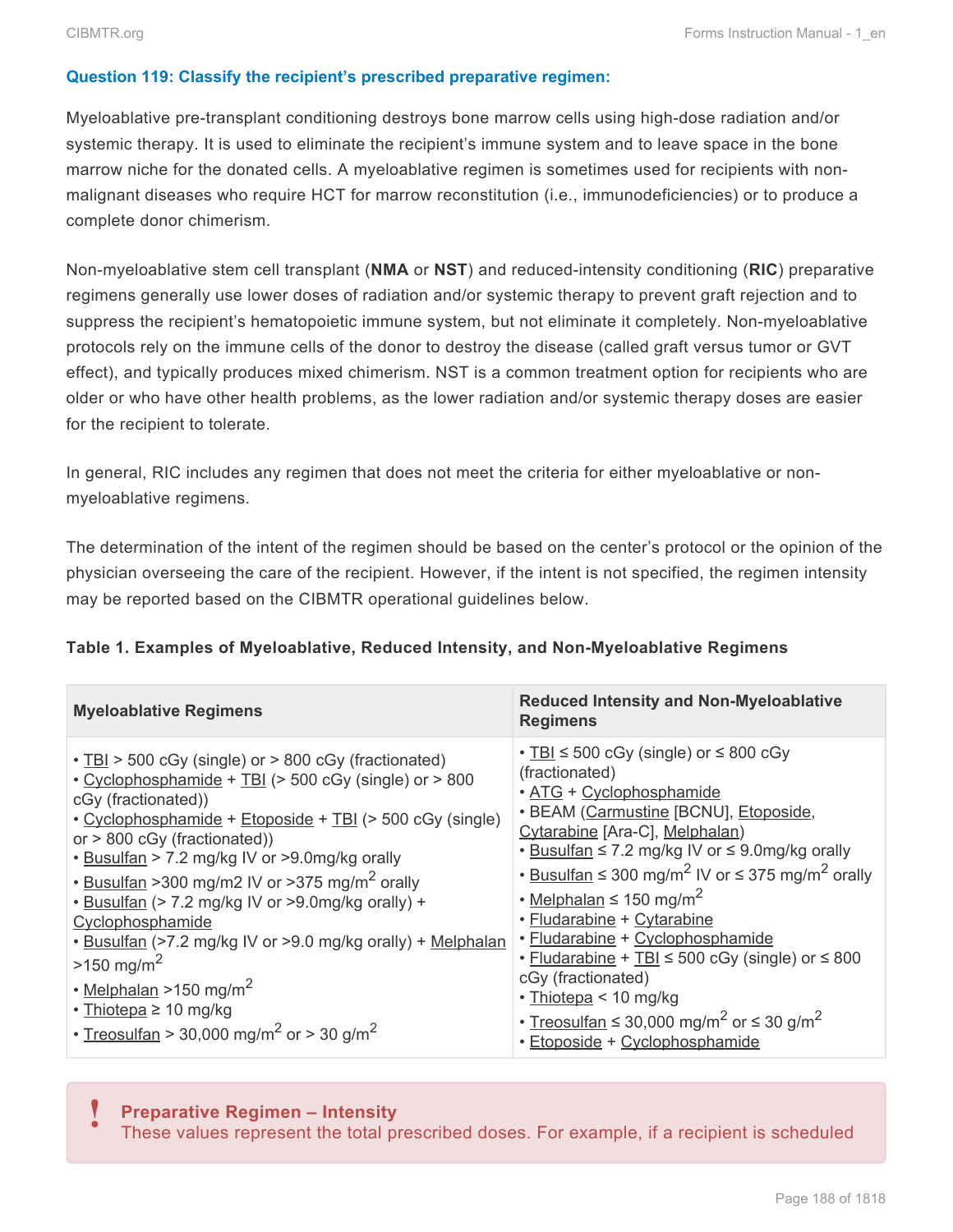to receive Melphalan 100 mg/m $^2$  for two days (200 mg/m $^2$ ), the regimen would be myeloablative because the total prescribed dose is > 150 mg/m<sup>2</sup>.

Indicate whether the intent of the preparative regimen was **Myeloablative** (to produce marrow ablation or pancytopenia), **Non-myeloablative**, or **Reduced intensity**.

#### **Question 120: Was irradiation planned as part of the pre-HCT preparative regimen?**

If irradiation is planned as part of the preparative regimen, check **Yes** and continue with question 121. If irradiation is not planned, check **No** and continue with question 126. Irradiation performed as previous treatment should not be reported in this section. Report irradiation performed as previous treatment on the appropriate Disease Specific Form. Additionally, "radiation boosts," often given to smaller sites that may have residual malignant cells or to areas that were shielded (i.e., chest wall or lung), should not be reported in this section. Report irradiation boosts administered on the applicable Recipient Baseline Data (2000) Form.

#### **Question 121: What was the prescribed radiation field?**

Indicate if the planned irradiation was to **Total body**, **Total body by intensity-modulated radiation therapy (IMRT)**, **Total lymphoid or nodal regions**, or **Thoracoabdominal region**.

#### **Question 122: Total prescribed dose:**

Enter the total dose of radiation prescribed. If radiation was prescribed as a single dose, the amount of radiation delivered in the single dose constitutes the total dose. If the radiation was prescribed in fractionated doses, multiply the dose per fraction by the total number of fractions to determine the total dose. Enter the total dose of radiation in either grays (Gy) or centigrays (cGy).

#### **Example:**

Radiation Order: TBI, 200 cGy/day for three days (3 doses) Total dose:  $200$  cGy x 3 doses =  $600$  cGy Report "Total Dose" as: 600 cGy

#### **Question 123: Date started:**

Enter the date the single dose or first fraction of radiation was administered.

#### **Question 124: Was the radiation fractionated?**

Radiation is either delivered as a single dose or in several treatments (fractions). Radiation is fractionated to increase the loss of diseased cells, as they do not recover as quickly as disease-free cells.

If the radiation was fractionated, check "yes" and continue with question 125. If the radiation was not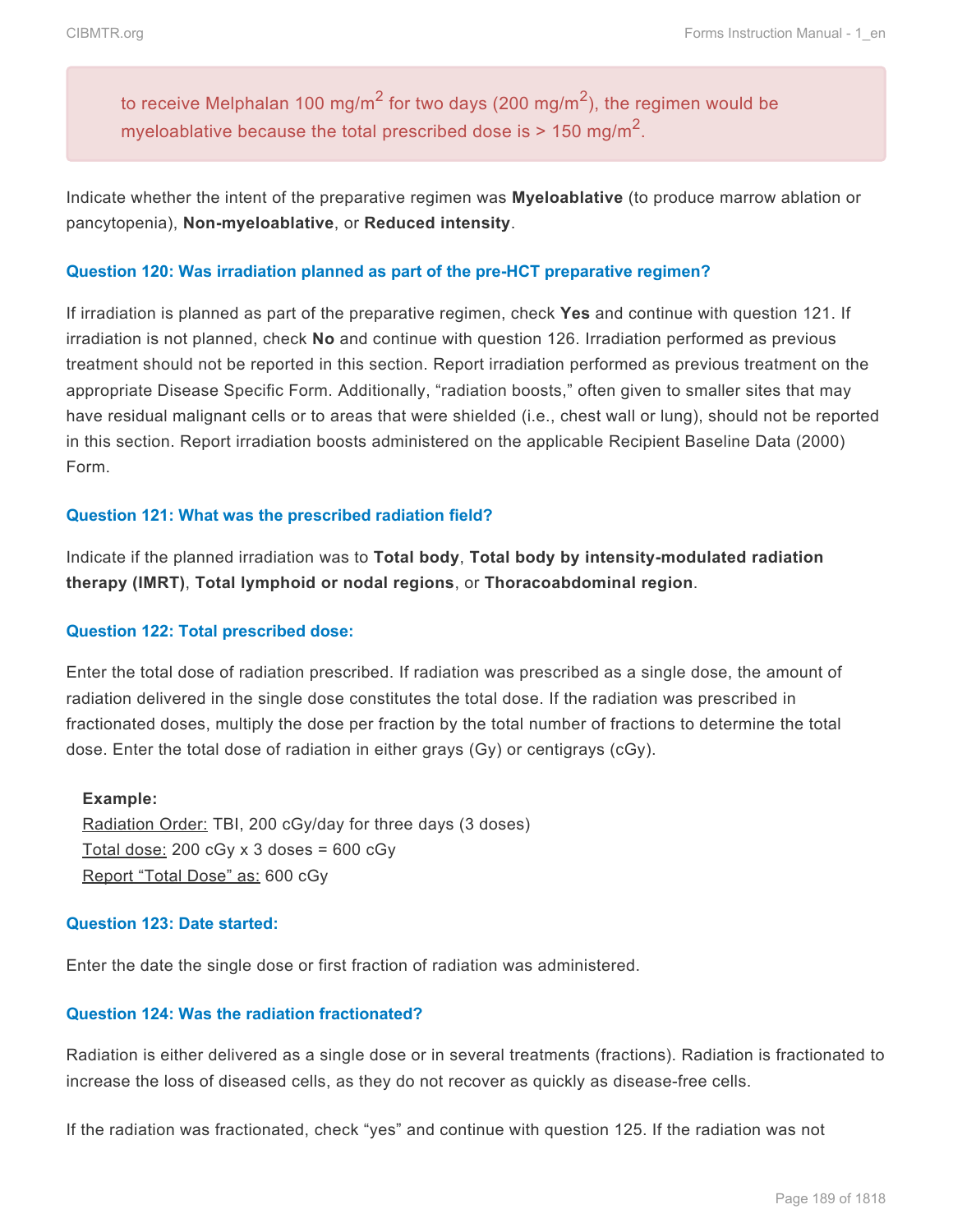fractionated, check "no" and continue with question 126.

#### **Question 125: Total number of fractions:**

Enter the total number of fractions (treatments) of radiation that were administered. The recipient may receive more than one fraction per day (hyperfractionation).

The total number of fractions multiplied by the dose per fraction must be equal to the total dose reported in question 122.

**\*** Questions 126-130, Reporting Multiple Drugs for Preparative Regimen<br>FormsNet3<sup>SM</sup> application: Complete questions 126-130 for each drug giv **FormsNet3SM application**: Complete questions 126-130 for each drug given as part of the preparative regimen by adding an additional instance in the FormsNet3<sup>SM</sup> application. **Paper form submission**: Copy questions 126-130 and complete for each drug given as part of the preparative regimen.

#### **Questions 126-127: Drugs**

### **Preparative Regimen – Drugs !**

The following questions report the **prescribed** drug therapy that was part of the preparative regimen. Do not report the dose that was actually given. If the recipient has comprehensive report forms due, the actual dose given will be reported on the Recipient Baseline Form (Form 2000). **Do not include drugs that are intended to offset the side effects of the chemotherapy** (e.g., corticosteroids for nausea, MESNA for hemorrhagic cystitis, etc.).

**Drugs After Transplant \*** Occasionally, protocols list drugs that may be given before and after transplant. If the drugs are planned to be given before and after transplant, only the doses given before transplant should be quantified in the preparative regimen section. The doses given after transplant should be reported in the **Post-HCT Disease Therapy Planned as of Day 0** or **GVHD Prophylaxis** section. For example, if bortezomib or rituximab is planned to be given on Days -2, +1, +4, and +7, report the Day -2 dose in the preparative regimen section, and the post-transplant doses as planned post-HCT therapy.

**Drugs during the Peri-Transplant Period \*** ATG, alemtuzumab (Campath), defibrotide, KGF, and ursodiol may be given during the peritransplant period. Previously, if these drugs were administered prior to Day 0, they were reported in the preparative regimen section of the Pre-TED (2400) Form. However, the Pre-TED (2400) Form has been updated – if these drugs were administered prior to Day 0, report them in questions 131-139, not in questions 126-130.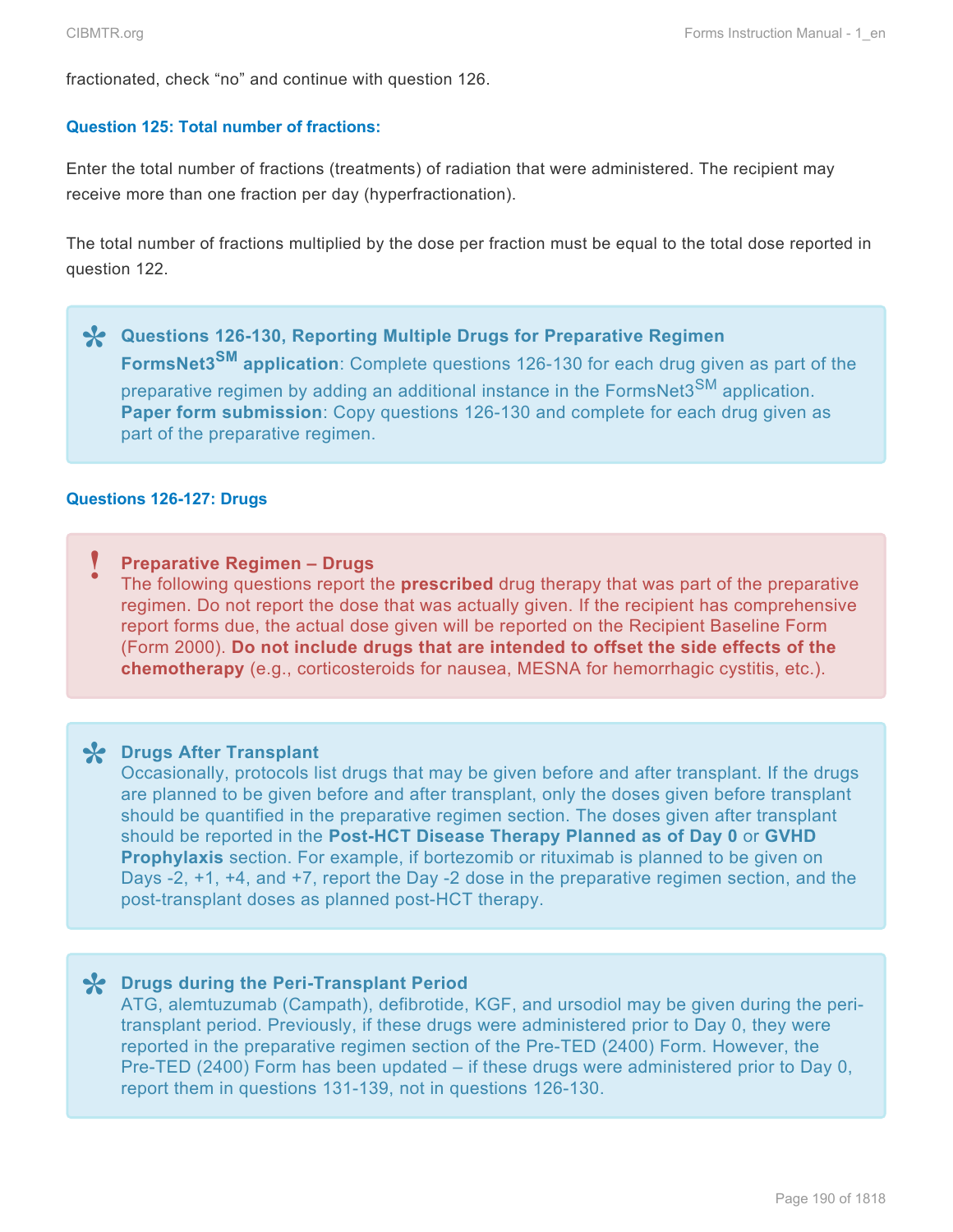The form lists each drug by the generic name. The following website provides the trade names under which generic drugs are manufactured: [http://www.rxlist.com/script/main/hp.asp.](http://www.rxlist.com/script/main/hp.asp)

The **Other drug** category should be used only if the drug is not one of the listed options. If an "other" drug is prescribed, list the name of the drug in question 127. Include any intrathecal drugs the recipient received for prophylaxis or treatment of CNS disease within 21 days prior to the start of the preparative regimen. Do not report additional sites of radiation (e.g., cranial boost) in the "other" drug category. If the recipient is assigned to the Comprehensive Report Forms by the form selection algorithm, the additional sites of radiation will be reported on the Recipient Baseline Form (Form 2000). If the recipient is assigned to TED Forms by the form track selection algorithm, the additional sites of radiation will not be reported.

If the Pre-TED is being completed for a subsequent HCT, do not report therapy that was given to treat the recipient's disease (between the previous and current planned HCTs) in the preparative regimen section.

If there is a change to the chemotherapy preparative regimen (e.g., from busulfan + fludarabine to melphalan + fludarabine) after the Form 2400 has been submitted, return to the Pre-TED (2400) form and make this correction directly in FormsNet3<sup>SM</sup> to ensure that the chemotherapy reported reflects the actual chemotherapy regimen given.

### **Question 128: Total prescribed dose**

Report the *total* **dose** of each drug as **prescribed** in the preparative regimen section of the HCT protocol. **Do not report the prescribed** *daily* **dose**. Report the drug doses to the nearest tenth. For paper submission, do not modify the number of boxes or include decimal values. The pharmacy record or Medication Administration Record (MAR) should be used for determining the date the drug was started.

Report the dose units as either "mg/m<sup>2</sup>," "mg/kg," "AUC (mg x h/L)," "AUC (µmol x min/L)," or "CSS (ng/ mL)." If the total prescribed dose is reported in a unit other than those listed, convert the dose to the appropriate unit. See the example below or consult with a transplant pharmacist for the appropriate conversion. If drug doses cannot be converted to the unit listed (e.g., Campath), leave the unit field blank, override the error (using "unable to answer"), and attach a copy of the source document to the Pre-TED using the attachment feature in FormsNet3.

**X** Calculating Total Drug Doses<br>
Drug doses are calculated either Drug doses are calculated either by recipient weight in kilograms (kg) or recipient body surface area (BSA) in m<sup>2</sup>. The HCT protocol will specify "x mg/kg" or "x mg/m<sup>2</sup>" and the total number of doses to be administered. For example, if the protocol requires cyclophosphamide at 60 mg/kg x 2 days (i.e., 2 doses), the "total prescribed dose" should be reported as "120 mg/kg."

Pharmacokinetic testing can be used to determine whether the drug concentration in the bloodstream is appropriate to the dose given. This reflects the speed of absorption and elimination of the drug. These tests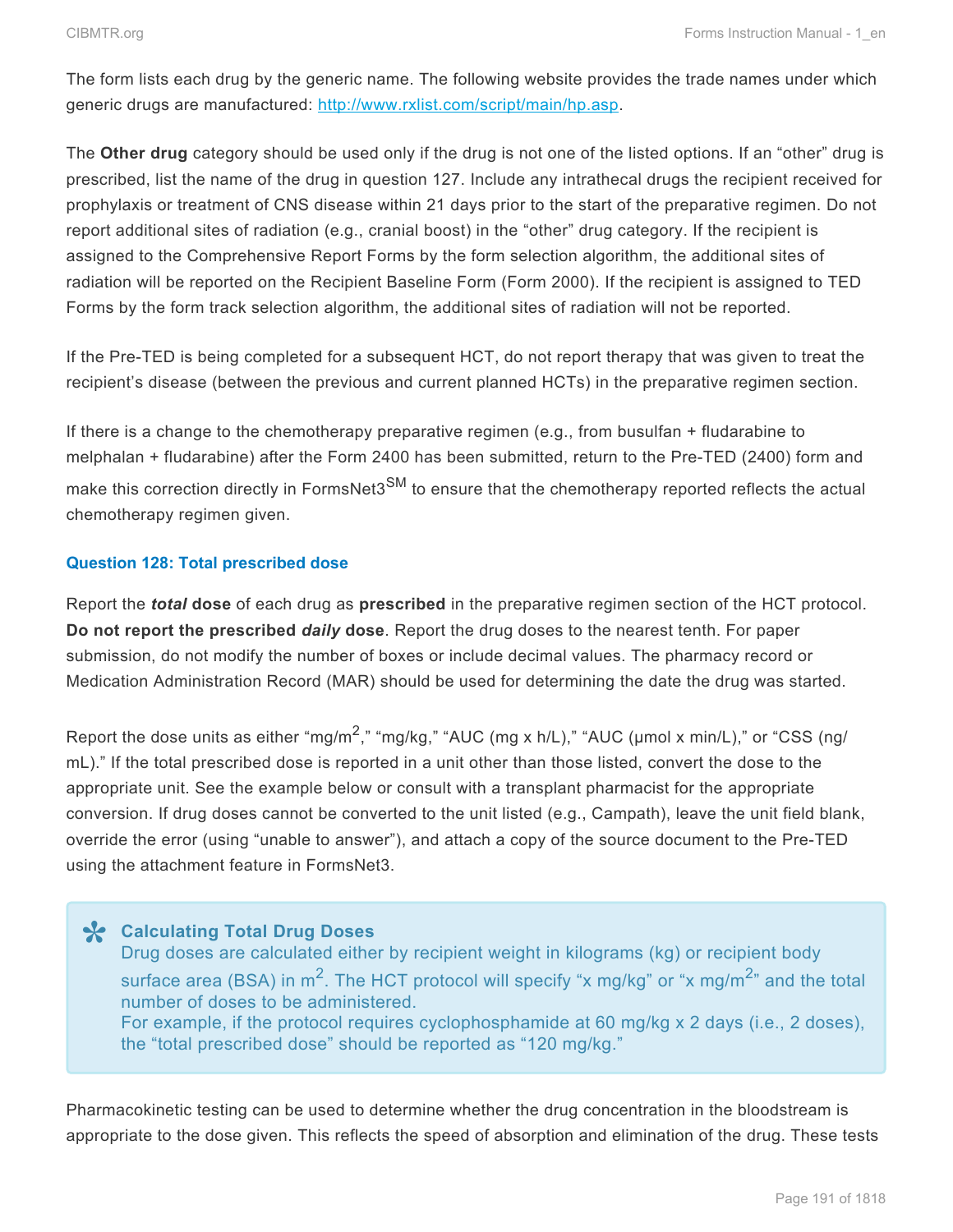are usually performed using the first dose of systemic therapy, or a test dose, where multiple samples are drawn at specific time points following the first dose. The samples are sent to a laboratory that performs the testing to determine the drug concentration. If carboplatin was prescribed, indicate if pharmacokinetic testing was performed to determine the preparative regimen dosing. If it is not known whether or not this testing was performed, consult a transplant physician.

A common example of this situation occurs in the use of busulfan. When pharmacokinetic (pK) testing is performed, the ordered busulfan dose can be calculated from either the *AUC dose* or *daily AUC*. If an *AUC dose* is documented, this can be multiplied by the number of ordered doses in order to calculate the ordered busulfan dose. When a *daily AUC* is documented, this can be multiplied by the number of days in order to calculate the ordered busulfan dose. See the example below for more information.

**Example – Calculating the ordered dose of Busulfan using** *AUC dose***:** The AUC dose in the example below is 2842 uMol x Min, which was prescribed for a total of 5 doses. The total ordered dose of Busulfan in this scenario should be reported as 14,210 uMol x Min.

| Description                           | Result                         | Units                |
|---------------------------------------|--------------------------------|----------------------|
|                                       |                                |                      |
| Area Under the Curve(AUC)             | 2842 for Dose #1               | $u$ Mol $\times$ Min |
| <b>AUC Target</b>                     | Cumulative 21924               | uMol x Min           |
| <b>AUC Estimated Average Exposure</b> | [See comments]                 | $u$ Mol $\times$ Min |
| Clearance Rate                        | 5.45                           | ml/min/kg            |
| Recommended Dosing Type               | Q <sub>24</sub>                |                      |
| Dose recommended starts at dose #     | 2                              |                      |
| Dose recommended ends at dose #       | 5 [See comments] $\rightarrow$ |                      |

In some cases, a "test dose" of the drug is given before the actual preparative regimen is started, and this dose is used for acquiring drug levels that are used to adjust the dose that will be used in the preparative regimen. In other situations, the first dose of the drug is given in the usual fashion as part of the preparative regimen. After this first dose, serum drug levels are drawn and sent to a reference lab. The drug is continued at the starting dose until the lab results are reported and adjustment is made to later doses.

When a drug is used for the preparative regimen where pharmacokinetics will be tested, it is important to distinguish whether the testing will be done with a "test dose" before beginning the preparative regimen or using the first dose of the preparative regimen. The reporting of the dosing for the CIBMTR forms depends upon this distinction. This helps distinguish whether the dose is part of the therapeutic regimen, or not.

- 1. A test dose was given **> 24 hours** prior to the intended therapeutic dosing.
	- **Example:** A patient with AML underwent allogeneic HCT from a sibling; busulfan and cyclophosphamide were used as the preparative regimen. The patient presented to clinic 9 days before the HCT, where a dose of busulfan at 0.5 mg/kg was given intravenously. Blood samples were drawn for the next 6 hours, after which the patient left the clinic. His samples were sent to a lab, results were returned the next day, and an adjusted dose of busulfan was calculated. He returned to the hospital 6 days before HCT, and began to receive busulfan at the adjusted dose intravenously for 4 days, followed by cyclophosphamide, and proceeded to receive his cells.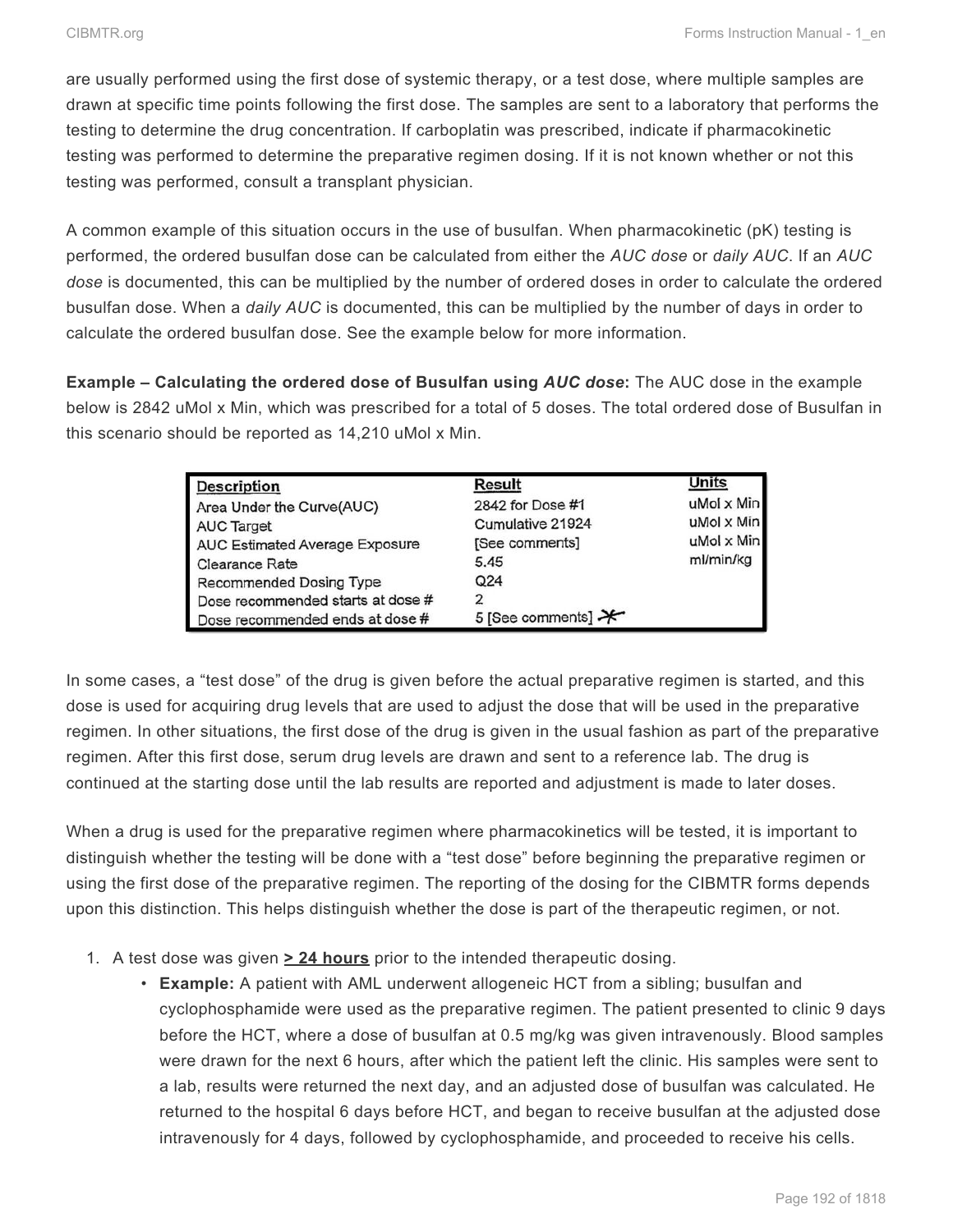Since he received 0.5 mg/kg as a "test dose," this would not be reported in his total preparative regimen dose.

If a test dose was given, where the dose was distinct from the therapeutic dosing preparative regimen (often 1-2 or more days prior to the initiation of regular dosing), the following should be reported:

- On the Pre-TED (2400) form, the total prescribed dose per protocol would NOT include the test dose.
- On the Baseline (2000) form, the start date of the chemotherapy agent should be reported as the date the first therapeutic dose was administered. The actual dose received would NOT include the test dose.
- 2. The first dose of therapeutic dosing is used for monitoring.
	- **Example:** A patient with MDS received an allogeneic HCT from an unrelated donor; busulfan and fludarabine were used as the preparative regimen. She was admitted to the hospital 7 days before her HCT, and received a dose of busulfan at 0.8 mg/kg IV at 6:00 AM. Serum samples were drawn every 30 minutes until the next dose of Busulfan at 0.8 mg/kg IV was given at 12:00 noon. Her blood was sent to a reference lab, and she continued to receive busulfan every 6 hours. On day -6, the lab called with her drug levels, and it was determined that the current dose was correct. No adjustment was made, and she completed all 16 doses of busulfan. Since the dose of busulfan (0.8 mg/kg) that was used for drug testing was ALSO her first dose of the preparative regimen, it should be included in the amount of drug that was given for preparative regimen. The total prescribed dose per protocol should be reported as "13 mg/kg." (0.8 mg/kg x 16 doses =  $12.8 \text{ mg/kg}$  rounded to 13 mg/kg).

If the first dose of the preparative regimen was used to determine pharmacokinetics, the following should be reported:

- On the Pre-TED (2400) form, the total prescribed dose per protocol would include the dose used for monitoring.
- On the Baseline (2000) form, the start date of the chemotherapy agent should be reported as the date the first dose was administered. The actual dose received would include the dose used for monitoring.

Test doses must be reported consistently at your center. Since most centers follow a consistent approach to pharmacokinetic testing, it should be straightforward for the center to adopt a consistent approach to the reporting of test doses.

#### **Question 129: Date started**

Enter the date when the first dose of the preparative regimen drug was administered. The pharmacy record or Medication Administration Record (MAR) should be used for determining the date the drug was started.

#### **Question 130: Specify administration (busulfan only)**

Report the busulfan administration route as either **Oral**, **IV**, or **Both**.

#### **Section Updates:**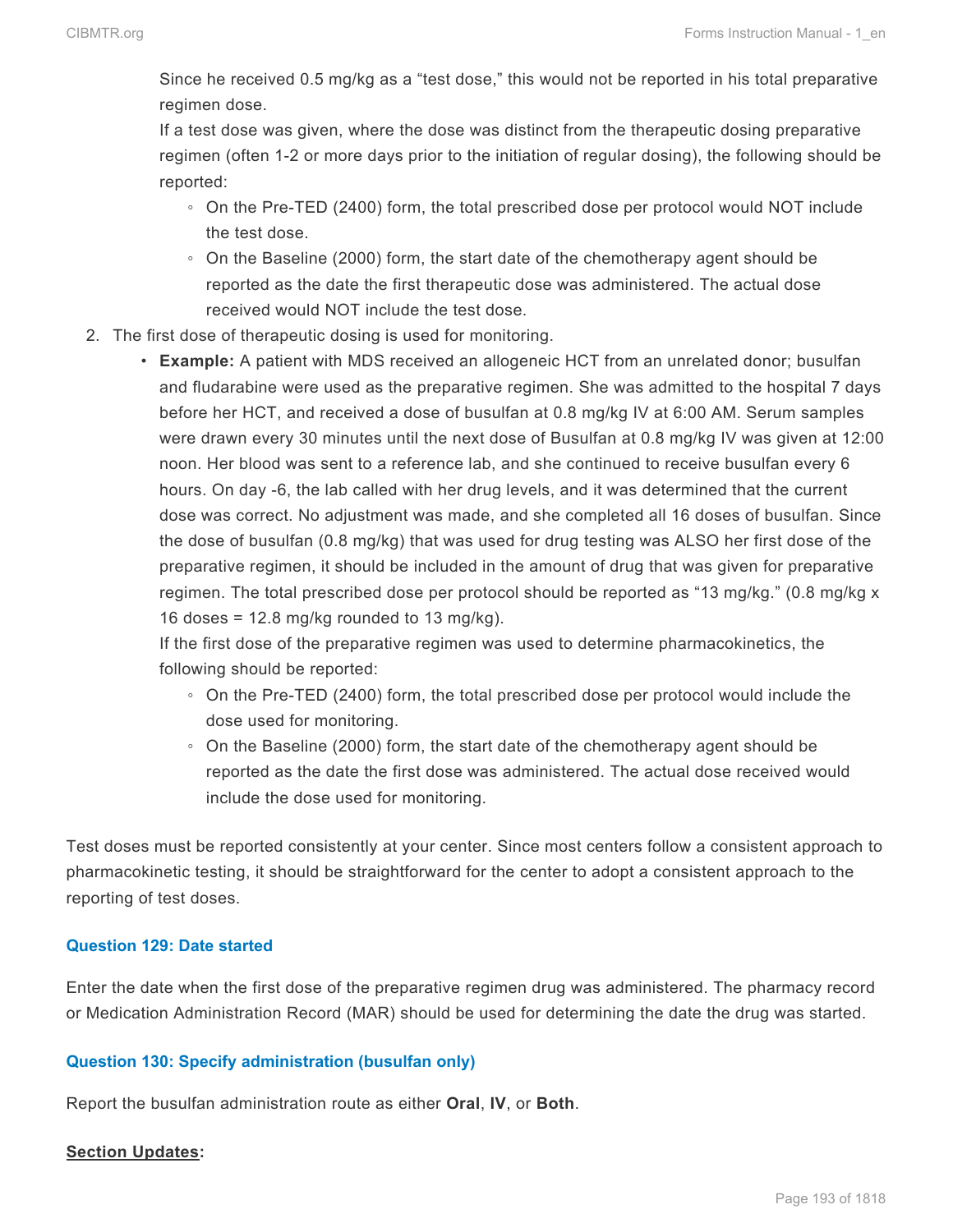|  |  | Question Number Date of Change Add/Remove/Modify Description Reasoning (If applicable) |
|--|--|----------------------------------------------------------------------------------------|
|  |  |                                                                                        |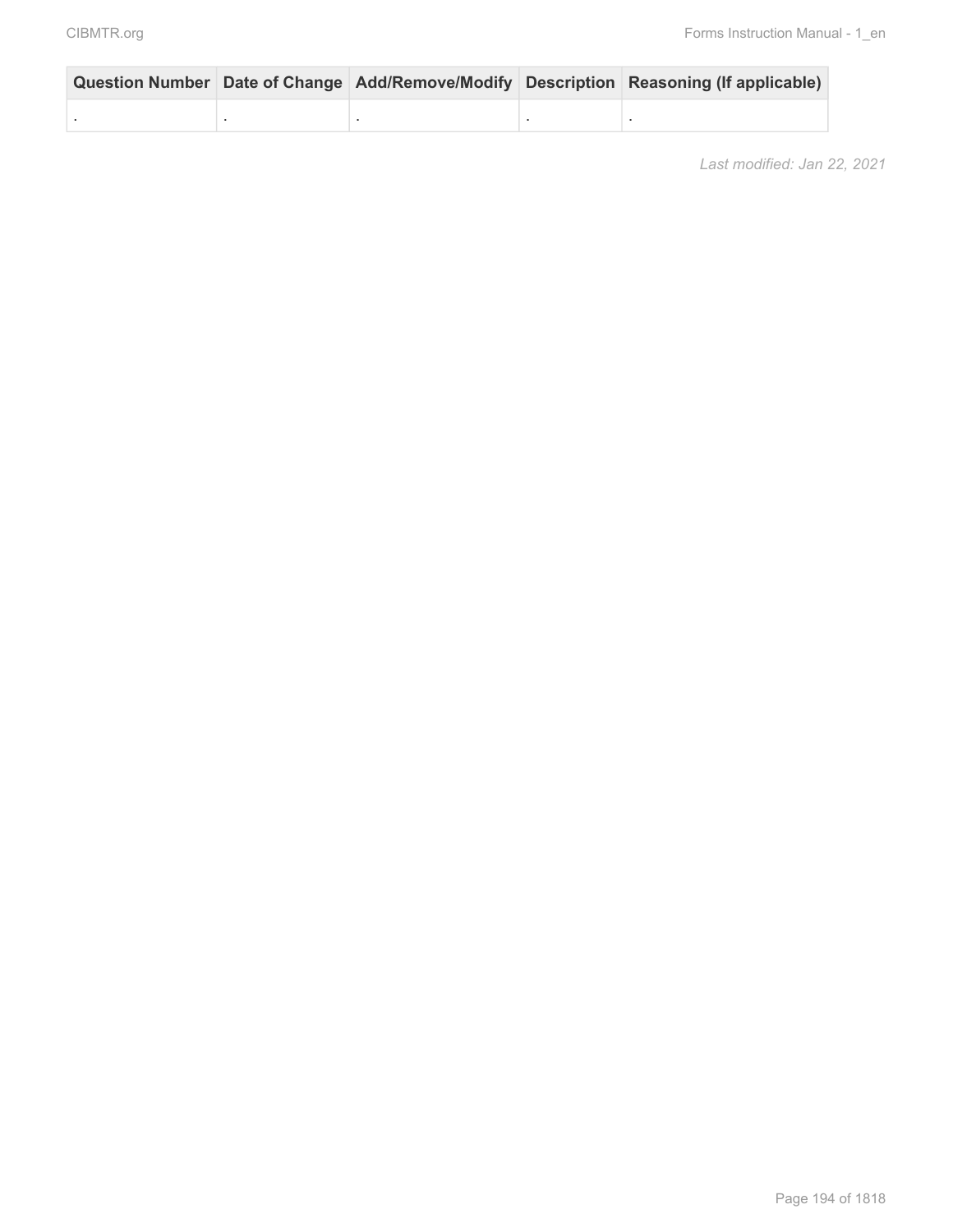# <span id="page-46-0"></span>**Q131-139: Additional Drugs Given in the Peri-Transplant Period**

Drugs may be given during the peri-transplant period to prevent transplant-related complications, such as liver injuries or to facilitate engraftment.

#### **Questions 131-139: Drugs**

For each agent listed, indicate whether the drug was administered during the peri-transplant period to prevent transplant-related complications or facilitate engraftment, and any additional question(s) for each drug administered.

**ALG (Anti-Lymphocyte Globulin), ALS (Anti-Lymphocyte Serum), ATG (Anti-Thymocyte Globulin, ATS (Anti-Thymocyte Serum)**: Serum or gamma globulin preparations containing polyclonal immunoglobulins directed against lymphocytes. These drugs are usually prepared from animals immunized against human lymphocytes. Report the total dose *prescribed* in question 132 and the animal source in question 133. If **Other** is selected, specify the source in question 134.

**Alemtuzumab (Campath)**: Antibody preparations that are infused in the recipient. Report the total dose *prescribed* to the nearest tenth and specify the units of measurement in question 136.

**Defibrotide**: Antithrombotic agent used to prevent veno-occlusive disease.

**KGF (keratinocyte growth factor)**: Alternate names: palifermin, Kepivance. KGF acts to stimulate the growth of cells that line the surface of the mouth and intestinal tract. KGF may also be given to treat oral mucositis or as GVHD prophylaxis.

**Ursodiol**: A naturally occurring bile acid used to dissolve small gall stones and to increase bile flow in patients with primary biliary cirrhosis.

#### **Section Updates:**

|  |  | Question Number Date of Change Add/Remove/Modify Description Reasoning (If applicable) |
|--|--|----------------------------------------------------------------------------------------|
|  |  |                                                                                        |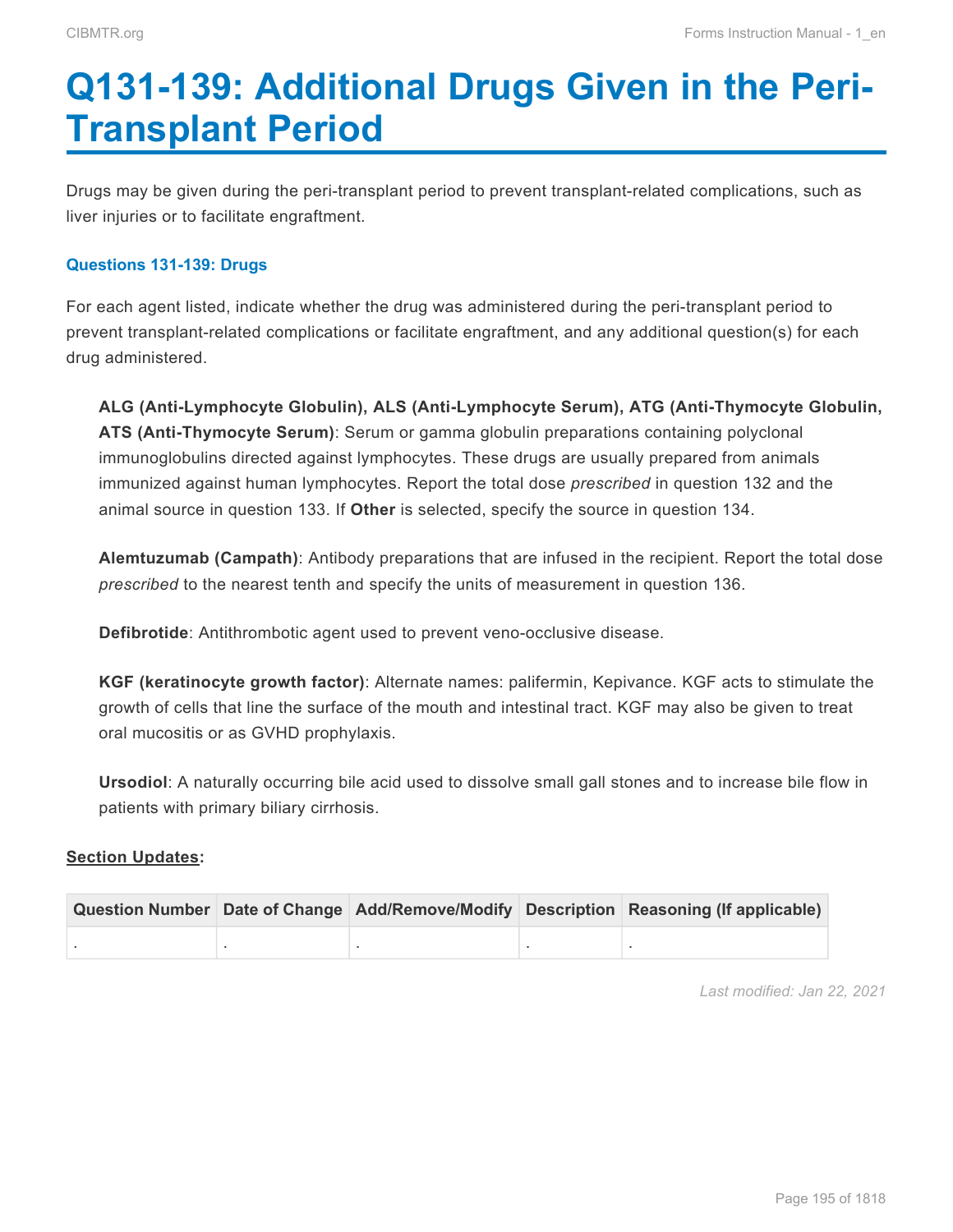# <span id="page-47-0"></span>**Q140-142: GVHD Prophylaxis**

The following GVHD prophylaxis questions are to be completed for allogeneic HCTs only. Autologous and syngeneic HCTs continue with question 143. **!**

If ATG or Campath were ordered for GVHD prophylaxis prior to or after Day 0, report these<br>drugs in the Additional Drugs Given in the Peri-Transplant Period section of the Pre-TED<br>(guardians 434,439). De not report these dr drugs in the Additional Drugs Given in the Peri-Transplant Period section of the Pre-TED (questions 131-139). Do not report these drugs in the GVHD prophylaxis section (question 140-142).

### **Question 140: Was GVHD prophylaxis planned?**

After allogeneic HCT, specific immunosuppressive therapy may be administered to prevent GVHD or to immunosuppress the host marrow, thereby promoting engraftment of the donor stem cells. Most transplant centers have specific GVHD prophylaxis protocols and graft rejection protocols. **Planned** agents a recipient receives as a result of these protocols should be included in this section. This answer does not have to match what is reported on the Post-HCT Follow-Up (2100) Form.

If GVHD prophylaxis was planned at the time of transplant, check **Yes** and continue with question 141. If GVHD prophylaxis was not planned at the time of transplant, check **No** and continue with question 142.

### **Questions 141-142: Specify drugs / intervention (check all that apply)**

The prophylactic drug options listed on the form are intended to be administered in a **systemic or oral form**. If the recipient received one of the listed drugs in a topical form, select the "other agent" option and specify the drug in question 142.

**Product Manipulation for GVHD Prophylaxis** In question 141, be sure to report any product manipulation done for GVHD Prophylaxis. Product manipulation is not captured anywhere else on this revision of the Pre-TED (2400) Form and any manipulation done for GVHD Prophylaxis should be reported here. An example of product manipulation for GVHD prophylaxis is T-cell depletion. **!**

The Pre-TED Form lists the generic chemotherapy drug names. The following website provides the trade names under which generic drugs are manufactured: <http://www.rxlist.com/script/main/hp.asp>

If GVHD prophylaxis is used for a syngeneic (monozygotic or identical twin) or autologous HCT, attach a copy of the source document using the attachment feature in FormsNet3<sup>SM</sup>.

#### **Section Updates:**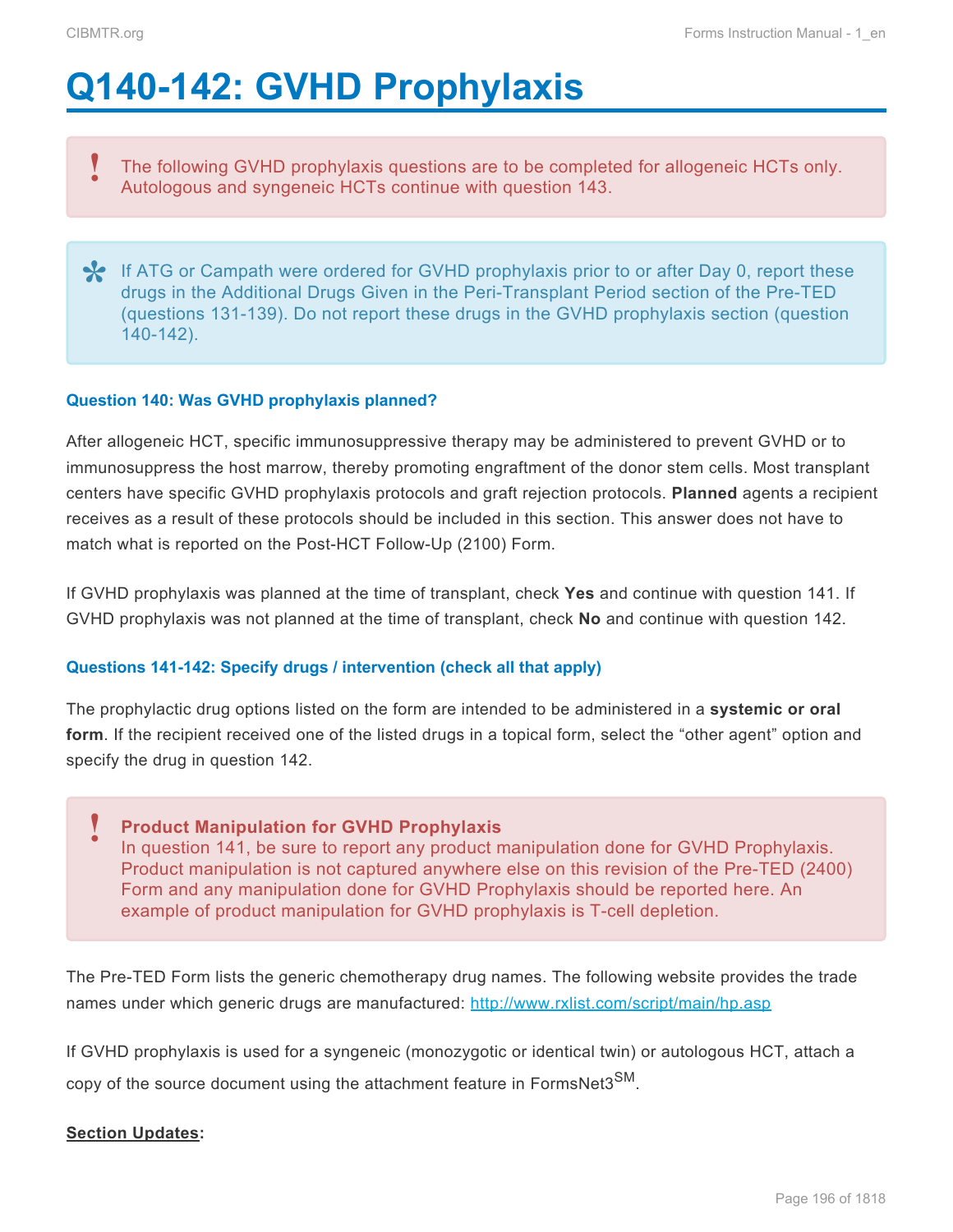|  |  | Question Number Date of Change Add/Remove/Modify Description Reasoning (If applicable) |
|--|--|----------------------------------------------------------------------------------------|
|  |  |                                                                                        |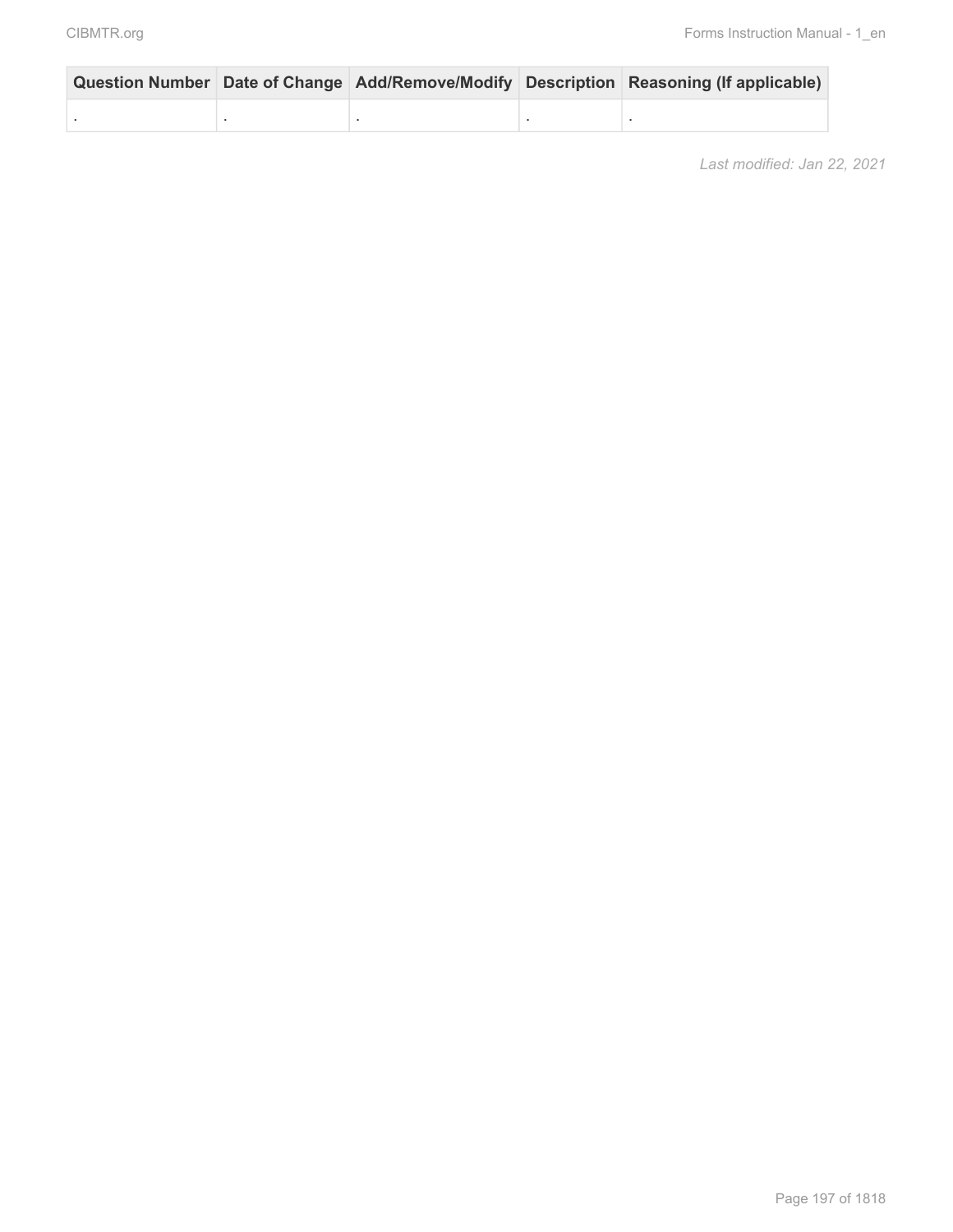# <span id="page-49-0"></span>**Q143-145: Post-HCT Disease Therapy Planned as of Day 0**

#### **Question 143: Is additional post-HCT therapy planned?**

If additional post-HCT therapy is planned according to the protocol or standard of care, check "yes" even if the recipient does not receive the planned therapy. The word "planned" **should not** be interpreted as: *if the recipient relapses, then the "plan" is to treat with additional therapy*. If additional post-HCT therapy is not planned per protocol, check "no" and submit the form.

### **Questions 144-145 \***

The following post-HCT planned therapy questions are optional for non-U.S. centers.

#### **Questions 144-145: Specify post-HCT therapy planned: (check all that apply)**

Indicate if the options listed on the form are intended to be part of the post-HCT planned therapy according to the protocol or standard of care. Select "Other therapy" for other planned therapies and specify the other therapy in question 146.

Examples of when the "Unknown" option would be used include inclusion in a treatment protocol where a trial drug is used and randomized, or if post-HCT therapy is planned, but the specific therapy intended for use is not known pre-HCT. Continue with question 147.

#### **Section Updates:**

|  |  | Question Number Date of Change Add/Remove/Modify Description Reasoning (If applicable) |
|--|--|----------------------------------------------------------------------------------------|
|  |  |                                                                                        |